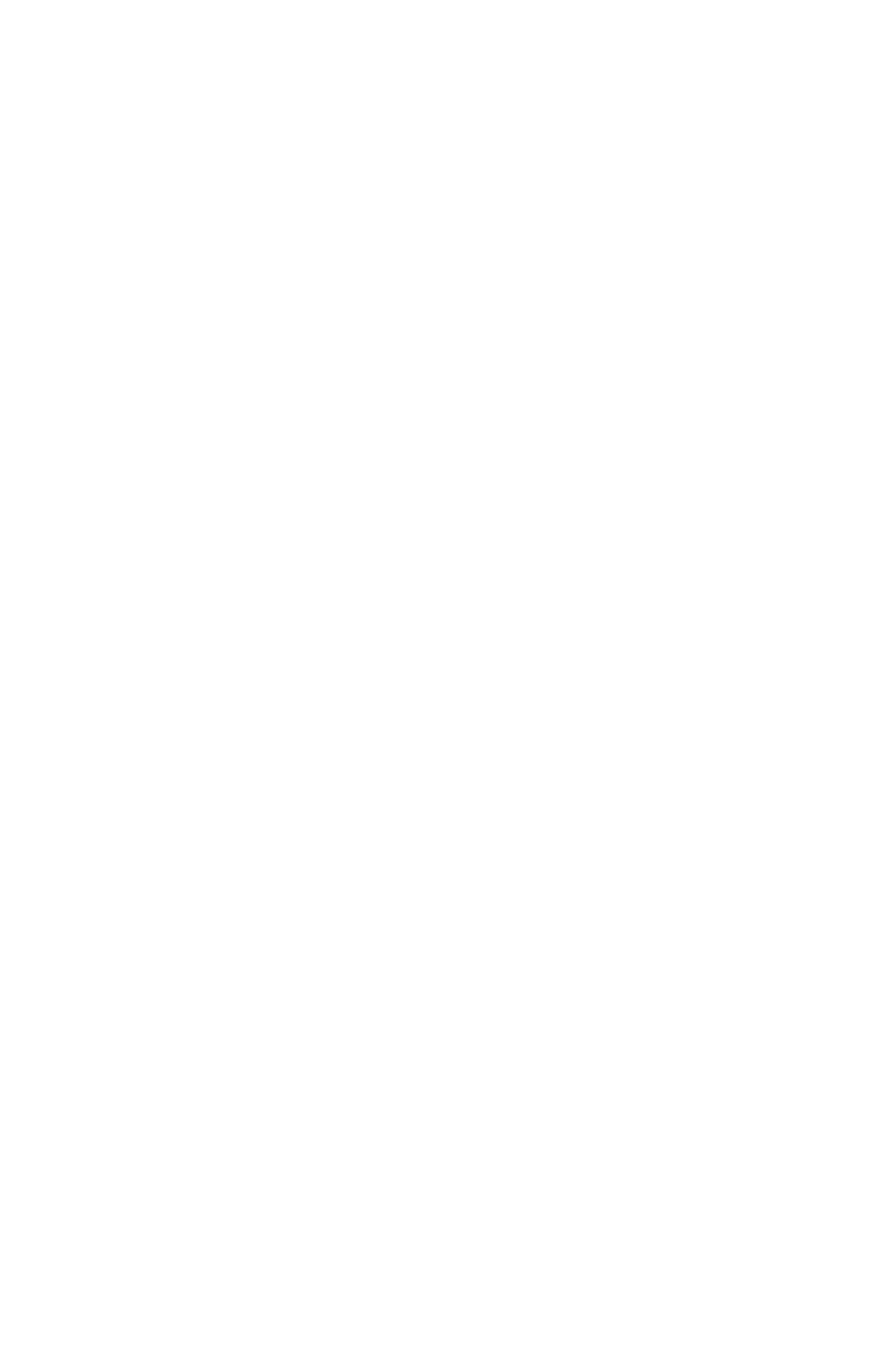## **CODE OF PROBATE JUDICIAL CONDUCT**

**CONTAINING** 

**Explanatory Notes**

**Table of Contents** 

**Preamble** 

**Scope**

**Terminology**

**Application**

**Advance Opinion**

**Canons of Judicial Conduct**

Published by **OFFICE OF THE PROBATE COURT ADMINISTRATOR STATE OF CONNECTICUT** March 2022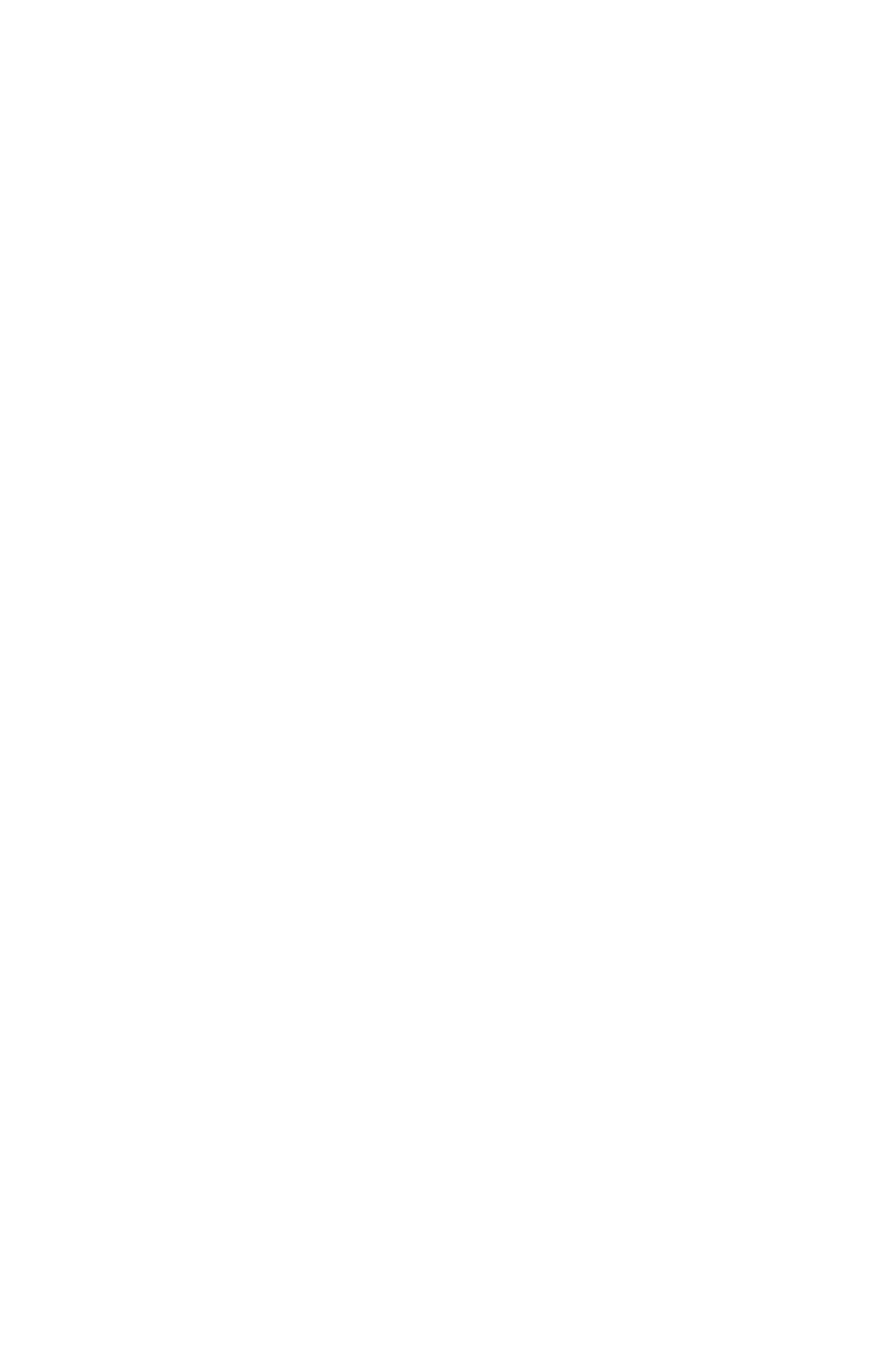#### **EXPLANATORY NOTES**

This edition contains amendments approved by the Connecticut Probate Assembly and the Probate Court Administrator on January 26, 2022 to take effect immediately upon publication. The 2016 edition was a major rewrite of the Code of Probate Judicial Conduct, adopted by the probate judges on January 26, 2016 and approved by the probate court administrator on the same date, to take effect on July 1, 2016. It is based on the Model Code adopted by the American Bar Association in 2007 and the Code of Judicial Conduct for the judges of the Superior and Appellate Courts and the justices of the Supreme Court that became effective on January 1, 2011. This version of the Code of Probate Judicial Conduct replaces the most recent revision of the existing code, which was published in January 2012. This Code is also available online at www.ctprobate.gov.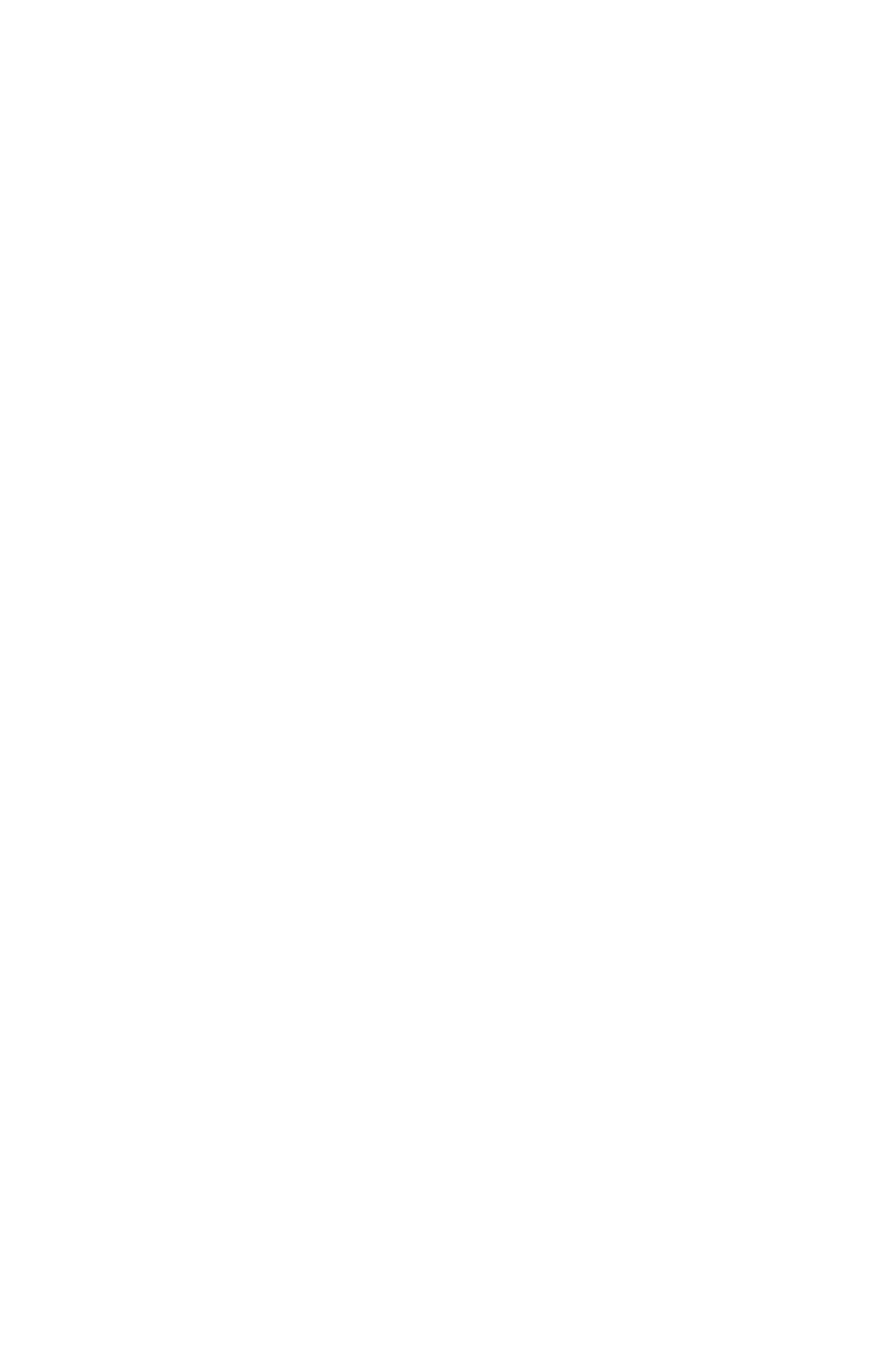## **CODE OF PROBATE JUDICIAL CONDUCT**

## TABLE OF CONTENTS

|                  | Canon 1 - A judge shall uphold and promote the<br>independence, integrity and impartiality of the judiciary,<br>and shall avoid impropriety and the appearance of |  |
|------------------|-------------------------------------------------------------------------------------------------------------------------------------------------------------------|--|
|                  |                                                                                                                                                                   |  |
|                  | Rule 1.2 Promoting confidence in the judiciary  12                                                                                                                |  |
|                  | Rule 1.3 Avoiding abuse of the prestige of judicial office 13                                                                                                     |  |
|                  |                                                                                                                                                                   |  |
|                  | Canon $2 - A$ judge shall perform the duties of judicial<br>office impartially, competently and diligently 14                                                     |  |
| <b>Rule 2.1</b>  | Giving precedence to the duties of judicial office 14                                                                                                             |  |
| Rule 2.2         |                                                                                                                                                                   |  |
| Rule 2.3         | Bias, prejudice and harassment 15                                                                                                                                 |  |
| Rule 2.4         | External influences on judicial conduct or                                                                                                                        |  |
|                  |                                                                                                                                                                   |  |
| <b>Rule 2.5</b>  | Competence, diligence and cooperation 17                                                                                                                          |  |
| Rule 2.6         |                                                                                                                                                                   |  |
| Rule 2.7         |                                                                                                                                                                   |  |
| <b>Rule 2.8</b>  | Decorum, demeanor and communication in the                                                                                                                        |  |
| <b>Rule 2.9</b>  |                                                                                                                                                                   |  |
| <b>Rule 2.10</b> | Judicial statements on pending and impending                                                                                                                      |  |
|                  |                                                                                                                                                                   |  |
| <b>Rule 2.11</b> |                                                                                                                                                                   |  |
| <b>Rule 2.12</b> |                                                                                                                                                                   |  |
| <b>Rule 2.13</b> | Employment decisions and administrative                                                                                                                           |  |
|                  |                                                                                                                                                                   |  |
|                  |                                                                                                                                                                   |  |
|                  | Rule 2.15 Responding to judicial and lawyer misconduct 28                                                                                                         |  |
|                  | Rule 2.16 Cooperation with disciplinary authorities 30                                                                                                            |  |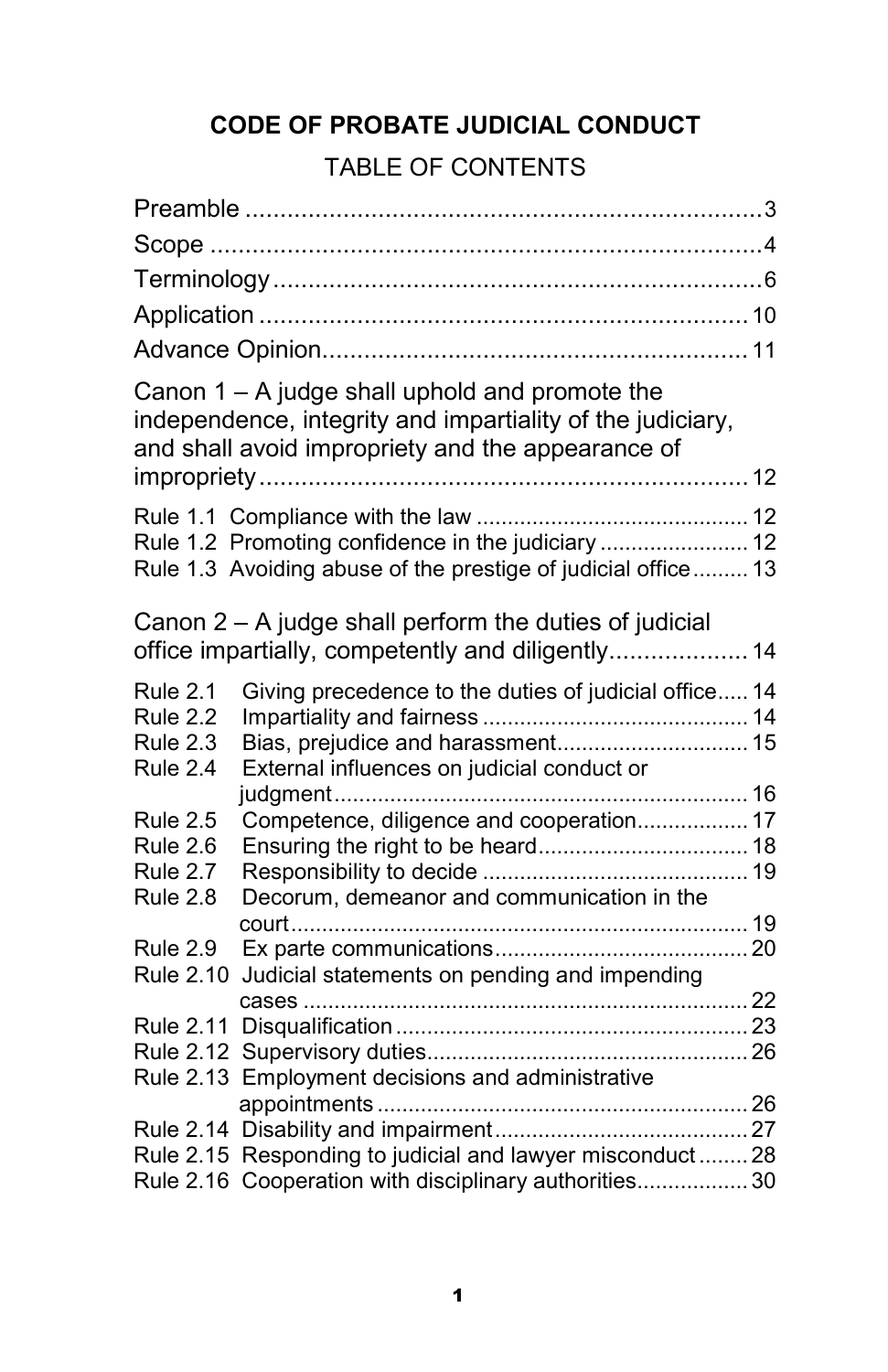Canon 3 – A judge shall conduct the judge's personal, professional and extrajudicial activities to minimize the risk of conflict with the obligations of judicial office. ............... 30

| <b>Rule 3.1</b> | Extrajudicial activities in general  30                       |    |
|-----------------|---------------------------------------------------------------|----|
| <b>Rule 3.2</b> | Appearances before governmental bodies and                    |    |
|                 | consultation with government officials 33                     |    |
| <b>Rule 3.3</b> | Testifying as a character witness34                           |    |
| <b>Rule 3.4</b> | Appointments to governmental positions                        | 34 |
| <b>Rule 3.5</b> |                                                               |    |
| <b>Rule 3.6</b> | Affiliation with discriminatory organizations  35             |    |
| <b>Rule 3.7</b> | Participation in educational, religious, charitable,          |    |
|                 | social or civic organizations and activities 36               |    |
| <b>Rule 3.8</b> | Appointments to fiduciary positions 38                        |    |
| Rule 3.9        |                                                               |    |
|                 |                                                               |    |
|                 | Rule 3.11 Professional, financial and business activities 39  |    |
|                 |                                                               |    |
|                 | Rule 3.13 Acceptance and reporting of gifts, loans, bequests, |    |
|                 |                                                               |    |
|                 | Rule 3.14 Reimbursement of expenses and waivers of fees or    |    |
|                 |                                                               |    |
|                 |                                                               |    |
|                 |                                                               |    |

Canon 4 – A judge or judicial candidate shall not engage in political or campaign activity that is inconsistent with the independence, integrity or impartiality of the judiciary ..... 48

|                 | Rule 4.1 Political and campaign activities of judges and judicial |  |
|-----------------|-------------------------------------------------------------------|--|
|                 |                                                                   |  |
|                 | Rule 4.2 Campaign activities of judges and judicial candidates    |  |
|                 | while seeking election to judicial office55                       |  |
|                 | Rule 4.3 Activities of probate judges seeking appointive          |  |
|                 |                                                                   |  |
| Rule 4.4        |                                                                   |  |
| <b>Rule 4.5</b> | Activities of judges who become candidates for                    |  |
|                 |                                                                   |  |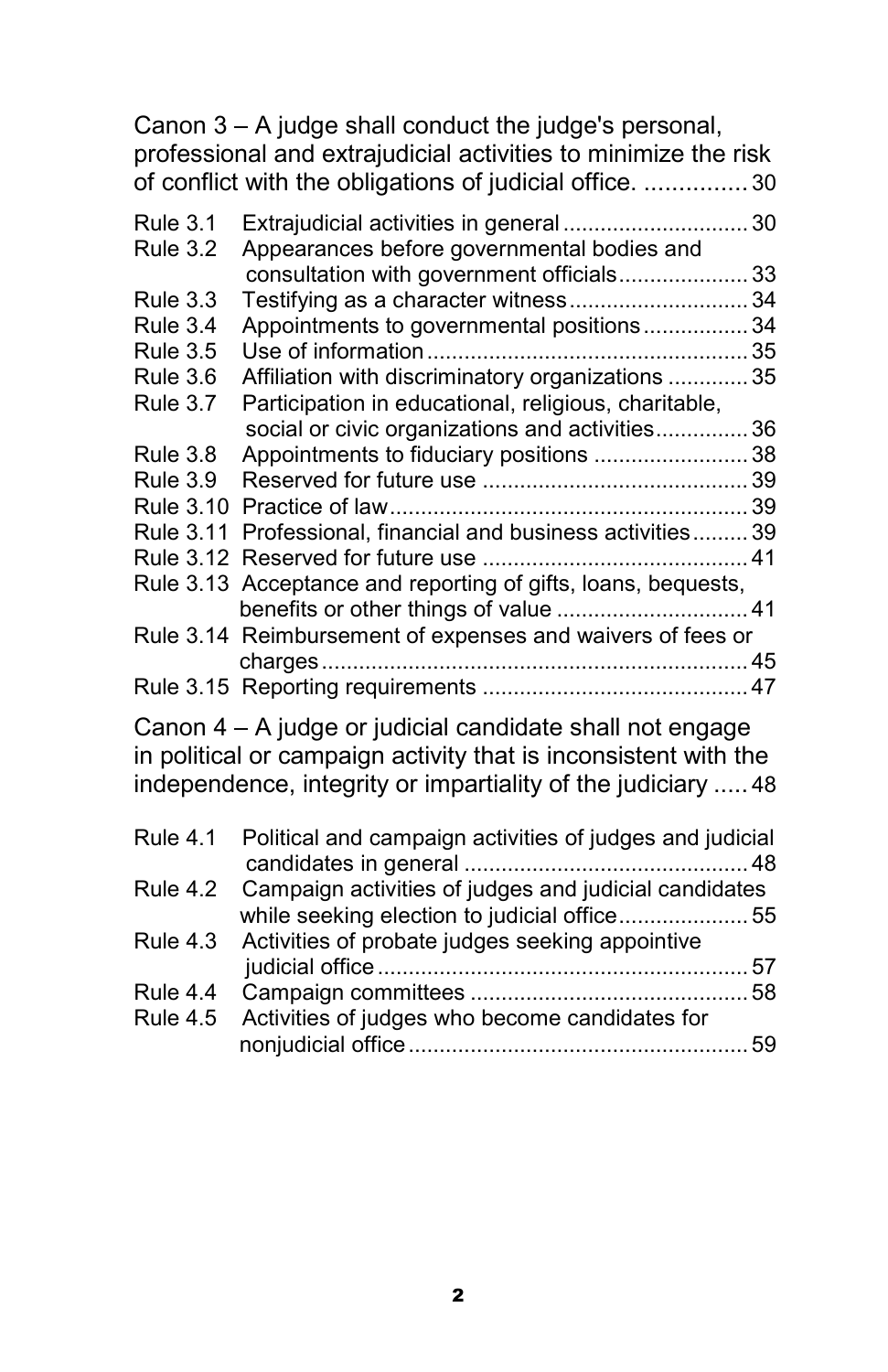#### **PREAMBLE**

(1) An independent, fair and impartial judiciary is indispensable to our system of justice. The United States legal system is based on the principle that an independent, impartial and competent judiciary, composed of men and women of integrity, will interpret and apply the law that governs our society. Thus, the judiciary plays a central role in preserving the principles of justice and the rule of law. Inherent in all the Rules contained in this Code are the precepts that probate judges, individually and collectively, must respect and honor the judicial office as a public trust and strive to maintain and enhance confidence in the legal system.

(2) Judges should maintain the dignity of judicial office at all times and avoid both impropriety and the appearance of impropriety in their professional and personal lives. They should aspire at all times to conduct that ensures the greatest possible public confidence in their independence, impartiality, integrity and competence.

(3) The Code of Probate Judicial Conduct establishes standards for the ethical conduct of judges in matters affecting the performance of their judicial duties and the fair and efficient operation of the Probate Courts. Although it is not intended as an exhaustive guide for the conduct of judges, who must be guided in their professional and personal lives by general ethical standards as well as by the law, which includes this Code, it is intended to assist judges in maintaining the highest standards of professional and personal conduct, as it affects their judicial work.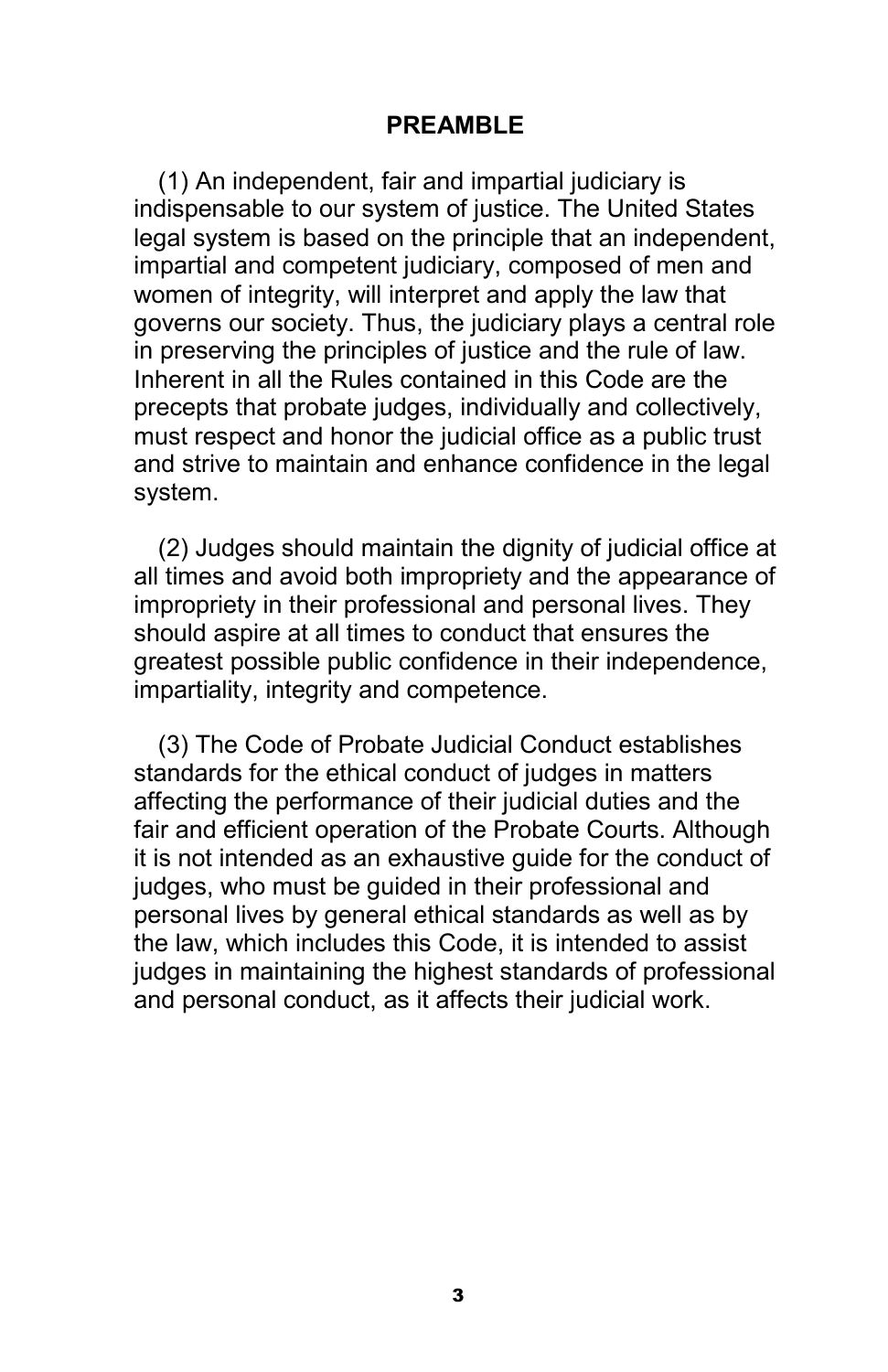#### **SCOPE**

(1) The Code of Probate Judicial Conduct consists of four canons, numbered rules under each canon, and comments that generally follow and explain each rule. Scope and terminology sections provide additional guidance in interpreting and applying the Code. An application section establishes when the various rules apply to a judge or judicial candidate.

(2) The canons state overarching principles of judicial ethics that all judges must observe. Although a judge may be disciplined hereunder only for violating a rule, the canons provide important guidance in interpreting the rules. Where a rule contains a permissive term, such as "may" or "should," the conduct being addressed is committed to the sound personal and professional discretion of the judge in question, and no disciplinary action shall be taken for action or inaction within the bounds of such discretion.

(3) The comments that accompany the rules serve two functions. First, they provide guidance regarding the purpose, meaning and proper application of the rules. They contain explanatory material and, in some instances, provide examples of permitted or prohibited conduct. Comments neither add to nor subtract from the binding obligations set forth in the rules. Therefore, when a comment contains the term "must," it does not mean that the comment itself is binding or enforceable; it signifies that the rule in question, properly understood, is obligatory as to the conduct at issue. Second, the comments identify aspirational goals for judges. To implement fully the principles of this Code as articulated in the canons, judges should strive to exceed the standards of conduct established by the rules, holding themselves to the highest ethical standards and seeking to achieve those aspirational goals, thereby enhancing the dignity of the judicial office.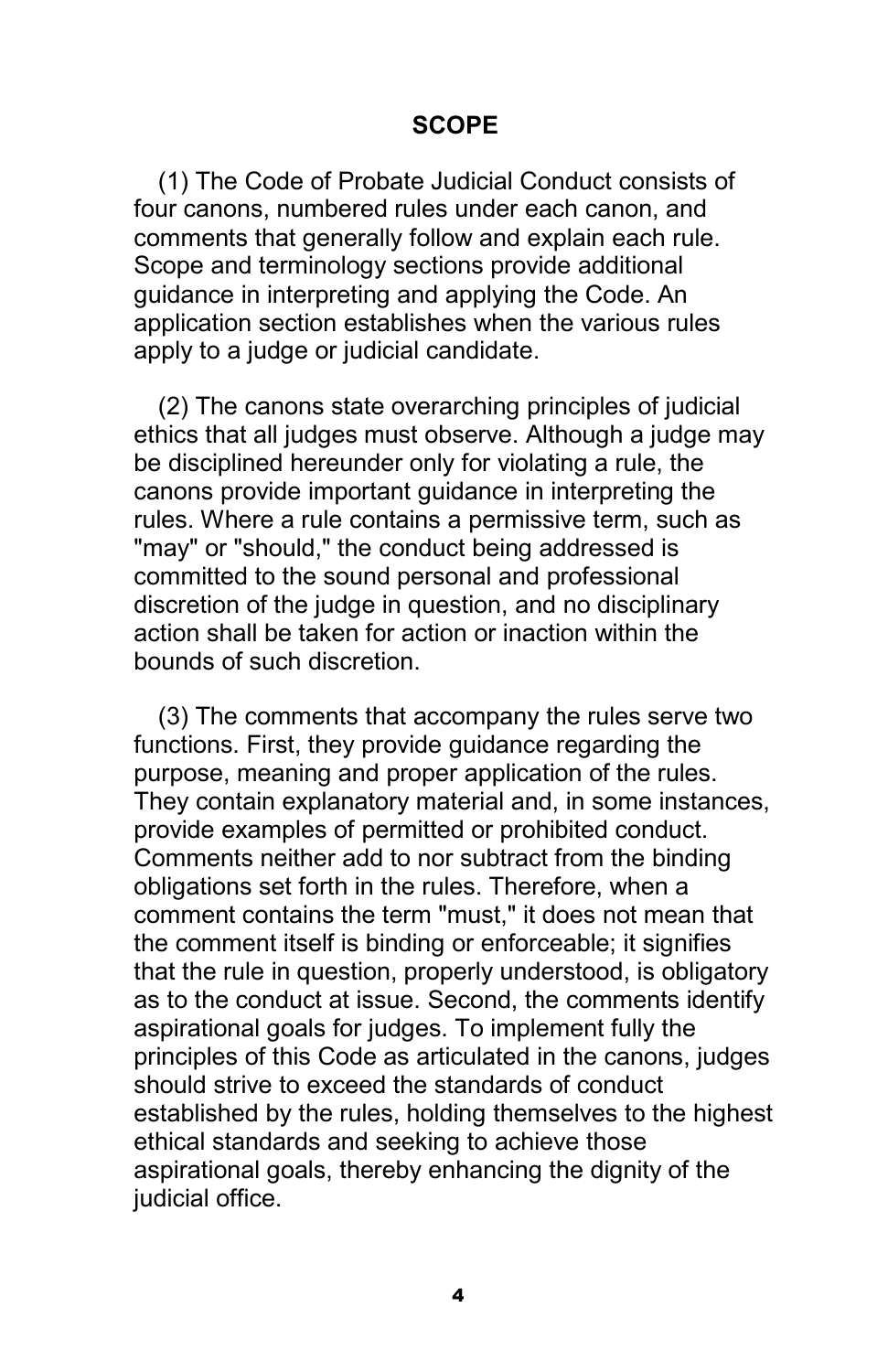(4) The rules of the Code of Probate Judicial Conduct are rules of reason that should be applied consistently with constitutional requirements, statutes, other court rules and decisional law, and with due regard for all relevant circumstances. The rules should not be interpreted in such a way as to impinge on the essential independence of judges in making judicial decisions.

(5) Although these rules are binding and enforceable, it is not contemplated that every transgression will necessarily result in the imposition of discipline. Whether discipline should be imposed should be determined through a reasonable and reasoned application of the rules and should depend on factors such as the seriousness of the transgression, the facts and circumstances that existed at the time of the transgression, the extent of any pattern of improper activity, whether there have been previous violations and the effect of the improper activity on the judicial system or other persons.

(6) The Code is not designed or intended as a basis for civil or criminal liability. Neither is it intended to be the basis for litigants to seek collateral remedies against each other or to obtain tactical advantages in proceedings before a court.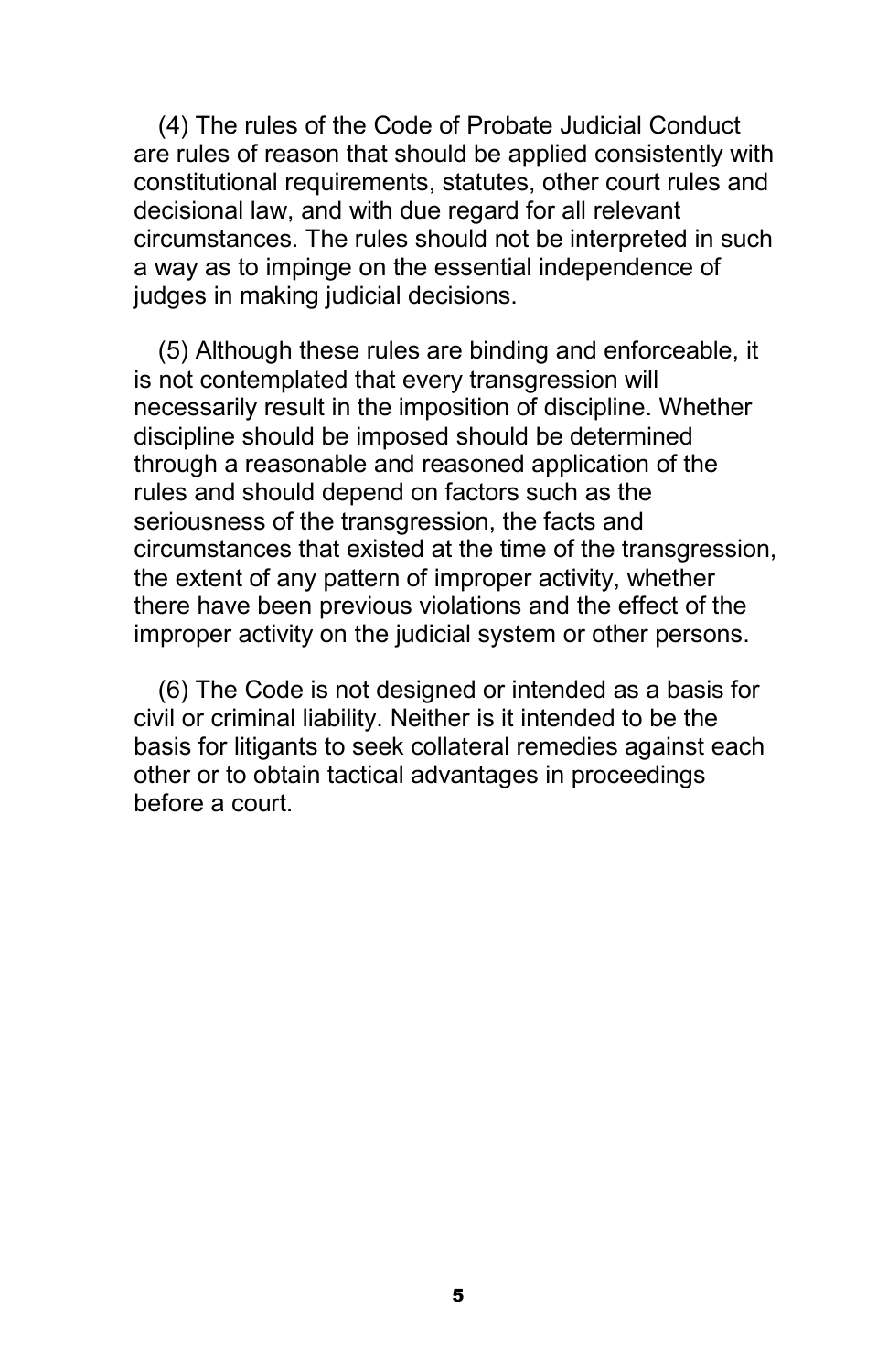#### **TERMINOLOGY**

As used in this Code, the following definitions shall apply:

"Appropriate authority" means the authority having responsibility for taking corrective action in connection with the conduct or violation to be reported under rules 2.14 and 2.15.

"Candidate" means a person seeking election to an office other than that of probate judge. (Compare with "judicial candidate.")

"Confidential" means information that is not available to the public. Confidential information may include, but is not limited to, information that is sealed by statute, rule or court order or communicated in camera.

"Contribution" means both financial and in-kind contributions, such as goods, professional or volunteer services, advertising and other types of assistance, which, if obtained by the recipient otherwise, would require a financial expenditure.

"De minimis" means, in the context of interests pertaining to disqualification of a judge, an insignificant interest that could not raise a reasonable question regarding the judge's impartiality.

"Domestic partner" means a person with whom another person maintains a household and an intimate relationship, other than a spouse.

"Economic interest" means ownership of more than a de minimis legal or equitable interest. Except for situations in which the judge participates in the management of such a legal or equitable interest, or the interest could be substantially affected by the outcome of a proceeding before a judge, it does not include: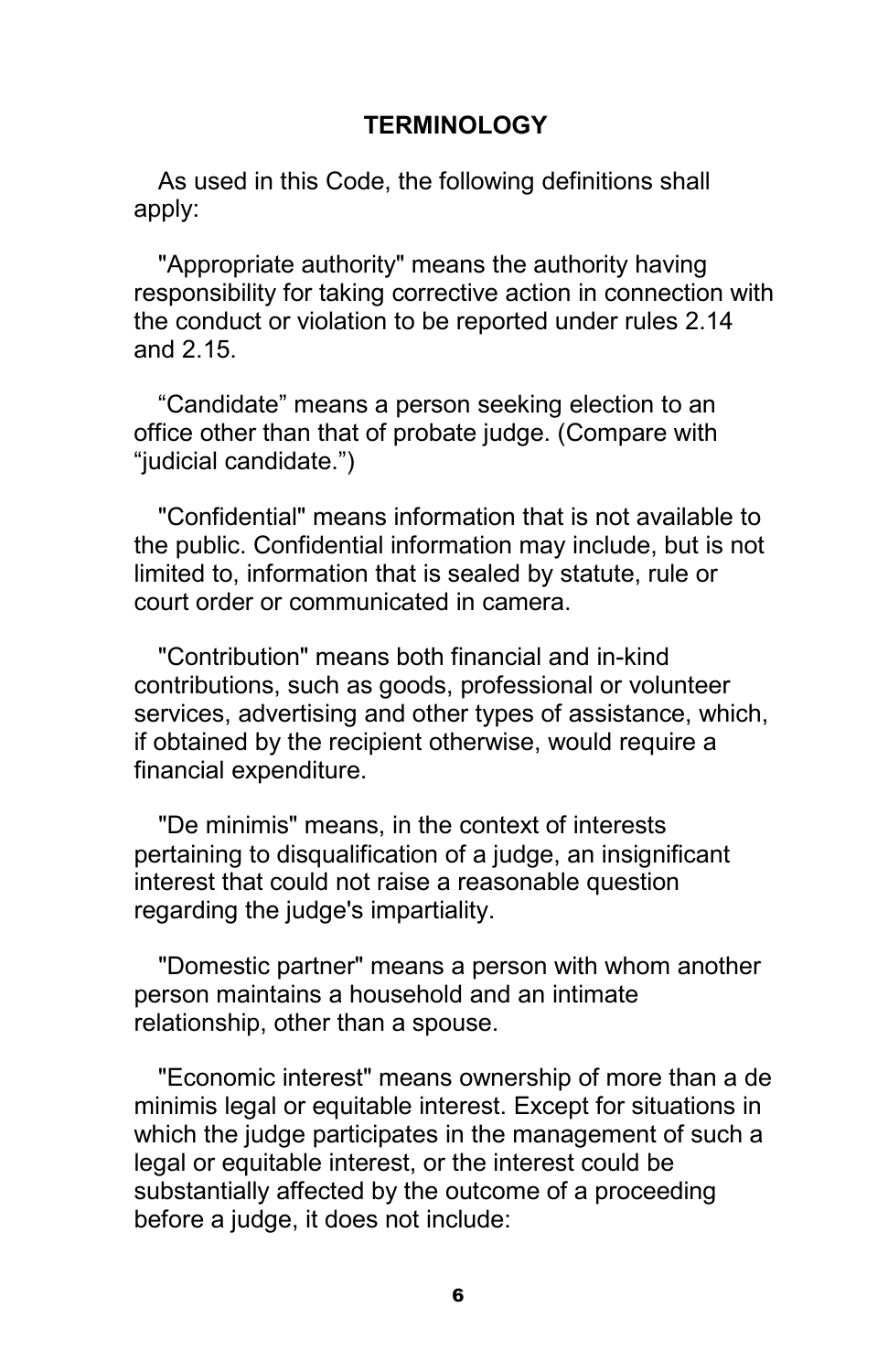(1) an interest in the individual holdings within a mutual or common investment fund;

(2) an interest in securities held by an educational, religious, charitable, fraternal or civic organization in which the judge or the judge's spouse, domestic partner, parent or child serves as a director, an officer, an advisor or other participant;

(3) a deposit in a financial institution or deposits or proprietary interests the judge may maintain as a member of a mutual savings association or credit union or similar proprietary interests; or

(4) an interest in the issuer of government securities held by the judge.

"Fiduciary" means a person serving as an administrator, executor, conservator of the estate, conservator of the person, guardian of an adult with intellectual disability, guardian of the estate of a minor, guardian of the person of a minor, temporary custodian of the person of a minor, trustee or person serving in any other role that is fiduciary in nature.

"Impartial," "impartiality" and "impartially" mean absence of bias or prejudice in favor of, or against, particular parties or classes of parties, as well as maintenance of an open mind in considering issues that may come before a judge.

"Impending matter" is any matter a judge knows is imminent or reasonably expects to be commenced in the near future.

"Impropriety" includes conduct that violates the law or provisions of this Code and conduct that undermines a judge's independence, integrity or impartiality.

"Independence" means a judge's freedom from influence or controls other than those established by law.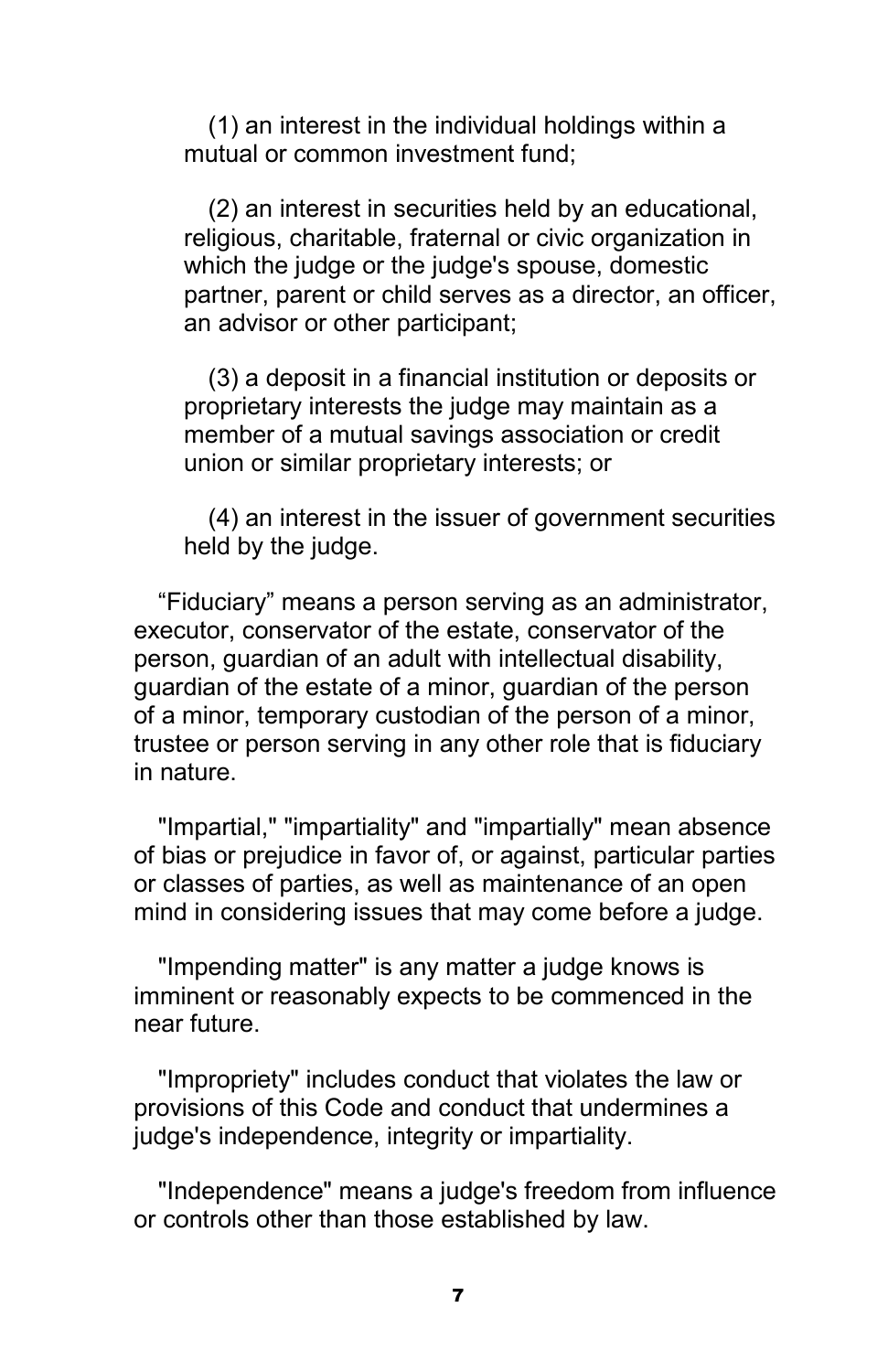"Integrity" means probity, fairness, honesty, uprightness and soundness of character.

"Judge" means a probate judge.

"Judicial candidate" means a person seeking election to judicial office. A person becomes a judicial candidate as soon as he or she makes a public announcement of candidacy, declares or files as a judicial candidate with the election authority or authorizes solicitation or acceptance of contributions or support.

"Knowingly," "knowledge," "known" and "knows" mean actual knowledge of the fact in question. A person's knowledge may be inferred from circumstances.

"Law" encompasses court rules as well as statutes, constitutional provisions, decisional law and this Code.

"Member of the judge's family" or "member of the judicial candidate's family" means:

(1) A spouse or domestic partner of the judge or judicial candidate;

(2) a relative within the third degree of relationship to the judge or judicial candidate;

(3) a relative within the third degree of relationship to the spouse or domestic partner of the judge or judicial candidate; or

(4) the spouse or domestic partner of any person named in subsections (2) and (3).

"Member of a judge's family residing in the judge's household" means any member of the judge's family or other person treated by a judge as a member of the judge's family who resides in the judge's household.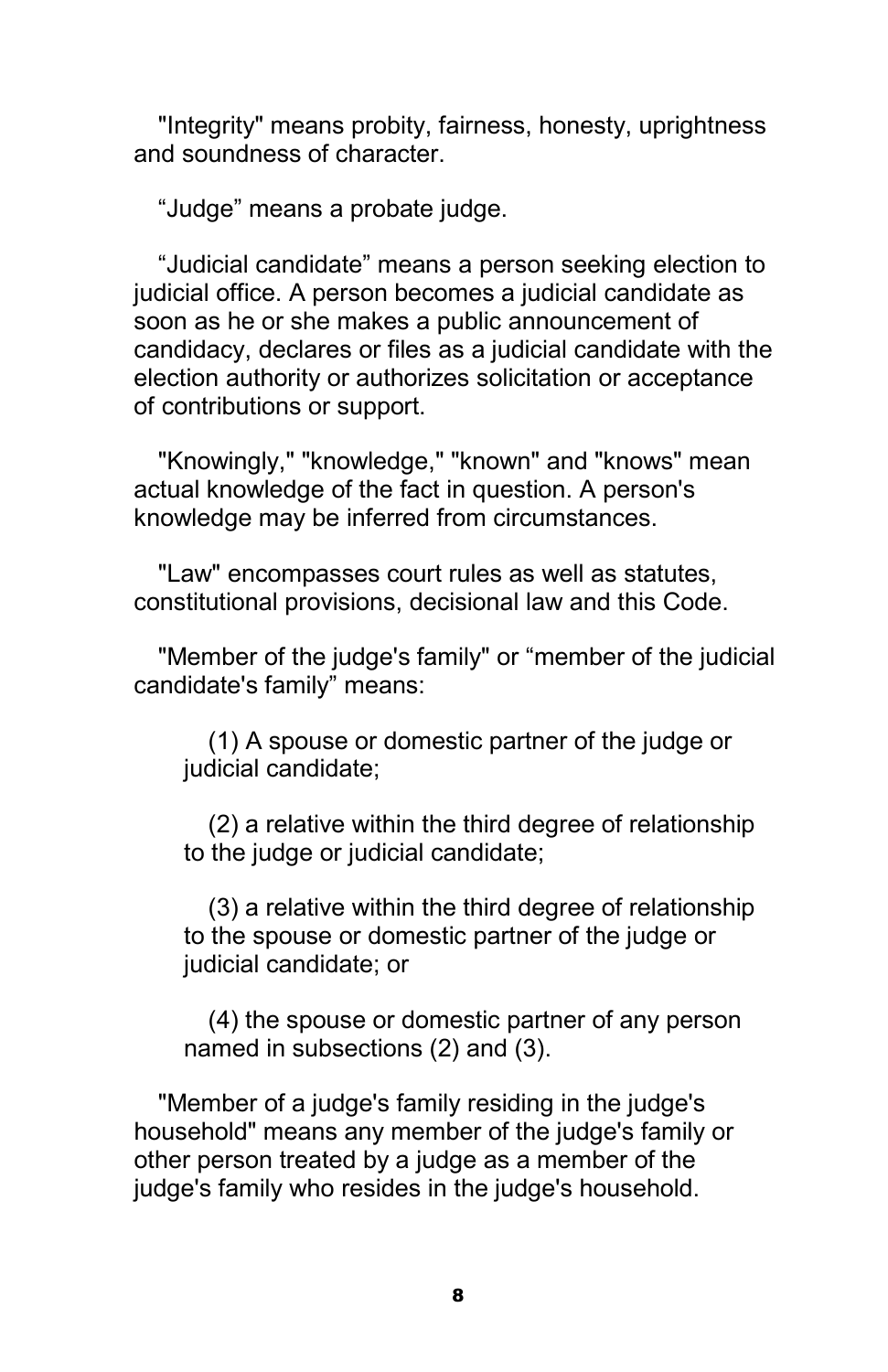"Pending matter" is a matter that has commenced. A matter continues to be pending through any appellate process until final disposition.

"Personally solicit" means a direct request made by a judge for financial support or in-kind services, whether made in person or by letter, telephone or any other means of communication.

"Political organization" means a political party or other group sponsored by or affiliated with a political party or candidate, the principal purpose of which is to further the election or appointment of candidates or judicial candidates for political office.

"Political party" denotes a national or state political party or an organization affiliated with such a party.

"Public election" includes primary, special and general elections, whether or not there is a contest for the office sought between two or more candidates and/or judicial candidates.

"Relative within the third degree of relationship" means any of the following persons: great-grandparent, grandparent, parent, uncle, aunt, brother, sister, child, grandchild, great-grandchild, nephew and niece.

"Spouse" means a person to whom one is legally married.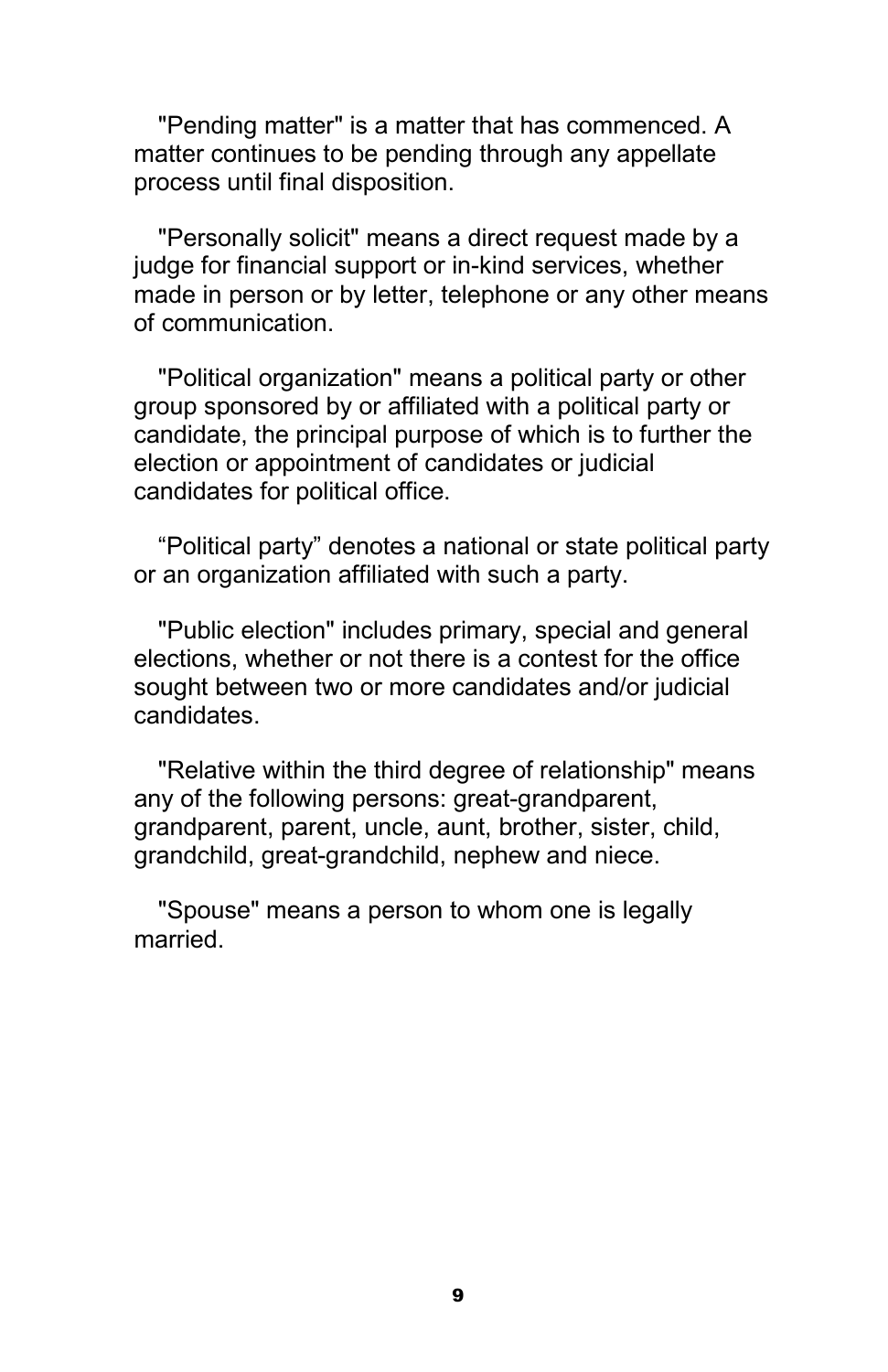#### **APPLICATION**

#### **I. APPLICABILITY OF THIS CODE**

(a) The provisions of this Code apply to judges of the Connecticut Probate Courts.

(b) Canon 4 applies to judicial candidates.

(c) Although probate magistrates and attorney probate referees are not included in the applicability provisions under this Code, they are bound by specific provisions of this Code that are incorporated into their oaths of office.

#### **II. TIME FOR COMPLIANCE**

(a) A person shall comply with the provisions of this Code immediately upon taking office as judge, except that a judge shall comply with rules 3.8 (Appointments to Fiduciary Positions) and 3.11 (Professional, Financial and Business Activities) as soon as reasonably possible, but in no event later than one year after the date on which the judge is elected.

COMMENT: If serving as a fiduciary when elected as judge, a new judge may, notwithstanding the prohibitions in rule 3.8, continue to serve as a fiduciary, but only for that period of time necessary to avoid serious adverse consequences to the beneficiaries of the fiduciary relationship and in no event longer than one year after the date on which the judge is elected. Similarly, if engaged in a business activity that is prohibited under rule 3.11 when elected as judge, a new judge may continue in that activity for a reasonable period, but in no event longer than one year after the date on which the judge is elected. There is no exception to the requirement that a judge comply with rule 3.10 and C.G.S. sections 45a-25 and 45a-26 immediately upon taking office.

(b) A person shall comply with the provisions of canon 4 immediately upon becoming a judicial candidate.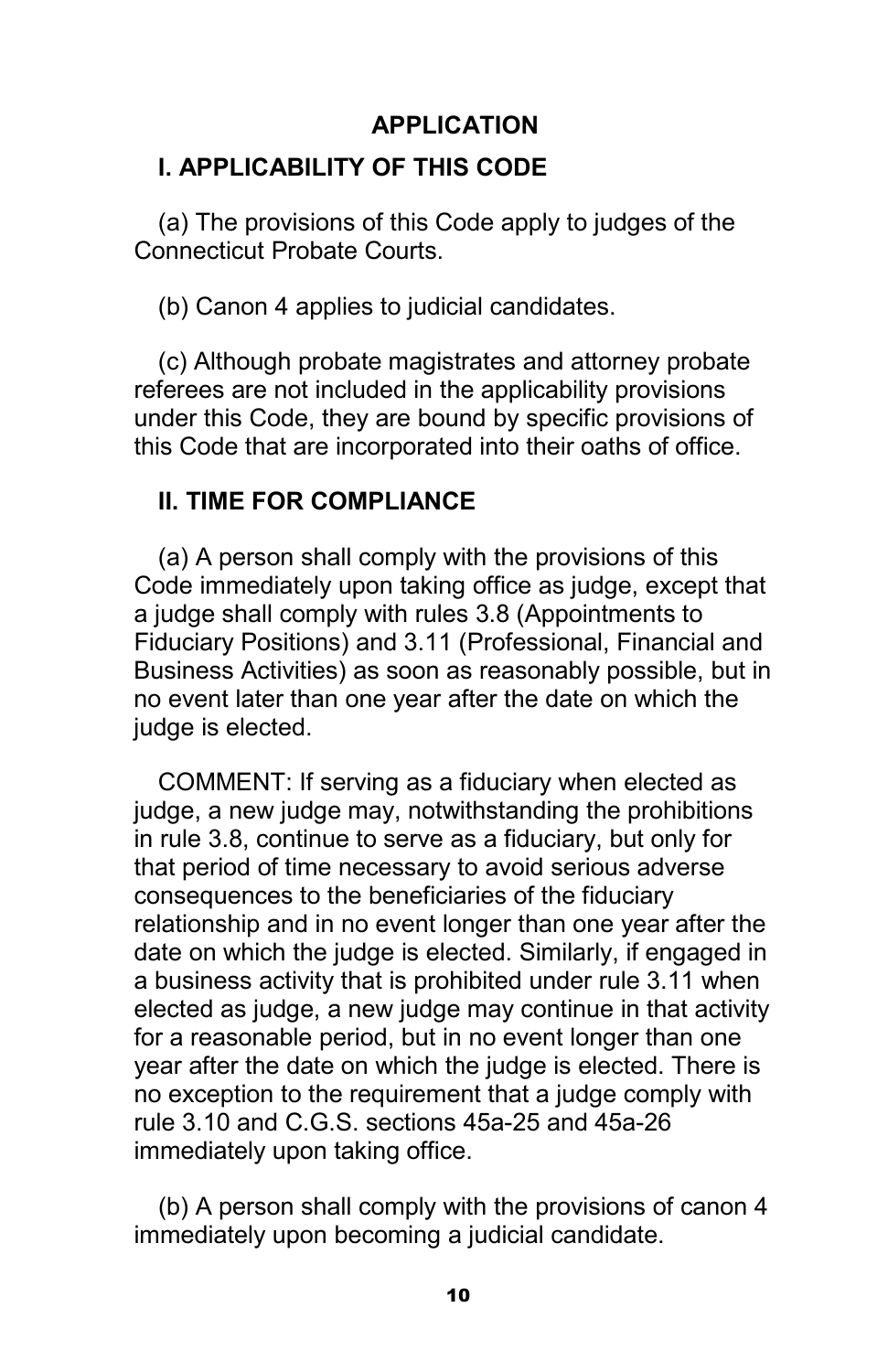#### **ADVANCE OPINION**

A judge or judicial candidate may request an opinion on a proposed specific activity under this Code in advance of performing said activity from a committee made up of the probate court administrator, the president-judge of the Connecticut Probate Assembly and the chair of the Ethics Committee of the Connecticut Probate Assembly. In the event of the disqualification of any of said committee members, a substitute shall be selected by the Executive Committee of the Connecticut Probate Assembly. Such request for an opinion shall be submitted in writing to the probate court administrator. The committee shall issue a written opinion within ten days after receipt of such request. An advance opinion is not binding on the Council on Probate Judicial Conduct.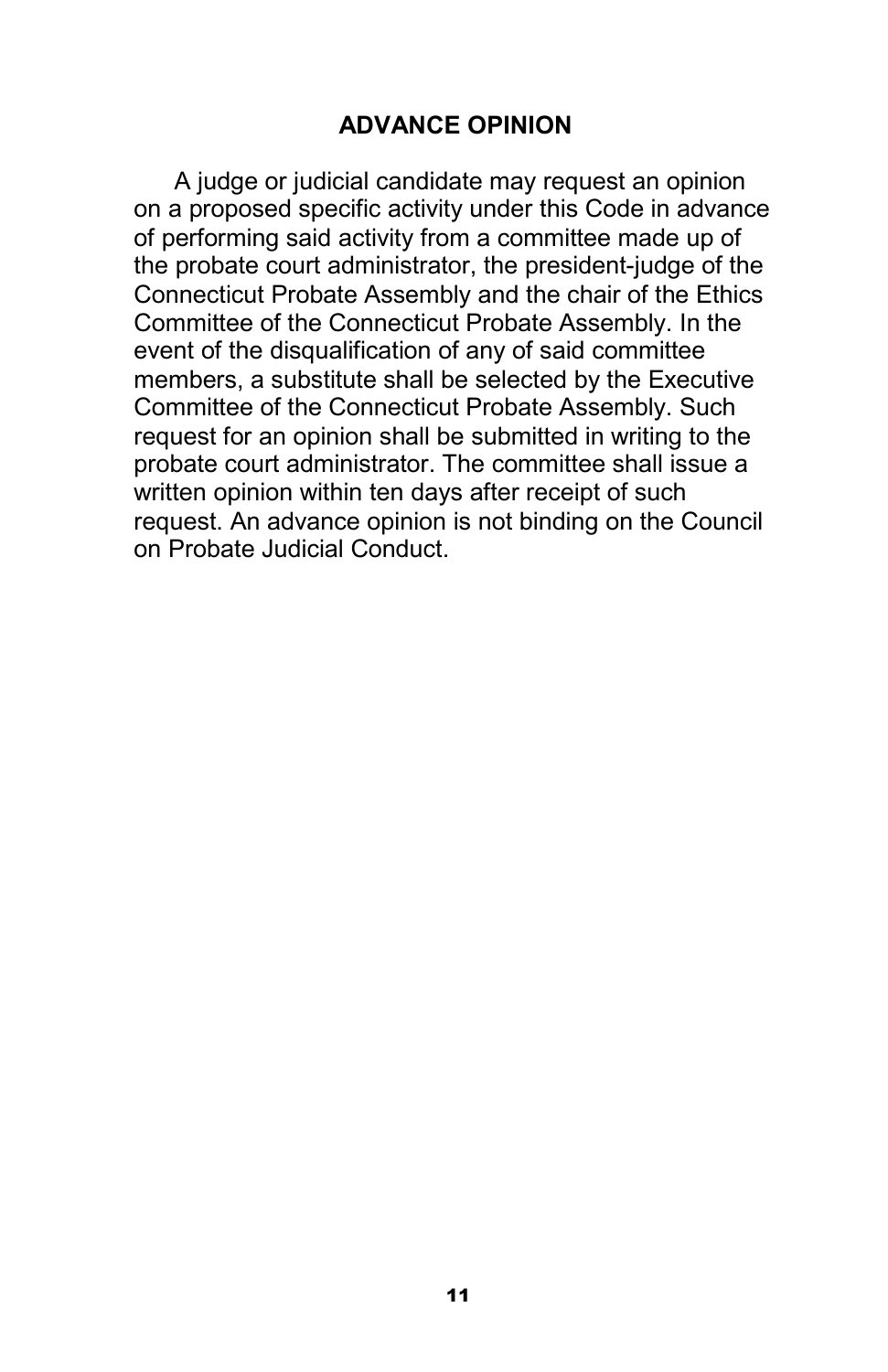#### **Canon 1 – A judge shall uphold and promote the independence, integrity and impartiality of the judiciary, and shall avoid impropriety and the appearance of impropriety.**

#### **Rule 1.1 Compliance with the law**

A judge shall comply with the law.

COMMENT: This rule deals with the judge's personal conduct. A judge's professional conduct in enforcing the law is covered by rule 2.2. When applying and interpreting the law, a judge sometimes may make good faith errors of fact or law. Errors of this kind do not violate this rule.

### **Rule 1.2 Promoting confidence in the judiciary**

A judge shall act at all times in a manner that promotes public confidence in the independence, integrity and impartiality of the judiciary and shall avoid impropriety and the appearance of impropriety. The test for appearance of impropriety is whether the conduct would create in reasonable minds a perception that the judge violated this Code or engaged in other conduct that reflects adversely on the judge's honesty, impartiality, temperament or fitness to serve as a judge.

COMMENT: (1) Public confidence in the judiciary is eroded by improper conduct and conduct that creates the appearance of impropriety as defined in this rule. This principle applies to both the professional and personal conduct of a judge.

(2) A judge should expect to be the subject of public scrutiny that might be viewed as burdensome if applied to other citizens and must accept the restrictions imposed by the Code.

(3) Conduct that compromises the independence, integrity and impartiality of a judge undermines public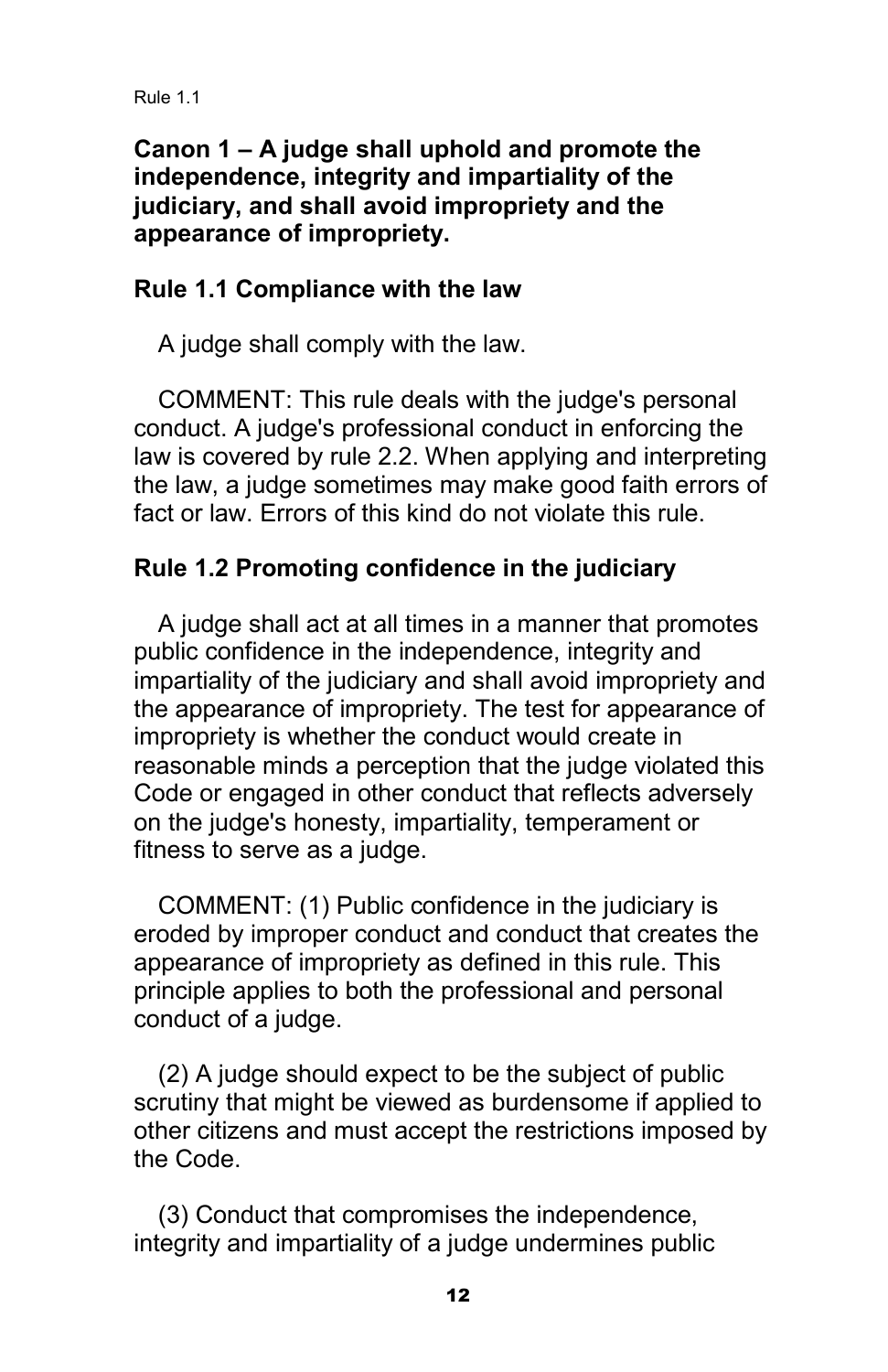confidence in the judiciary. Because it is not practicable to list all such conduct, the rule is necessarily cast in general terms.

(4) A judge may initiate or participate in activities that promote ethical conduct among judges and lawyers, support professionalism within the judiciary and the legal profession and promote access to justice for all.

(5) A judge may initiate or participate in community activities for the purpose of promoting public understanding of and confidence in the administration of justice. In conducting such activities, the judge must act in a manner consistent with this Code.

#### **Rule 1.3 Avoiding abuse of the prestige of judicial office**

A judge shall not use or attempt to use the prestige of judicial office to advance the personal or economic interests of the judge or others or allow others to do so.

COMMENT: (1) It is improper for a judge to use or attempt to use his or her position to gain personal advantage or deferential treatment of any kind. For example, it would be improper for a judge to allude to his or her judicial status to gain favorable treatment in encounters with traffic officials. Similarly, a judge must not use judicial letterhead to gain an advantage in conducting his or her personal business.

(2) A judge may provide a reference or recommendation for an individual based on the judge's personal knowledge. The judge may use official letterhead if the judge indicates that the reference is personal and if the use of the letterhead would not reasonably be perceived as an attempt to exert pressure by reason of the judicial office.

(3) A judge may participate in the process of judicial selection by cooperating with appointing authorities and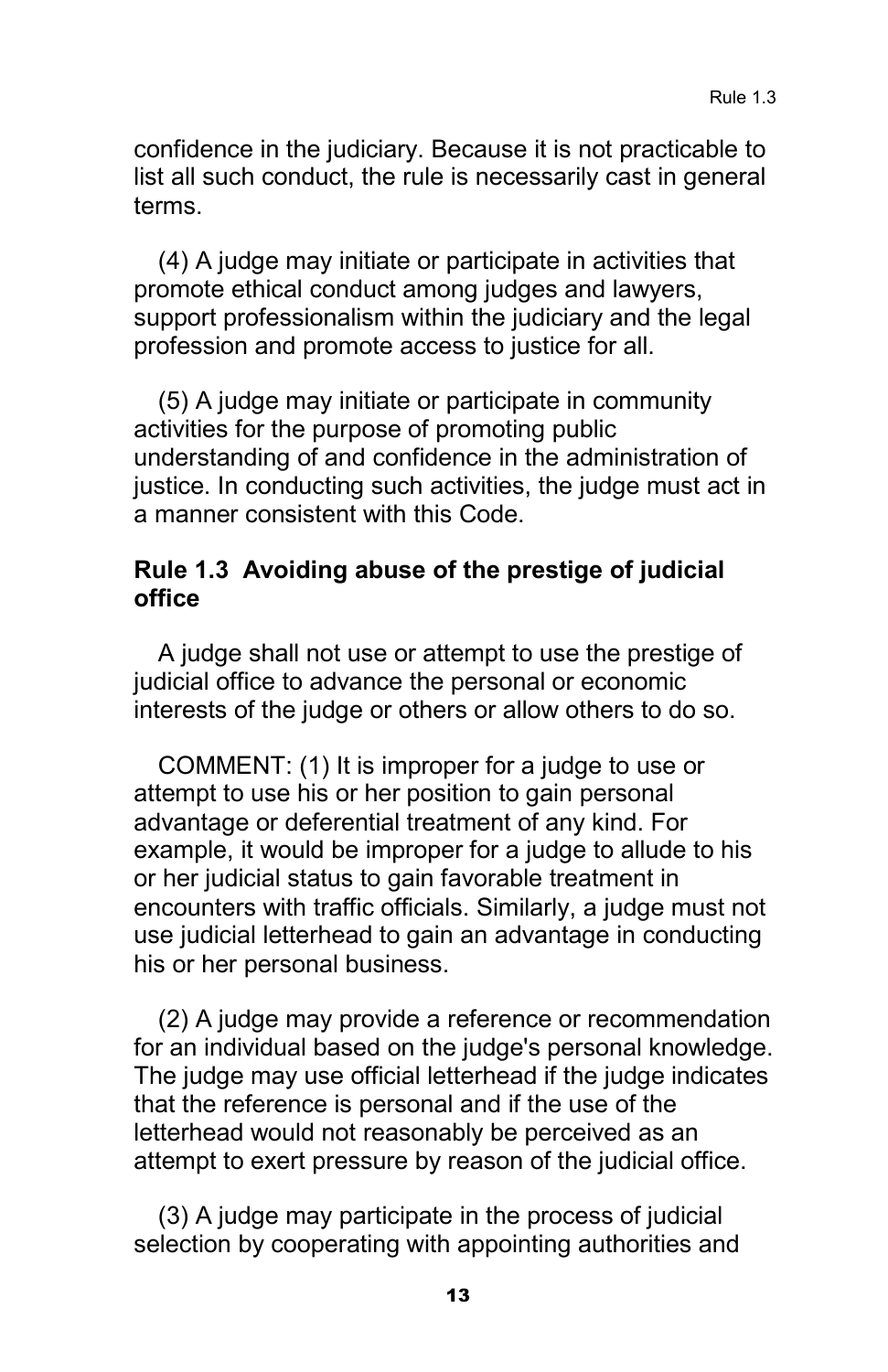screening committees and by responding to inquiries from such entities concerning the professional qualifications of a person being considered for judicial office.

(4) Special considerations arise when judges write or contribute to publications of for-profit entities, whether related or unrelated to the law. A judge should not permit anyone associated with the publication of such materials to exploit the judge's office in a manner that violates this Code or other applicable law. In contracts for publication of a judge's writing, the judge should retain sufficient control over the advertising to avoid such exploitation.

#### **Canon 2 – A judge shall perform the duties of judicial office impartially, competently and diligently.**

#### **Rule 2.1 Giving precedence to the duties of judicial office**

The duties of judicial office, as prescribed by law, shall take precedence over all of a judge's personal and extrajudicial activities.

COMMENT: (1) To ensure that judges are available to fulfill their judicial duties, judges must conduct their personal and extrajudicial activities in such a way as to minimize the risk of conflicts that would result in disqualification. A judge's personal extrajudicial activities shall not be conducted in such a way as to interfere unduly with the duties of judicial office. See Canon 3.

(2) Although it is not a duty of judicial office, judges are encouraged to initiate or participate in activities that promote public understanding of and confidence in the justice system.

#### **Rule 2.2 Impartiality and fairness**

A judge shall uphold and apply the law and shall perform all duties of judicial office fairly and impartially.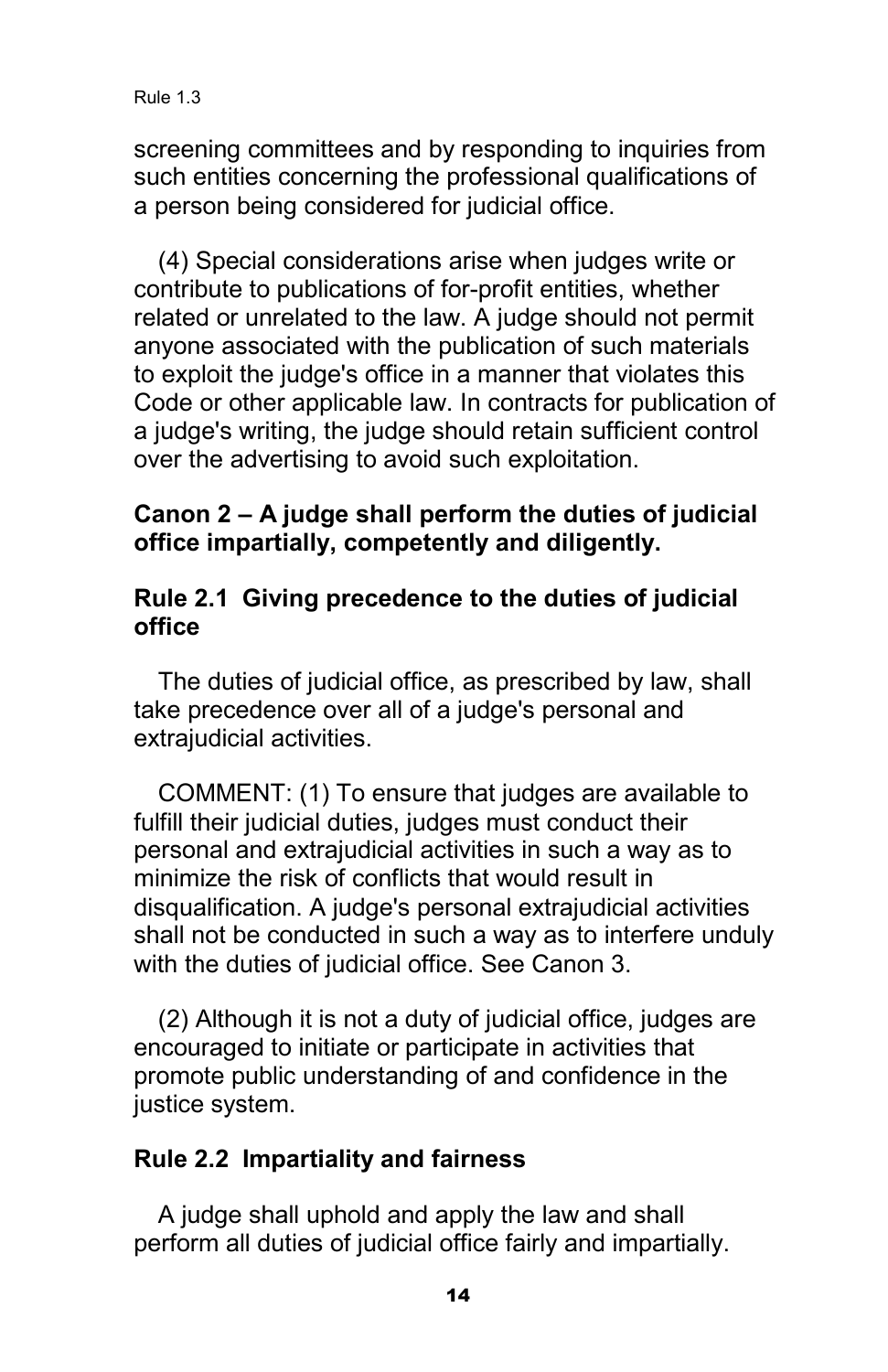COMMENT: (1) To ensure fairness and impartiality to all parties, a judge must be objective and open-minded.

(2) Although each judge comes to the bench with a unique background and personal philosophy, a judge must interpret and apply the law without regard to whether the judge approves or disapproves of the law in question.

(3) When applying and interpreting the law, a judge sometimes may make good faith errors of fact or law. Errors of this kind do not violate this rule.

(4) It is not a violation of this rule for a judge to make reasonable accommodations to ensure self-represented litigants the opportunity to have their matters fairly heard.

#### **Rule 2.3 Bias, prejudice and harassment**

(a) A judge shall perform the duties of judicial office, including administrative duties, without bias or prejudice.

(b) A judge shall not, in the performance of judicial duties, by words or conduct, manifest bias or prejudice or engage in harassment including, but not limited to, bias, prejudice or harassment based on race, sex, gender, gender identity or expression, religion, national origin, ethnicity, disability, age, sexual orientation, marital status, socioeconomic status or political affiliation and shall not condone such conduct by court staff, court officials or others subject to the judge's direction and control.

(c) A judge shall require lawyers in proceedings before the court to refrain from manifesting bias or prejudice or engaging in harassment, based on attributes including, but not limited to, race, sex, gender, gender identity or expression, religion, national origin, ethnicity, disability, age, sexual orientation, marital status, socioeconomic status or political affiliation against parties, witnesses, lawyers or others.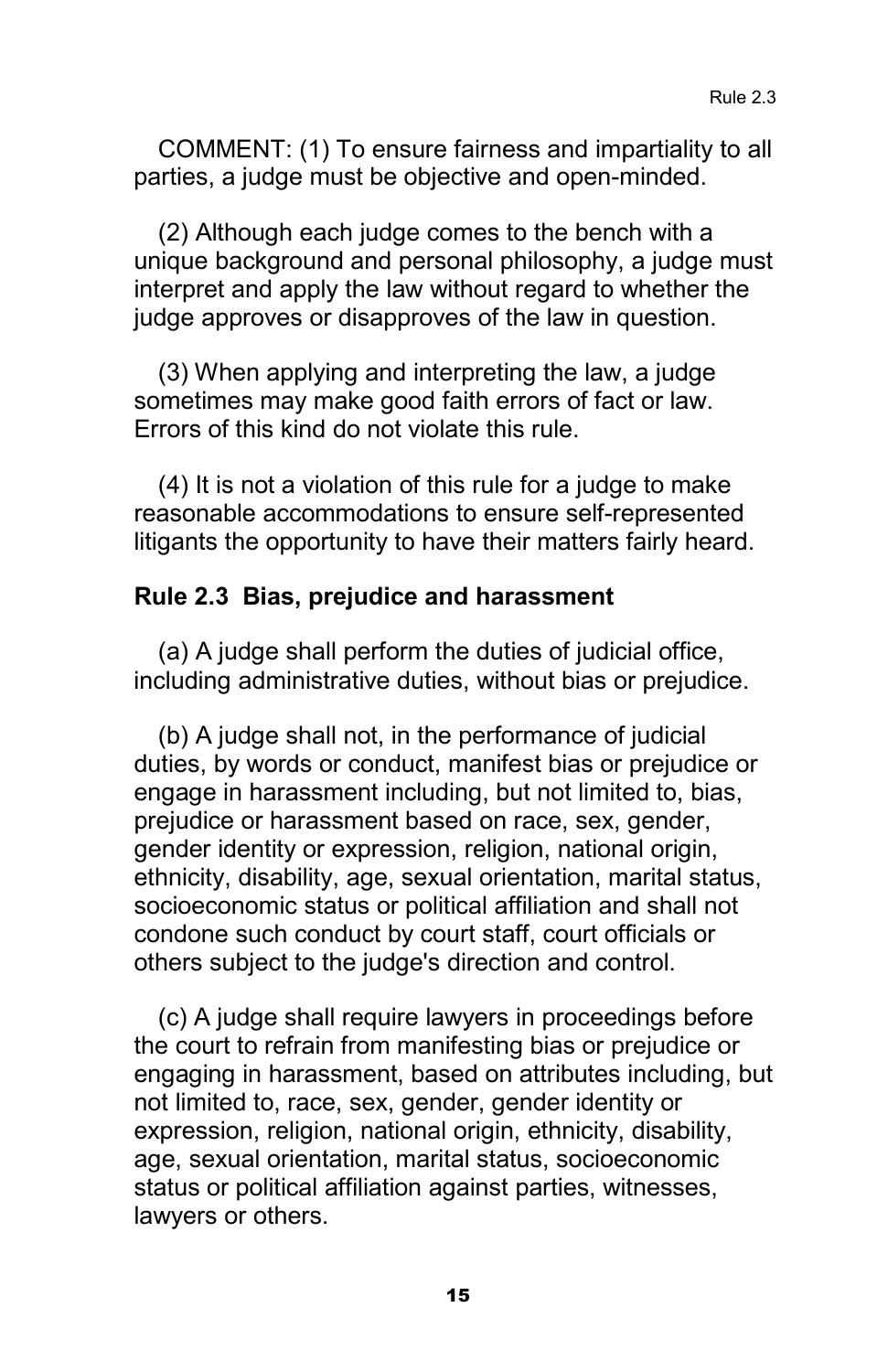(d) The restrictions of subsections (b) and (c) do not preclude judges or lawyers from making legitimate reference to the listed factors or similar factors when they are relevant to an issue in a proceeding.

COMMENT: (1) A judge who manifests bias or prejudice in a proceeding impairs the fairness of the proceeding and brings the judiciary into disrepute.

(2) Examples of manifestations of bias or prejudice include, but are not limited to, epithets; slurs; demeaning nicknames; negative stereotyping; attempted humor based on stereotypes; threatening, intimidating or hostile acts; suggestions of connections between race, ethnicity or nationality and criminality; and irrelevant references to personal characteristics. Even facial expressions and body language can convey to parties and lawyers in the proceeding, the media and others an appearance of bias or prejudice. A judge must avoid conduct that may reasonably be perceived as prejudiced or biased.

(3) Harassment, as referred to in subsections (b) and (c), is verbal or physical conduct that denigrates or shows hostility or aversion toward a person on bases such as race, sex, gender, gender identity or expression, religion, national origin, ethnicity, disability, age, sexual orientation, marital status, socioeconomic status or political affiliation.

(4) Sexual harassment includes, but is not limited to, sexual advances, requests for sexual favors and other verbal or physical conduct of a sexual nature that is unwelcome.

#### **Rule 2.4 External influences on judicial conduct or judgment**

(a) A judge shall not be swayed in the performance of the judge's judicial duties by public clamor or fear of criticism.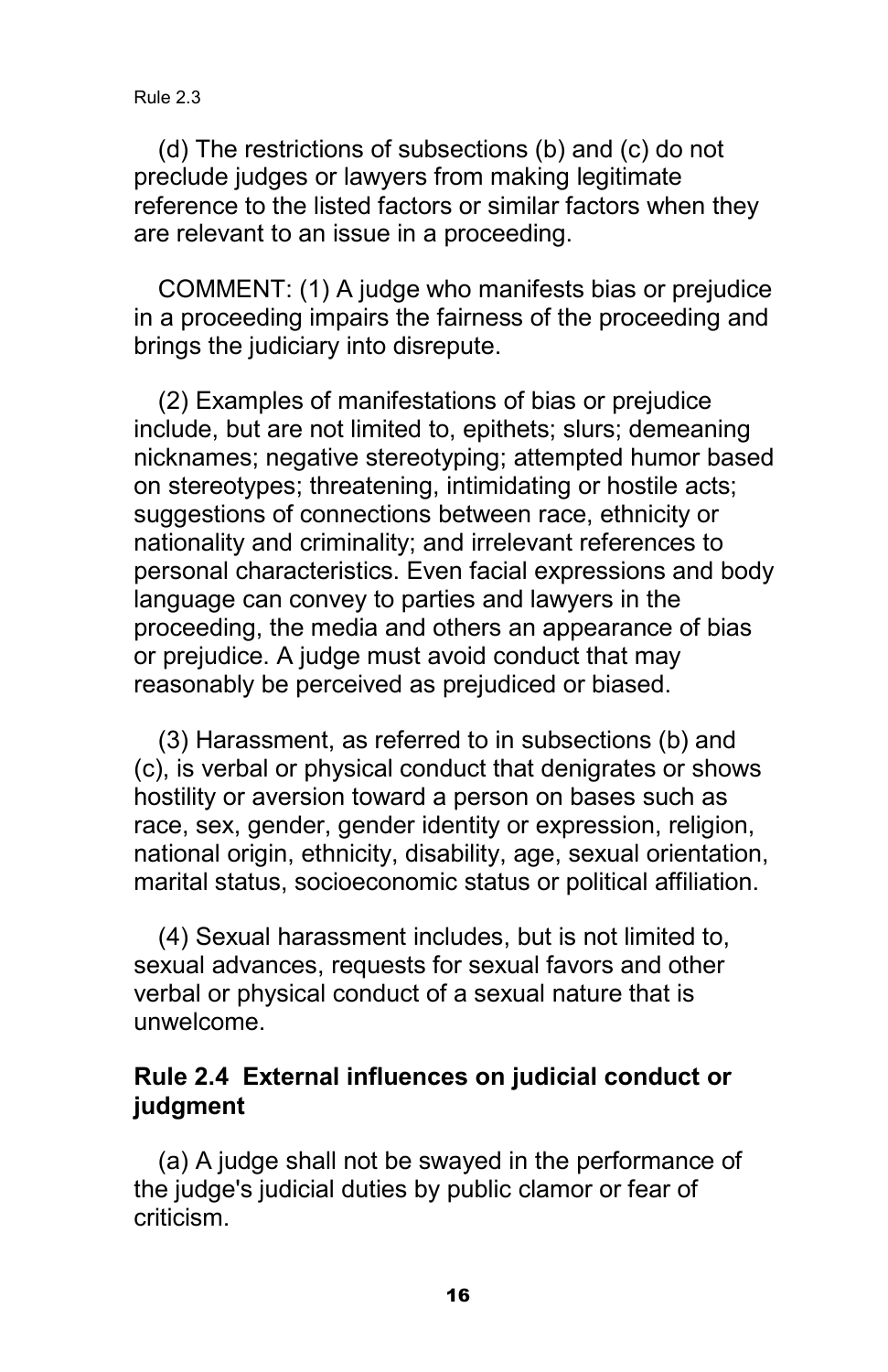(b) A judge shall not permit family, social, political, financial or other interests or relationships to influence the judge's judicial conduct or judgment.

(c) A judge shall not convey or permit others to convey the impression that any person or organization is in a position to influence the judge's judicial conduct or judgment.

COMMENT: An independent judiciary requires that judges decide cases according to the law and facts, without regard to whether particular laws or litigants are popular or unpopular with the public, the media, government officials or the judge's friends or family. The integrity of judicial decision making is undermined if it is based in whole or in part on inappropriate outside influences.

#### **Rule 2.5 Competence, diligence and cooperation**

(a) A judge shall perform judicial and administrative duties competently and diligently.

(b) A judge shall cooperate with other judges and court officials in the administration of court business.

(c) A judge shall faithfully comply with established continuing judicial education requirements.

COMMENT: (1) Competence in the performance of judicial duties requires the legal knowledge, skill, thoroughness and preparation reasonably necessary to perform a judge's responsibilities of judicial office.

(2) A judge should seek the necessary court staff, expertise and resources to discharge all adjudicative and administrative responsibilities.

(3) Prompt disposition of the court's business requires a judge to devote adequate time to judicial duties, to be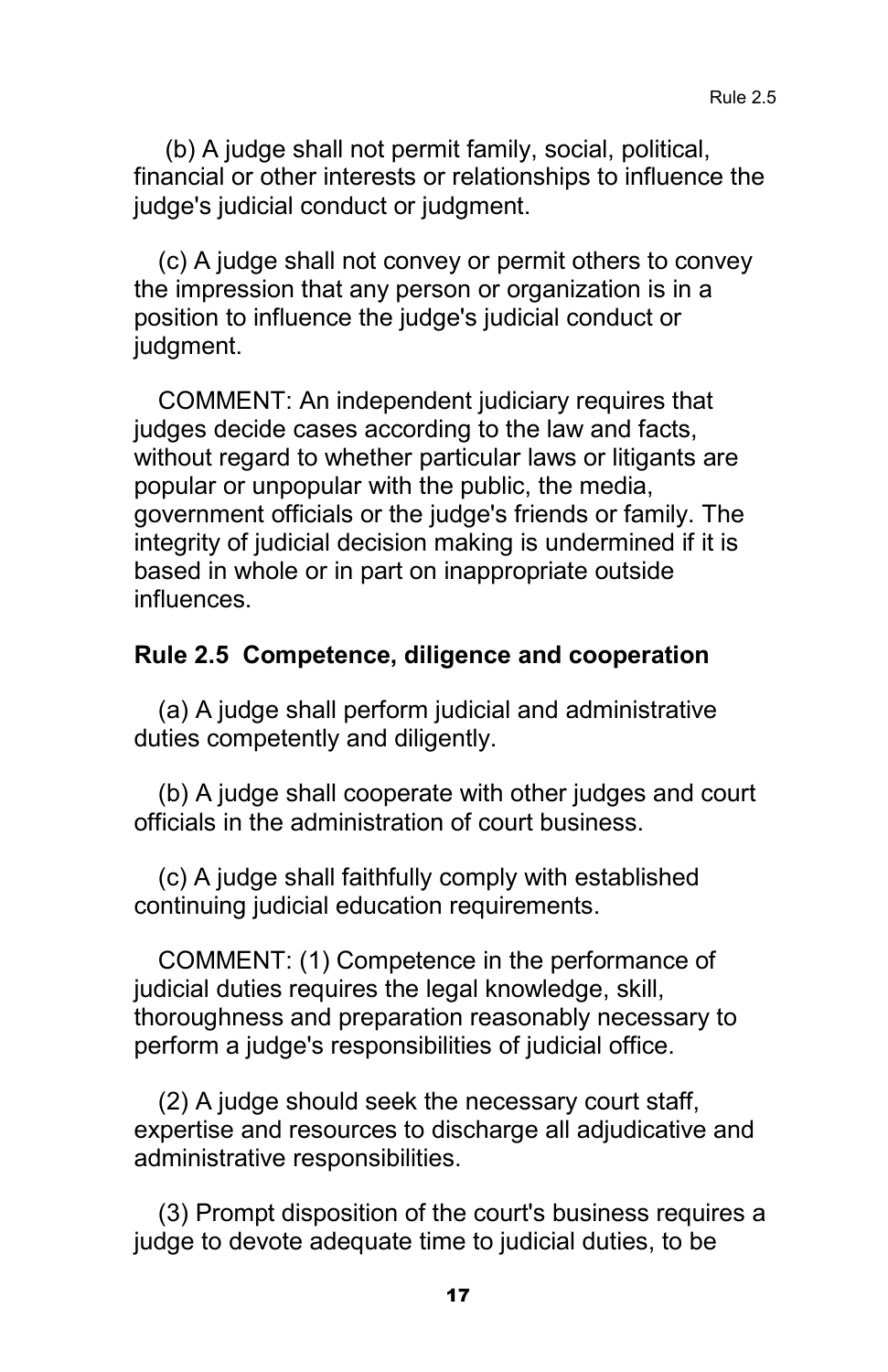punctual in attending court and expeditious in determining matters under submission, and to take reasonable measures to ensure that court officials, litigants and their lawyers cooperate with the judge to that end.

(4) In disposing of matters promptly and efficiently, a judge must demonstrate due regard for the rights of parties to be heard and to have issues resolved without unnecessary cost or delay. A judge should monitor and supervise cases in ways that reduce or eliminate dilatory practices, avoidable delays and unnecessary costs.

#### **Rule 2.6 Ensuring the right to be heard**

(a) A judge shall accord to every person who has a legal interest in a proceeding, or that person's lawyer, the right to be heard according to law.

(b) A judge may encourage parties to a proceeding and their lawyers to settle matters in dispute.

COMMENT: (1) The right to be heard is an essential component of a fair and impartial system of justice. Substantive rights of litigants can be protected only if procedures protecting the right to be heard are observed.

(2) The judge plays an important role in overseeing the settlement of disputes but should be careful that efforts to further settlements do not undermine any party's right to be heard according to law. The judge should keep in mind the effect that the judge's participation in settlement discussions may have, not only on the judge's own views of the case, but also on the perceptions of the lawyers and the parties if the case remains with the judge after settlement efforts are unsuccessful. Among the factors that a judge should consider when deciding on appropriate settlement practices for a case are: (a) whether the parties have requested or voluntarily consented to a certain level of participation by the judge in settlement discussions, (b) whether the parties and their counsel are relatively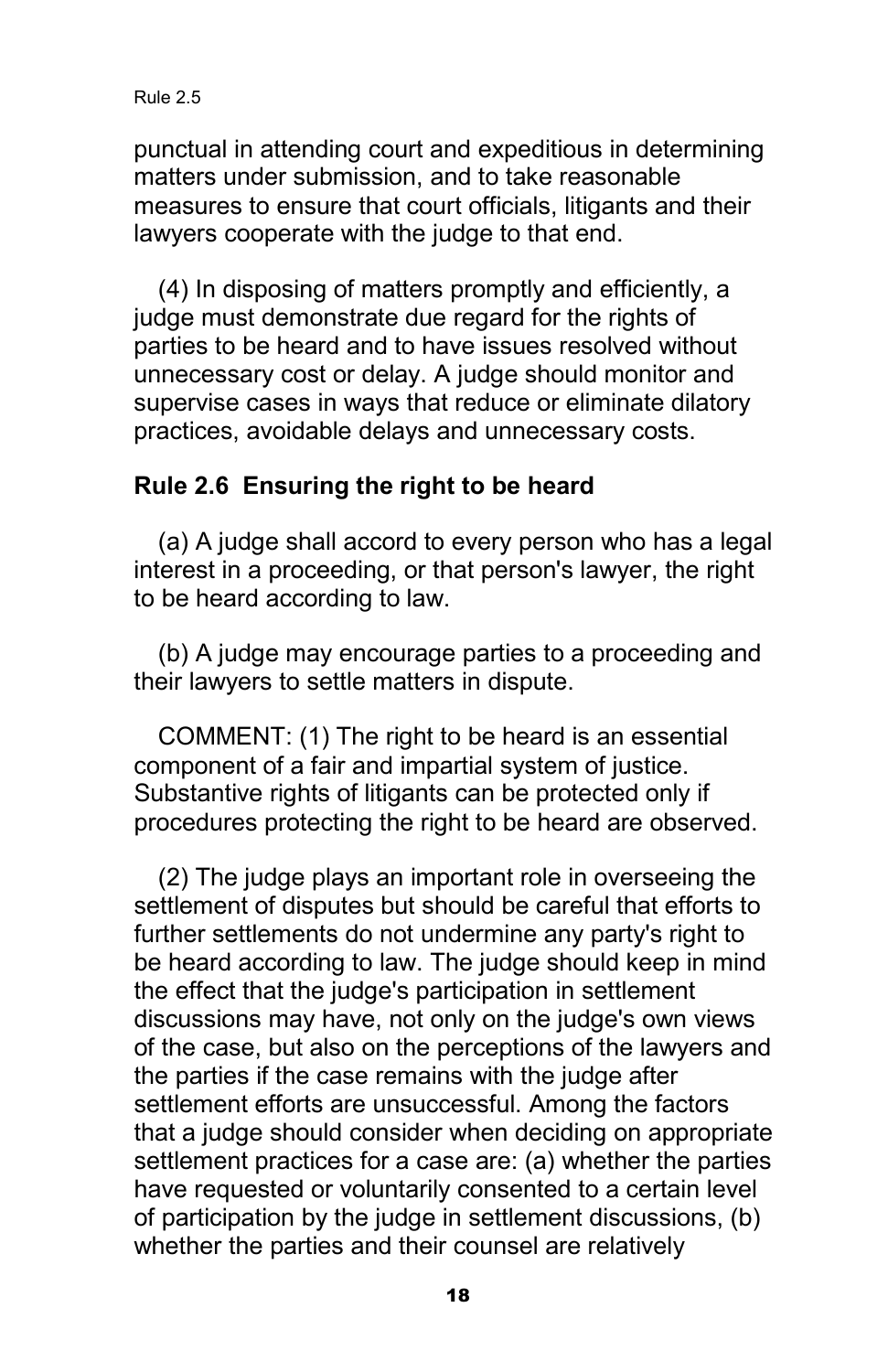sophisticated in legal matters, (c) whether the parties participate with their counsel in settlement discussions and (d) whether any parties are unrepresented by counsel.

(3) Judges must be mindful of the effect settlement discussions can have, not only on their objectivity and impartiality, but also on the appearance of their objectivity and impartiality. Despite a judge's best efforts, there may be instances when information obtained during settlement discussions could influence a judge's decision making, and, in such instances, the judge should consider whether disqualification may be appropriate. See rule 2.11 (a) (1).

#### **Rule 2.7 Responsibility to decide**

A judge shall hear and decide matters that come before the judge, except when disqualification is required by rule 2.11 or other law.

COMMENT: Judges must be available to decide the matters that come before them. Although there are times when disqualification is necessary to protect the rights of litigants and preserve public confidence in the independence, integrity and impartiality of the judiciary, judges must be available to decide matters that come before the courts. Unwarranted disqualification may bring public disfavor to the court and to the judge personally. The dignity of the court, the judge's respect for fulfillment of judicial duties and a proper concern for the burdens that may be imposed on the judge's colleagues require that a judge not use disqualification to avoid cases that present difficult, controversial or unpopular issues.

#### **Rule 2.8 Decorum, demeanor and communication in the court**

(a) A judge shall require order and decorum in proceedings before the court.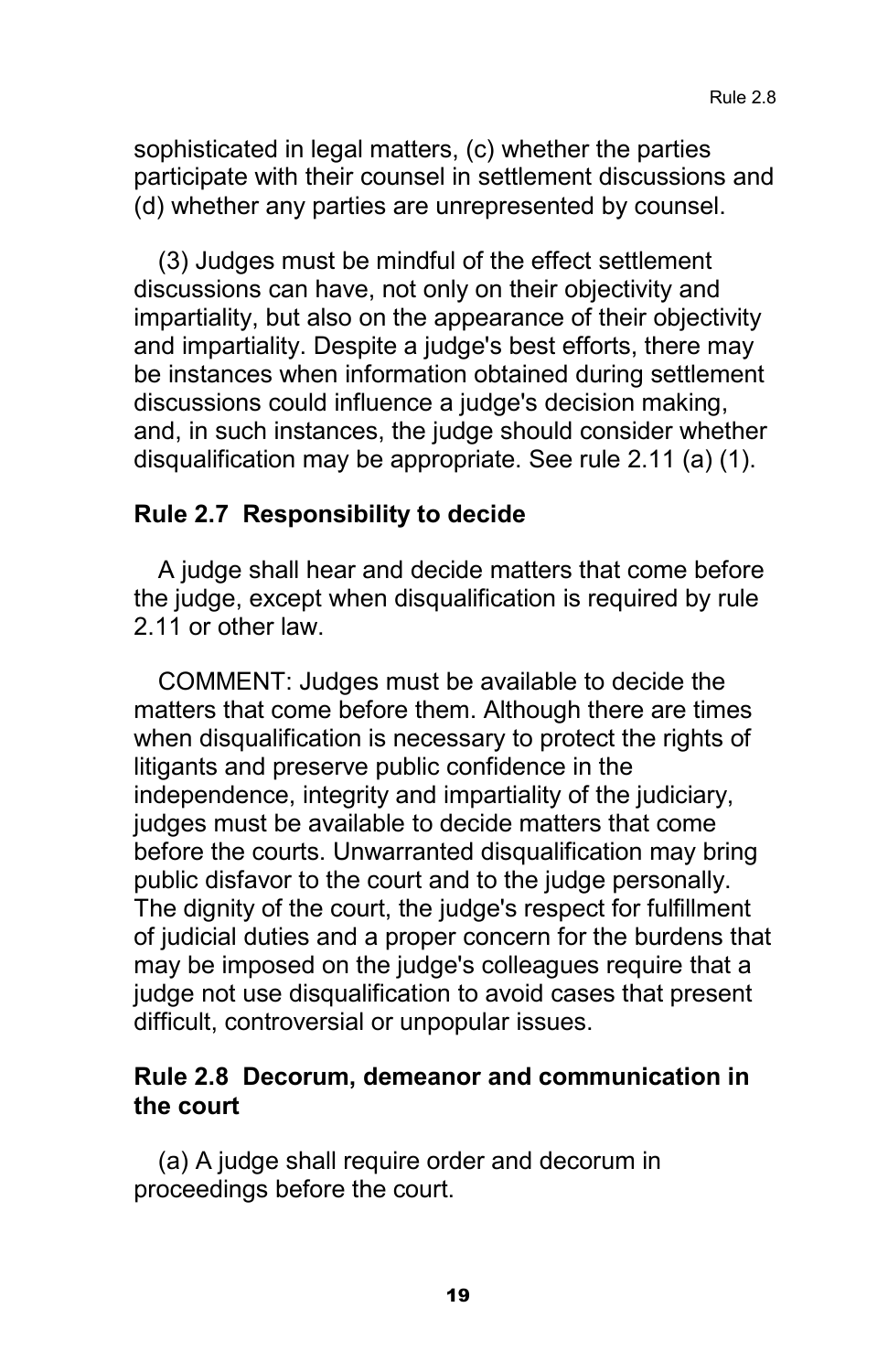(b) A judge shall be patient, dignified and courteous to litigants, witnesses, lawyers, court staff, court officials and others with whom the judge deals in an official capacity and shall require similar conduct of lawyers, court staff, court officials and others subject to the judge's direction and control.

COMMENT: (1) The duty to hear all proceedings with patience and courtesy is not inconsistent with the duty imposed in rule 2.5 to dispose promptly of the business of the court. Judges can be efficient and businesslike while being patient and deliberate.

(2) Facial expression and body language, in addition to oral communication, can give the impression of a lack of patience or courtesy. A judge must be alert to avoid behavior that may be perceived as evidencing these attitudes.

#### **Rule 2.9 Ex parte communications**

(a) A judge shall not initiate, permit or consider ex parte communications or consider other communications made to the judge outside the presence of the parties or their lawyers concerning a pending or impending matter, except as follows:

(1) When circumstances require it, ex parte communication for scheduling, administrative, or emergency purposes, which does not address substantive matters, is permitted, provided the judge reasonably believes that no party will gain a procedural, substantive or tactical advantage as a result of the ex parte communication.

(2) A judge may obtain the legal advice of a disinterested expert on the law applicable to any proceeding before the judge but shall not receive from such expert any information related to a contested matter unless the judge notifies the parties of the name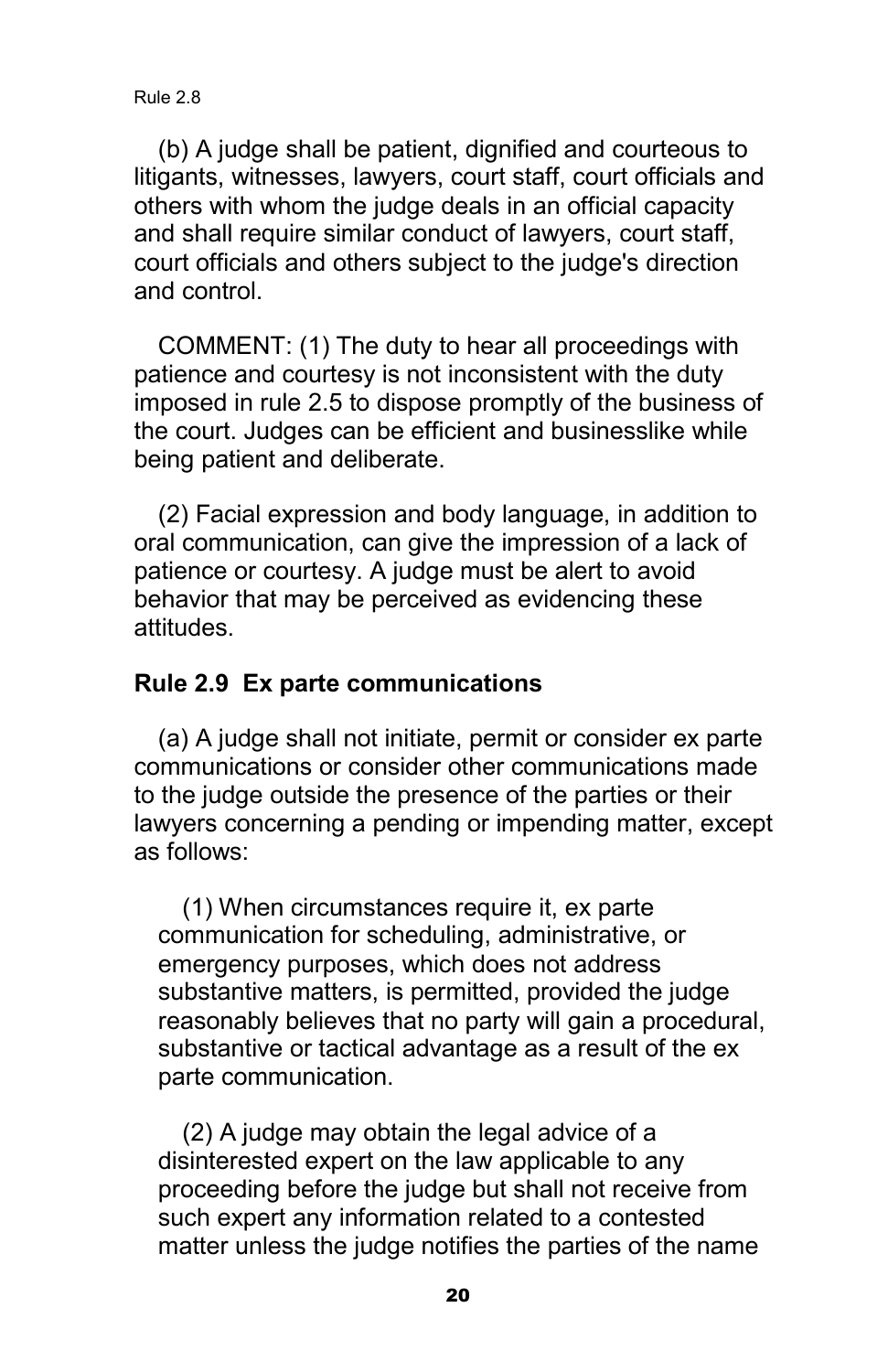of the person consulted and the substance of the communication and affords the parties a reasonable opportunity to respond.

(3) A judge may consult with court staff, other judges or with the office of the probate court administrator, provided the judge makes reasonable efforts to avoid receiving factual information that is not part of the record and does not abrogate the responsibility personally to decide the matter.

(4) A judge may, with the consent of the parties, confer separately with the parties and their lawyers in an effort to settle matters pending before the judge.

(5) A judge may initiate, permit or consider any ex parte communication when expressly authorized by law to do so.

(b) If a judge inadvertently receives an unauthorized ex parte communication bearing on the substance of a matter, the judge shall make provision promptly to notify all parties and attorneys, in writing, of the substance of the communication and provide the parties with an opportunity to respond.

(c) A judge shall not investigate facts in a matter independently and shall consider only the evidence presented and any facts that may properly be judicially noticed.

(d) A judge shall direct court staff to avoid the transmittal of proscribed ex parte communications to the judge.

COMMENT: (1) The proscription against communications concerning a proceeding includes communications with lawyers, law teachers and other persons who are not participants in the proceeding, except to the limited extent permitted by this rule.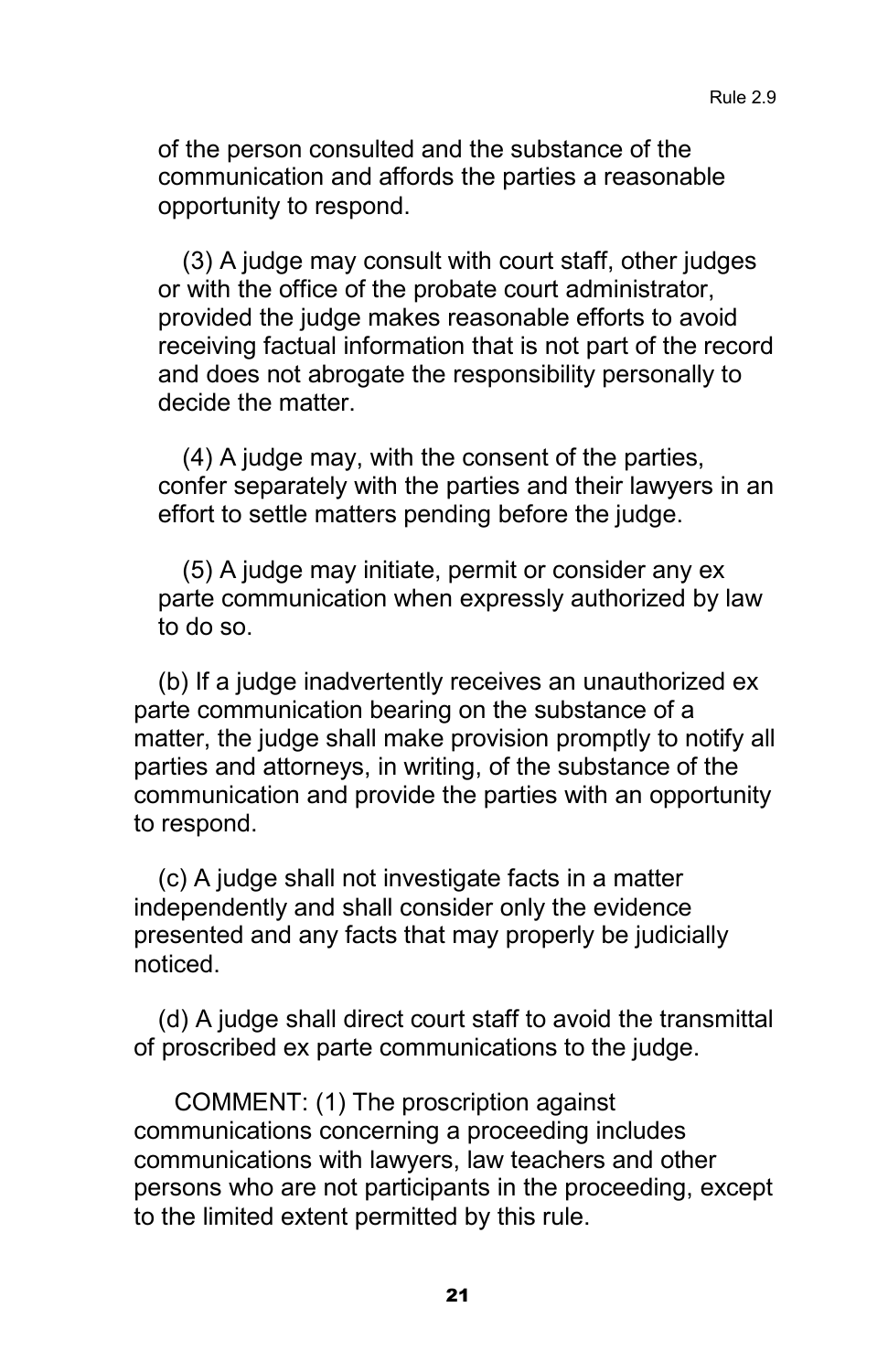(2) A judge may initiate, permit or consider ex parte communications expressly authorized by law.

(3) A judge may consult with other judges on pending matters but must avoid ex parte discussions of a case with judges disqualified from hearing the matter and with judges having appellate jurisdiction over the matter.

(4) The prohibition against a judge investigating the facts in a matter extends to information available in all mediums, including electronic.

(5) A judge may consult ethics advisory committees, outside counsel or legal experts concerning the judge's compliance with this Code.

#### **Rule 2.10 Judicial statements on pending and impending cases**

(a) A judge shall not make any public statement that might reasonably be expected to affect the outcome or to impair the fairness of a matter pending or impending in any court or make any nonpublic statement that might substantially interfere with a fair hearing.

(b) A judge shall not, in connection with cases, controversies or issues that are likely to come before the court, make pledges, promises or commitments that are inconsistent with the impartial performance of the adjudicative duties of judicial office.

(c) A judge shall require court staff and others subject to the judge's direction and control to refrain from making statements that the judge would be prohibited from making by subsections (a) and (b).

(d) Notwithstanding the restrictions in subsection (a), a judge may explain court procedures and may comment on any proceeding in which the judge is a party in a personal capacity.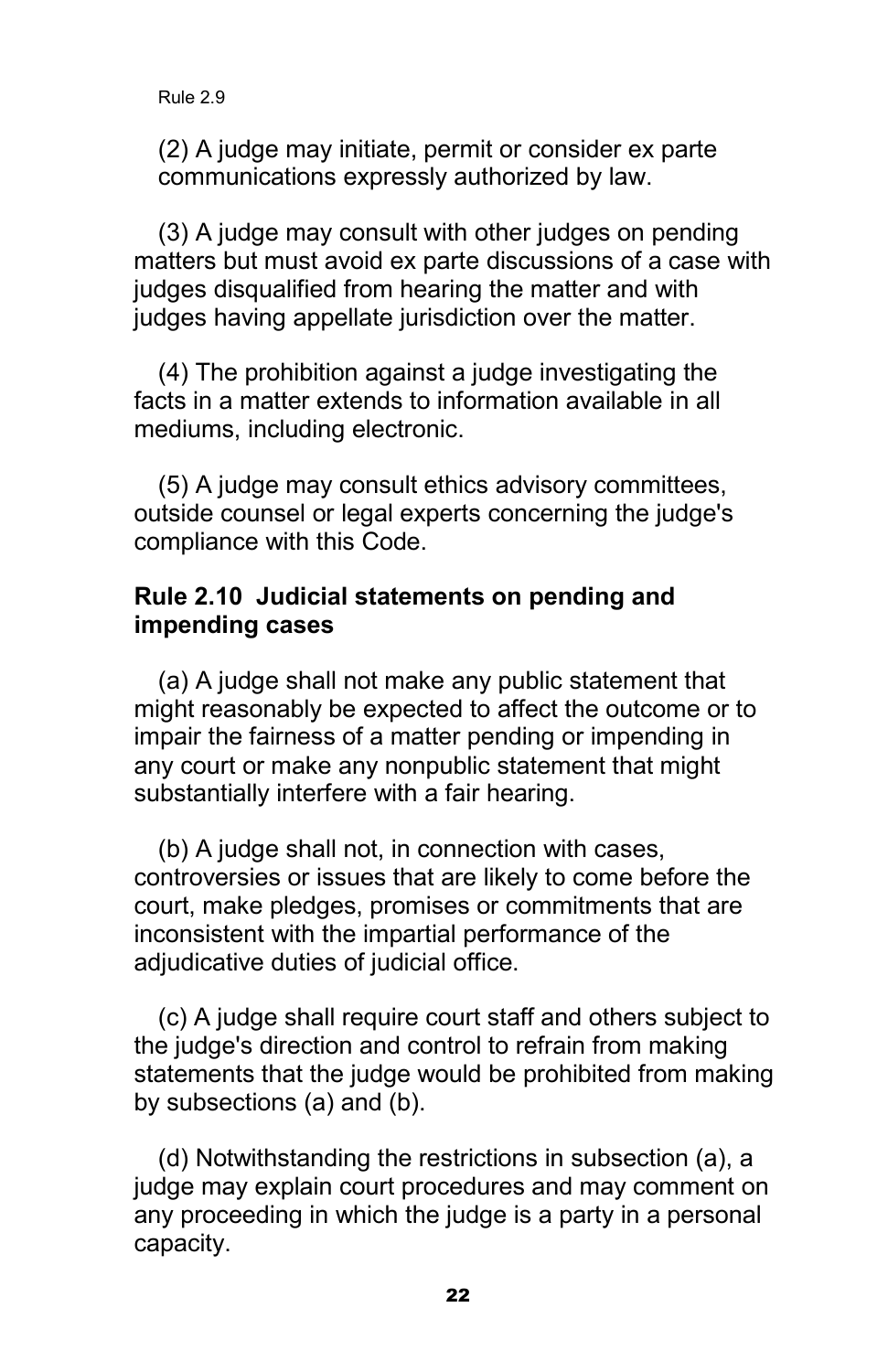COMMENT: (1) This rule's restrictions on judicial speech are essential to the maintenance of the independence, integrity and impartiality of the judiciary.

(2) This rule does not prohibit a judge from commenting on proceedings in which the judge is a party in a personal capacity. In cases in which the judge is a party in an official capacity, such as a writ of mandamus, the judge must not comment publicly.

#### **Rule 2.11 Disqualification**

(a) A judge shall disqualify himself or herself in any proceeding in which the judge's impartiality might reasonably be questioned, including, but not limited to, the following circumstances:

(1) The judge has a personal bias or prejudice concerning a party or a party's lawyer or personal knowledge of facts that are in dispute in the proceeding.

(2) The judge knows that the judge or a member of the judge's family is:

(A) a party to the proceeding, or an officer, director, general partner, managing member or trustee of a party;

(B) acting as a lawyer in the proceeding;

(C) a person who has more than a de minimis interest that could be substantially affected by the proceeding; or

(D) likely to be a material witness in the proceeding.

(3) The judge knows that he or she, individually or as a fiduciary, or a member of the judge's family has an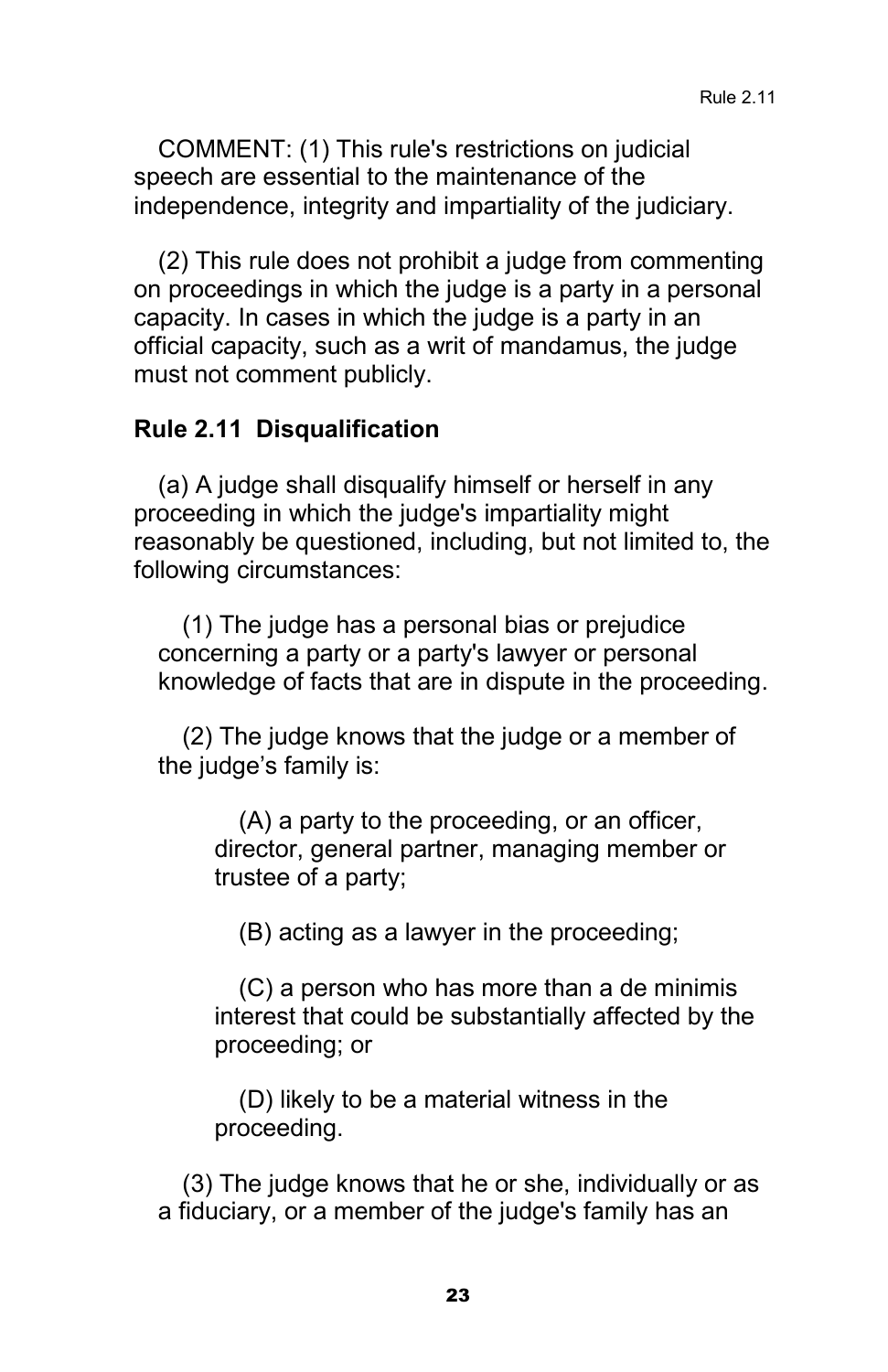economic interest in the subject matter in controversy or is a party to the proceeding.

(4) The judge has made a public statement, other than in a court proceeding, judicial decision or opinion that commits or appears to commit the judge to reach a particular result or rule in a particular way in the proceeding or controversy.

(5) The judge:

(A) served as a lawyer in the matter in controversy or was associated with a lawyer who participated as a lawyer in the matter during such association;

(B) served in governmental employment and in such capacity participated personally as a lawyer or public official concerning the proceeding or has publicly expressed in such capacity an opinion concerning the merits of the particular matter in controversy; or

(C) was a material witness concerning the matter.

(6) Disqualification is required under C.G.S. section 45a-22.

(b) A judge shall keep informed about the judge's personal and fiduciary economic interests and make a reasonable effort to keep informed about the personal economic interests of the judge's spouse or domestic partner and minor children residing in the judge's household.

(c) If a judge is not disqualified from acting under C.G.S. section 45a-22, this rule or the Probate Court Rules of Procedure, but is aware of information that a party or attorney for a party might consider relevant to the question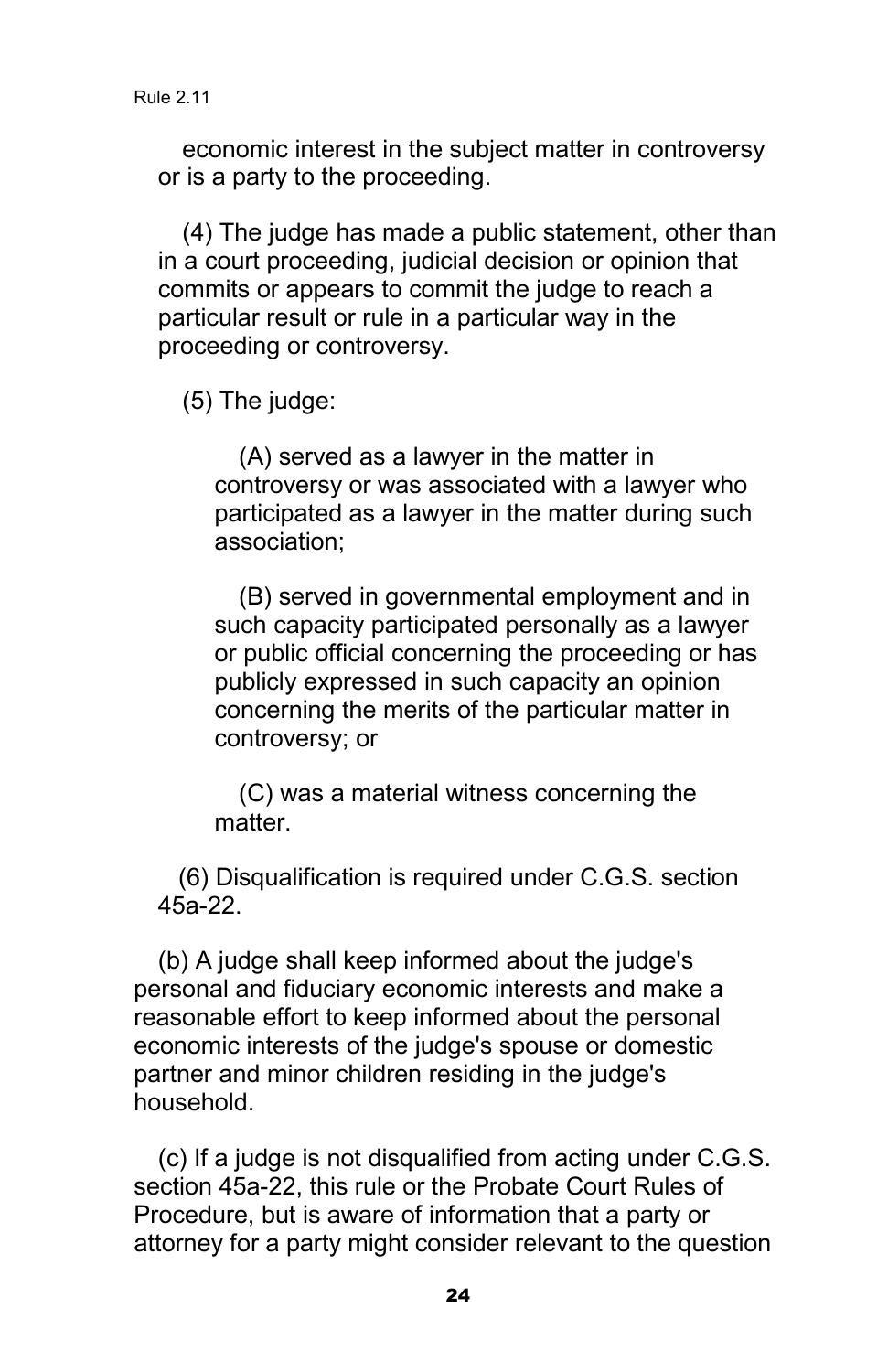of disqualification, the judge may proceed in accordance with section 15.6 of the Probate Court Rules of Procedure.

(d) A judge is not automatically disqualified from hearing a matter merely because a lawyer or party to the matter has filed a lawsuit against the judge or filed a complaint against the judge with the Council on Probate Judicial Conduct. When the judge becomes aware that such a lawsuit or complaint has been filed against him or her, the judge shall proceed in accordance with section 15.5 (b) of the Probate Court Rules of Procedure.

(e) The fact that the judge was represented or defended by the attorney general in a lawsuit that arises out of the judge's judicial duties shall not be the sole basis for recusal by the judge in matters in which the attorney general appears.

COMMENT: (1) Under this rule, a judge is disqualified whenever the judge's impartiality might reasonably be questioned, regardless of whether any of the specific provisions of subsections (a) (1) through (5) apply.

(2) A judge's obligation not to hear or decide matters in which disqualification is required applies regardless of whether a motion to disqualify is filed.

(3) The rule of necessity may override the rule of disqualification. In matters that require immediate action, the judge must disclose, in writing, the basis for disqualification and, as soon as practicable, ask the probate court administrator to cite another judge to conduct subsequent proceedings in the matter.

(4) The fact that a lawyer in a proceeding is affiliated with a law firm with which a relative of the judge is affiliated does not itself disqualify the judge. If, however, the judge's impartiality might reasonably be questioned under subsection (a) or the relative is known by the judge to have an interest in the law firm that could be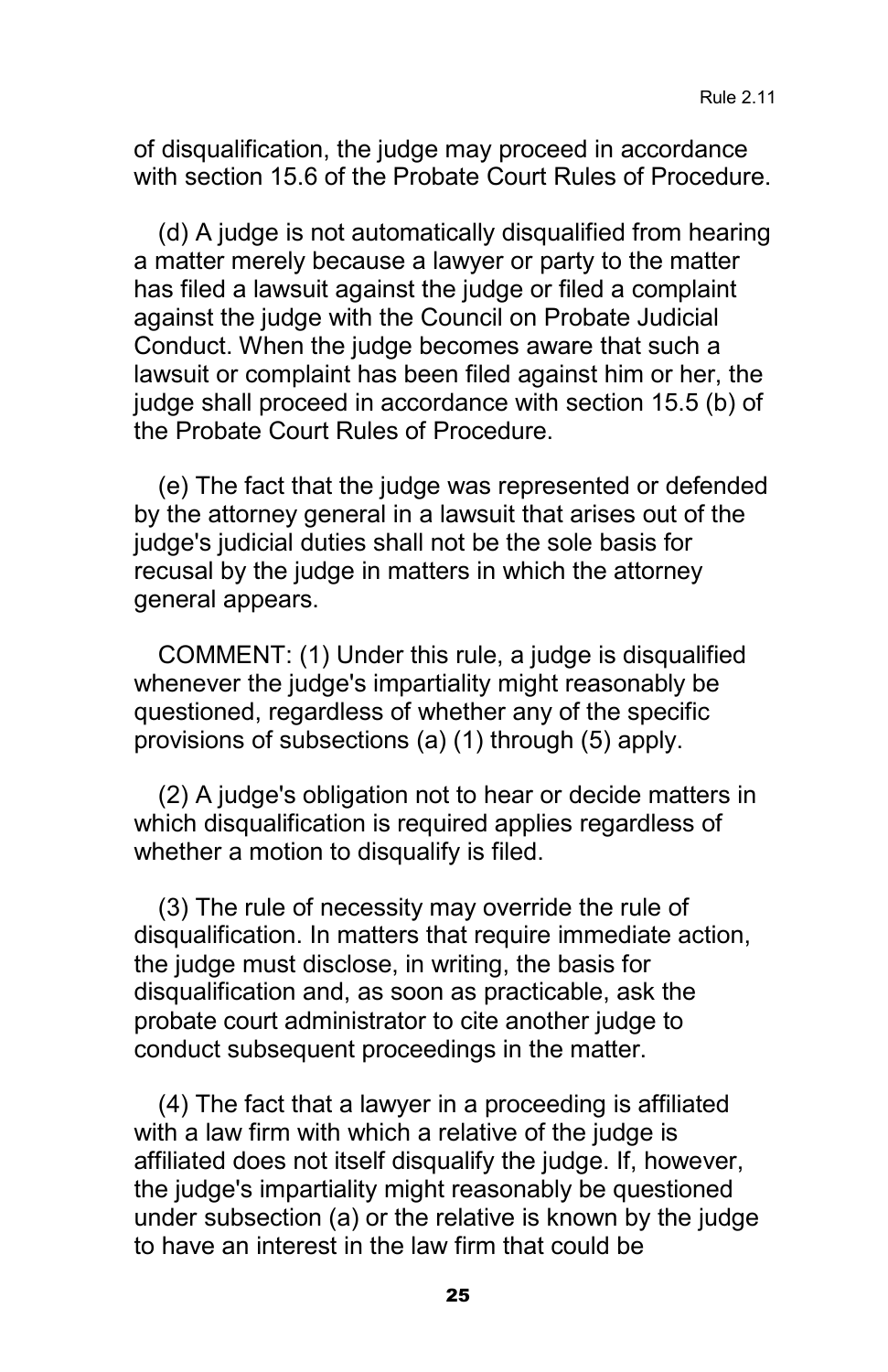substantially affected by the proceeding under subsection (a) (2) (C), the judge's disqualification is required.

(5) The rule does not prevent a judge from relying on personal knowledge of historical or procedural facts acquired as a result of presiding over the proceeding itself.

Editor's Note: See also C.G.S. section 45a-22 regarding disqualification.

#### **Rule 2.12 Supervisory duties**

(a) A judge shall take reasonable measures to ensure that court staff and others subject to the judge's direction and control act in a manner consistent with the judge's obligations under this Code.

(b) A judge shall prohibit court staff from appearing as an attorney in a contested matter or serving as a fiduciary in any Probate Court, except that a staff member may serve as a fiduciary for a spouse, child, parent, grandparent, brother, sister, aunt, uncle, niece or nephew.

COMMENT: (1) A judge is responsible for his or her own conduct and for the conduct of others, such as staff, when those persons are acting at the judge's direction or control. A judge may not direct court personnel to engage in conduct on the judge's behalf or as the judge's representative when such conduct would violate the Code if undertaken by the judge.

(2) A judge shall prohibit court employees from engaging in activities that would reasonably appear to exploit the judge's judicial position.

#### **Rule 2.13 Employment decisions and administrative appointments**

(a) In making or facilitating employment decisions and appointments, a judge: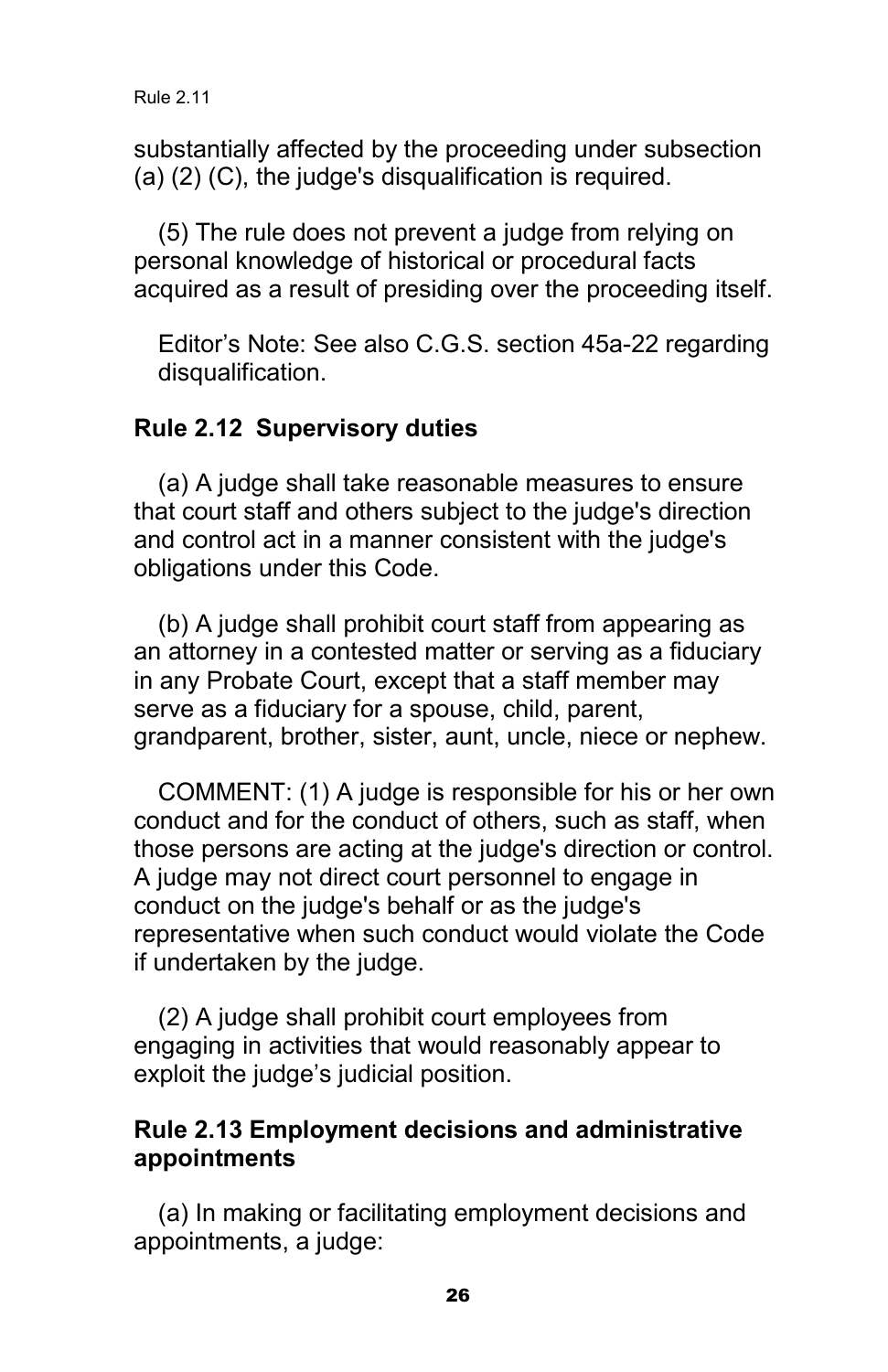(1) shall act impartially and on the basis of merit;

(2) shall avoid favoritism; and

(3) shall avoid unwarranted appointments.

(b) A judge shall not approve compensation of appointees beyond the fair value of services rendered.

(c) A judge shall not appoint or employ a member of the judge's family in a paid position in the judge's own court. A judge shall not advocate or participate in the appointment or employment, promotion or advancement of a member of the judge's family in any other Probate Court.

COMMENT: Appointees of a judge include, but are not limited to, court-appointed counsel, fiduciaries and state marshals. Consent by the parties to an appointment or an award of compensation does not relieve the judge of the obligation prescribed by subsection (a).

#### **Rule 2.14 Disability and impairment**

A judge having a reasonable belief that the performance of a lawyer or another judge is impaired by drugs or alcohol or by a mental, emotional or physical condition shall take appropriate action, which may include notifying appropriate judicial authorities or a confidential referral to a lawyer or judicial assistance program.

COMMENT: (1) "Appropriate action" means action intended and reasonably likely to help the judge or lawyer in question address the problem. Depending on the circumstances, appropriate action may include, but is not limited to, speaking directly to the impaired person, notifying an individual with supervisory responsibility over the impaired person or making a referral to an assistance program.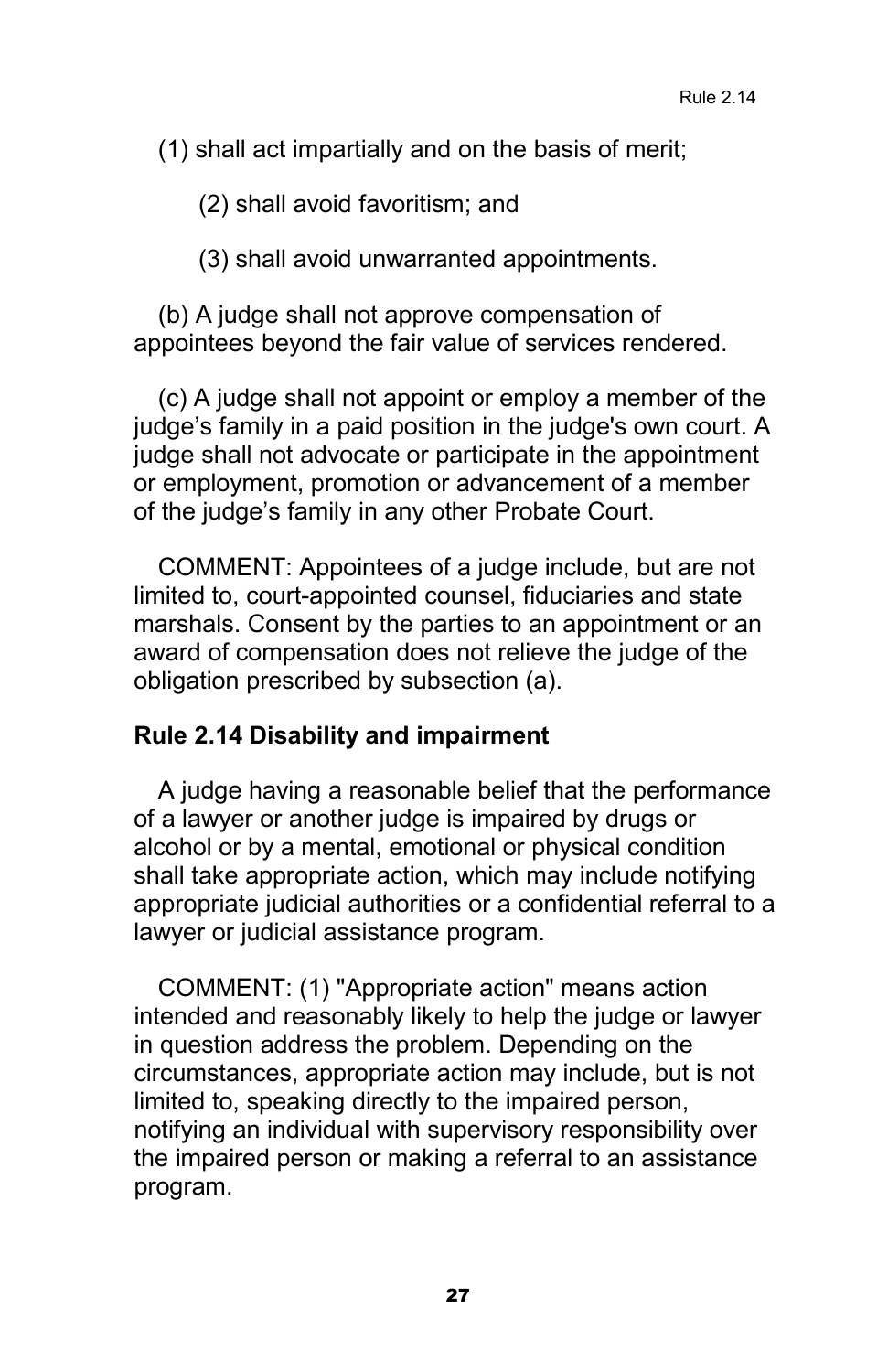(2) Taking or initiating corrective action by way of notifying judicial administrators or referral to an assistance program may satisfy a judge's responsibility under this rule. Assistance programs have many approaches for offering help to impaired judges and lawyers, such as intervention, counseling or referral to appropriate health care professionals. Depending on the gravity of the conduct that has come to the judge's attention, however, the judge may be required to take other action, such as reporting the impaired judge or lawyer to the appropriate authority, agency or body. See rule 2.15.

(3) A client security fund has been established to promote public confidence in the judicial system and the integrity of the legal profession by, among other things, establishing a lawyers assistance program providing crisis intervention and referral assistance to attorneys admitted to the practice of law in this state who suffer from alcohol or other substance abuse problems or gambling problems or who have behavioral health problems. See Connecticut Practice Book, section 2-68.

#### **Rule 2.15 Responding to judicial and lawyer misconduct**

(a) A judge having knowledge that another judge has committed a violation of this Code that raises a substantial question regarding the judge's honesty, trustworthiness or fitness as a judge in other respects shall take appropriate action, including informing the appropriate authority.

(b) A judge having knowledge that a lawyer has committed a violation of the Rules of Professional Conduct that raises a substantial question regarding the lawyer's honesty, trustworthiness or fitness as a lawyer in other respects shall take appropriate action, including informing the appropriate authority.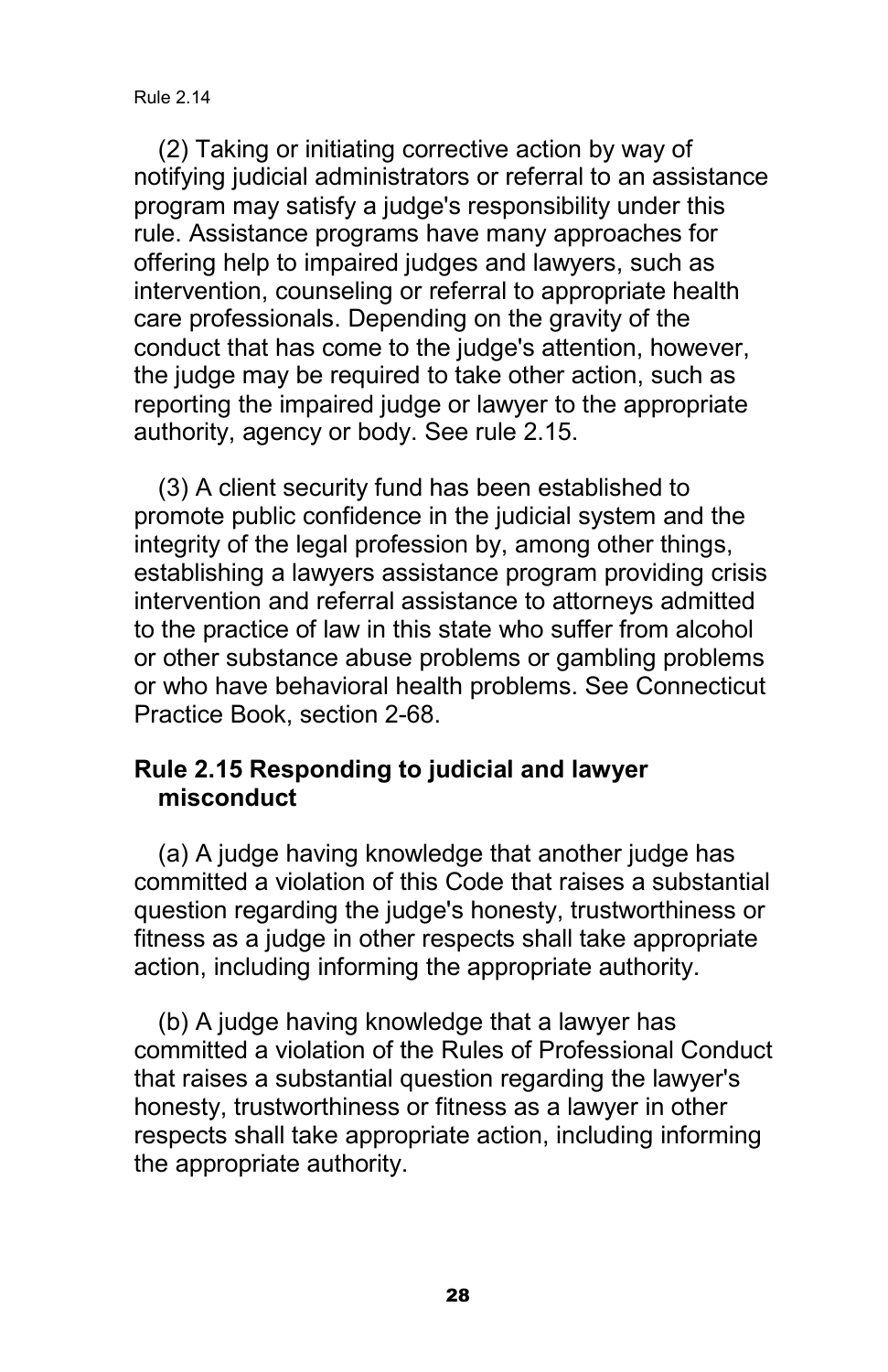(c) A judge who receives information indicating a substantial likelihood that another judge has committed a violation of this Code shall take appropriate action.

(d) A judge who receives information indicating a substantial likelihood that a lawyer has committed a violation of the Rules of Professional Conduct shall take appropriate action.

(e) A judge is not required to disclose information gained by the judge while serving as a member of a committee that renders assistance to ill or impaired judges or lawyers or while serving as a member of a bar association professional ethics committee or the Connecticut Probate Assembly Ethics Committee.

COMMENT: (1) Taking appropriate action under the circumstances to address known misconduct is a judge's obligation. Except as otherwise provided in subsection (e), subsections (a) and (b) impose an obligation on the judge to report to the appropriate disciplinary authority the known misconduct of another judge or a lawyer that raises a substantial question regarding the honesty, trustworthiness or fitness of that judge or lawyer. Ignoring or denying known misconduct among one's judicial colleagues or members of the legal profession undermines a judge's responsibility to participate in efforts to ensure public respect for the justice system. This rule limits the reporting obligation to those offenses that an independent judiciary must vigorously endeavor to prevent.

(2) A judge who does not have actual knowledge that another judge or a lawyer may have committed misconduct, but receives information indicating a substantial likelihood of such misconduct, is required to take appropriate action under subsections (c) and (d), except as otherwise provided in subsection (e). Appropriate action may include, but is not limited to, communicating directly with the judge who may have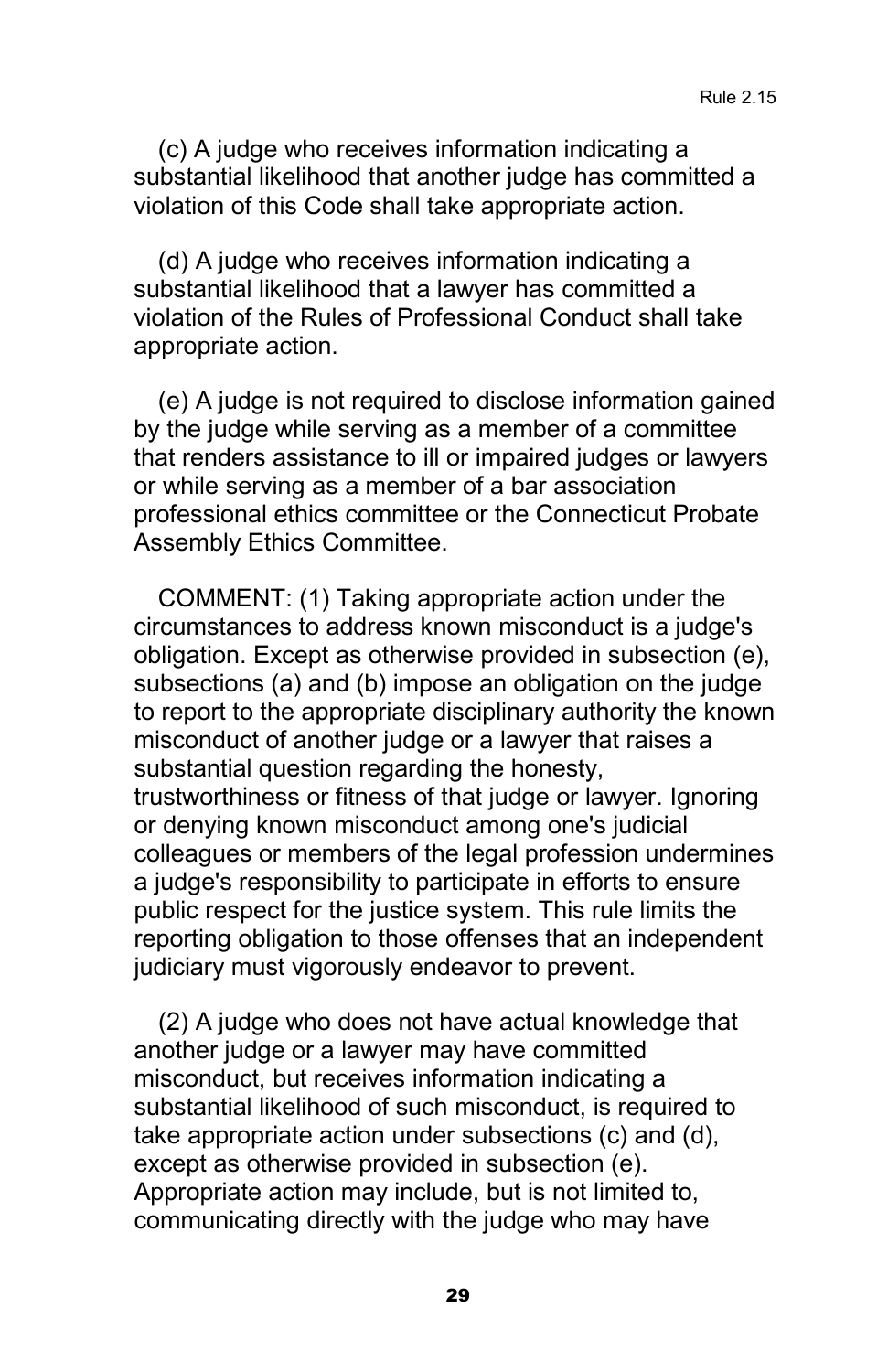violated this Code or reporting the suspected violation to the appropriate authority or other agency or body.

(3) Similarly, actions to be taken in response to information indicating that a lawyer has committed a violation of the Rules of Professional Conduct may include, but are not limited to, communicating directly with the lawyer who may have committed the violation or reporting the suspected violation to the appropriate authority or other agency or body.

#### **Rule 2.16 Cooperation with disciplinary authorities**

(a) A judge shall cooperate and be candid and honest with judicial and lawyer disciplinary agencies.

(b) A judge shall not retaliate, directly or indirectly, against a person known or suspected to have assisted or cooperated with an investigation of a judge or a lawyer.

COMMENT: Cooperation with investigations and proceedings of judicial and lawyer discipline agencies, as required in subsection (a), instills confidence in judges' commitment to the integrity of the judicial system and the protection of the public.

#### **Canon 3 – A judge shall conduct the judge's personal, professional and extrajudicial activities to minimize the risk of conflict with the obligations of judicial office.**

#### **Rule 3.1 Extrajudicial activities in general**

A judge may engage in extrajudicial activities, except as prohibited by law. However, when engaging in extrajudicial activities, a judge shall not:

(a) participate in activities that will interfere with the proper performance of the judge's judicial duties;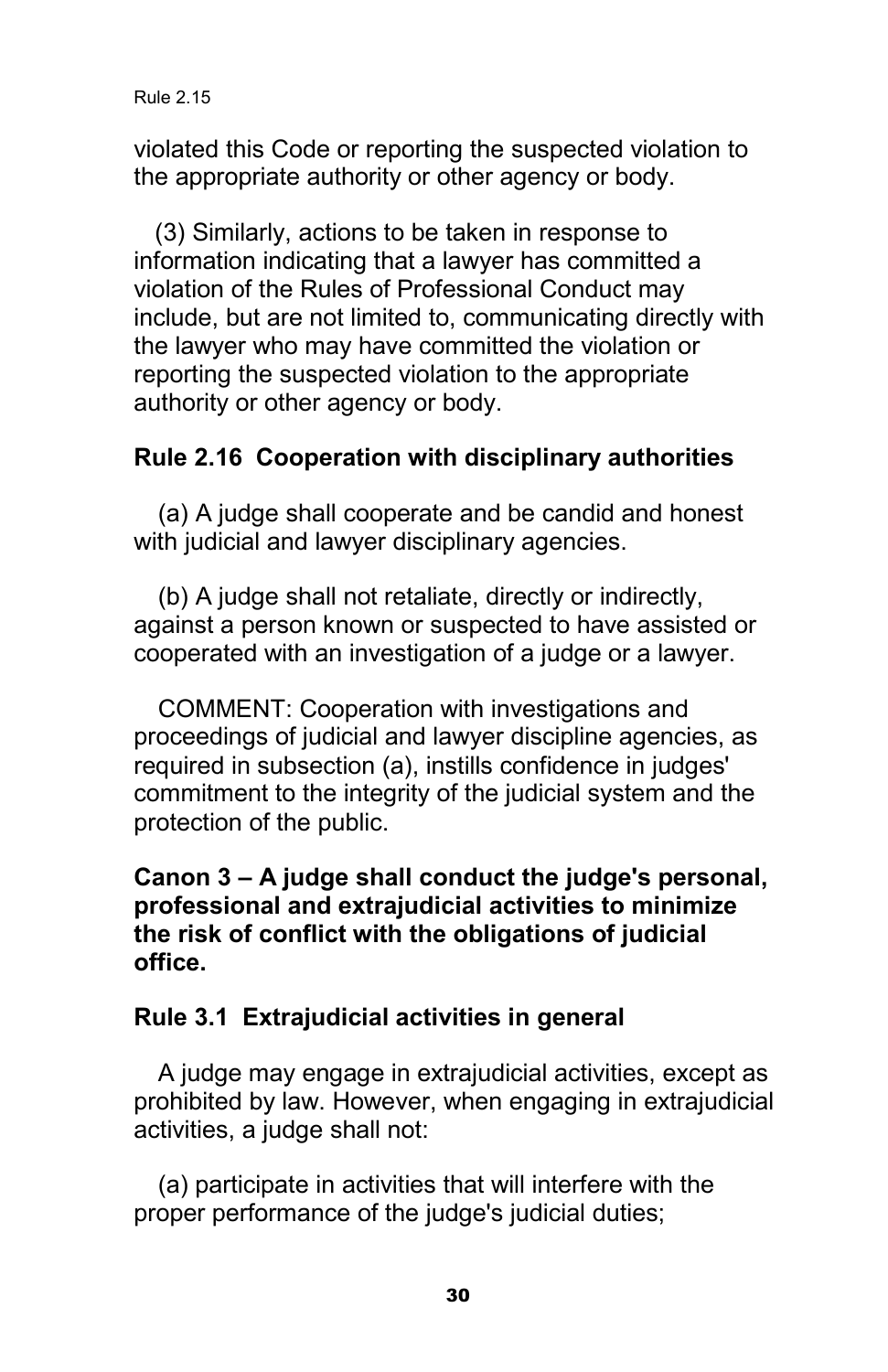(b) participate in activities that will lead to frequent disqualification of the judge;

(c) participate in activities that would appear to a reasonable person to undermine the judge's independence, integrity or impartiality;

(d) engage in conduct that would appear to a reasonable person to be using the judge's position in a coercive manner; or

(e) make use of court premises, staff, stationery, equipment or other resources, except for incidental use or for activities that concern the law, the legal system or the administration of justice, or unless such additional use is permitted by law.

COMMENT: (1) To the extent that time permits, and judicial independence and impartiality are not compromised, judges are encouraged to engage in appropriate extrajudicial activities. Judges are uniquely qualified to engage in extrajudicial activities that concern the law, the legal system and the administration of justice, such as by speaking, writing, teaching or participating in scholarly research projects. In addition, judges are permitted and encouraged to engage in educational, religious, charitable, fraternal or civic extrajudicial activities not conducted for profit, even when the activities do not involve the law. See rule 3.7.

(2) Participation in both law related and other extrajudicial activities helps integrate judges into their communities and furthers public understanding of and respect for courts and the judicial system.

(3) Discriminatory actions and expressions of bias or prejudice by a judge, even outside the judge's official or judicial actions, are likely to appear to a reasonable person to call into question the judge's integrity and impartiality. Examples include jokes or other remarks that demean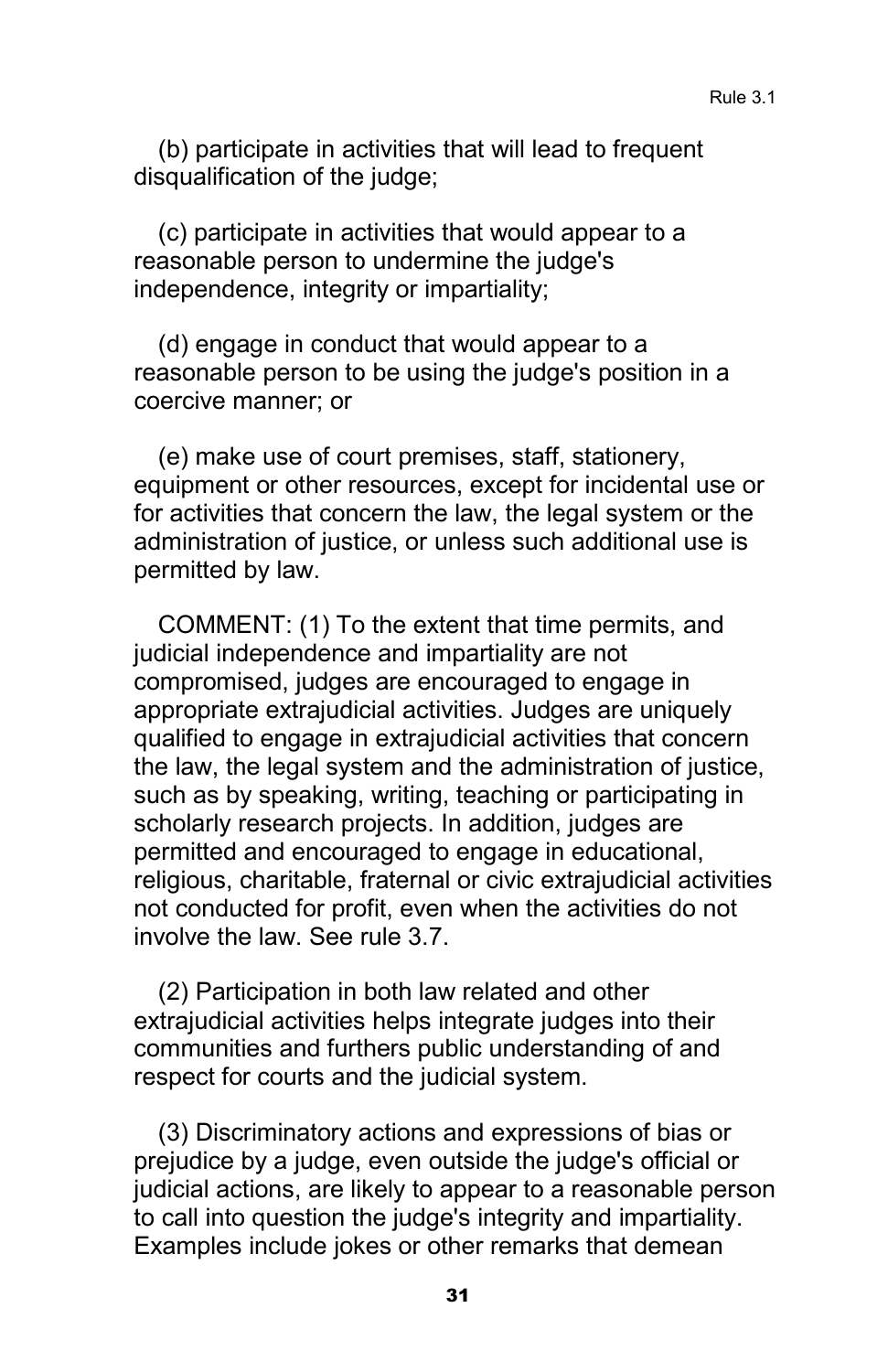Rule 3.1

individuals based on their race, sex, gender, gender identity or expression, religion, national origin, ethnicity, disability, age, sexual orientation or socioeconomic status. For the same reason, a judge's extrajudicial activities must not be conducted in connection or affiliation with an organization that practices unlawful discrimination. See rule 3.6.

(4) While engaged in permitted extrajudicial activities, a judge must not use his or her position to coerce others or act in a way that would reasonably be perceived to be coercive. For example, depending on the circumstances, a judge's solicitation of contributions or memberships for an organization, even as permitted by rule 3.7 (a), might create the risk that the person solicited would feel obligated to respond favorably or would do so to curry favor with the judge.

(5) "Extrajudicial activities" include a judge's participation on social media. While a judge must exercise extreme caution when engaging in any type of electronic communication, including communication by text or email, participation on online social networking sites or otherwise posting material on the Internet are particularly problematic, given the accessibility, widespread transmission, and permanence of electronic communications and material posted on the Internet. Such activity demands particular attention. The same rules that govern a judge's ability to socialize in person, on paper, or over the telephone apply to all electronic communications, including on the Internet and social networking sites. While judges are not prohibited from participating in online social networks, such participation is fraught with peril, and they should exercise restraint and caution in doing so. For example, a judge should not identify himself as such, either by words or images, when engaging in commentary or interaction that is not in keeping with the limitations of this Code.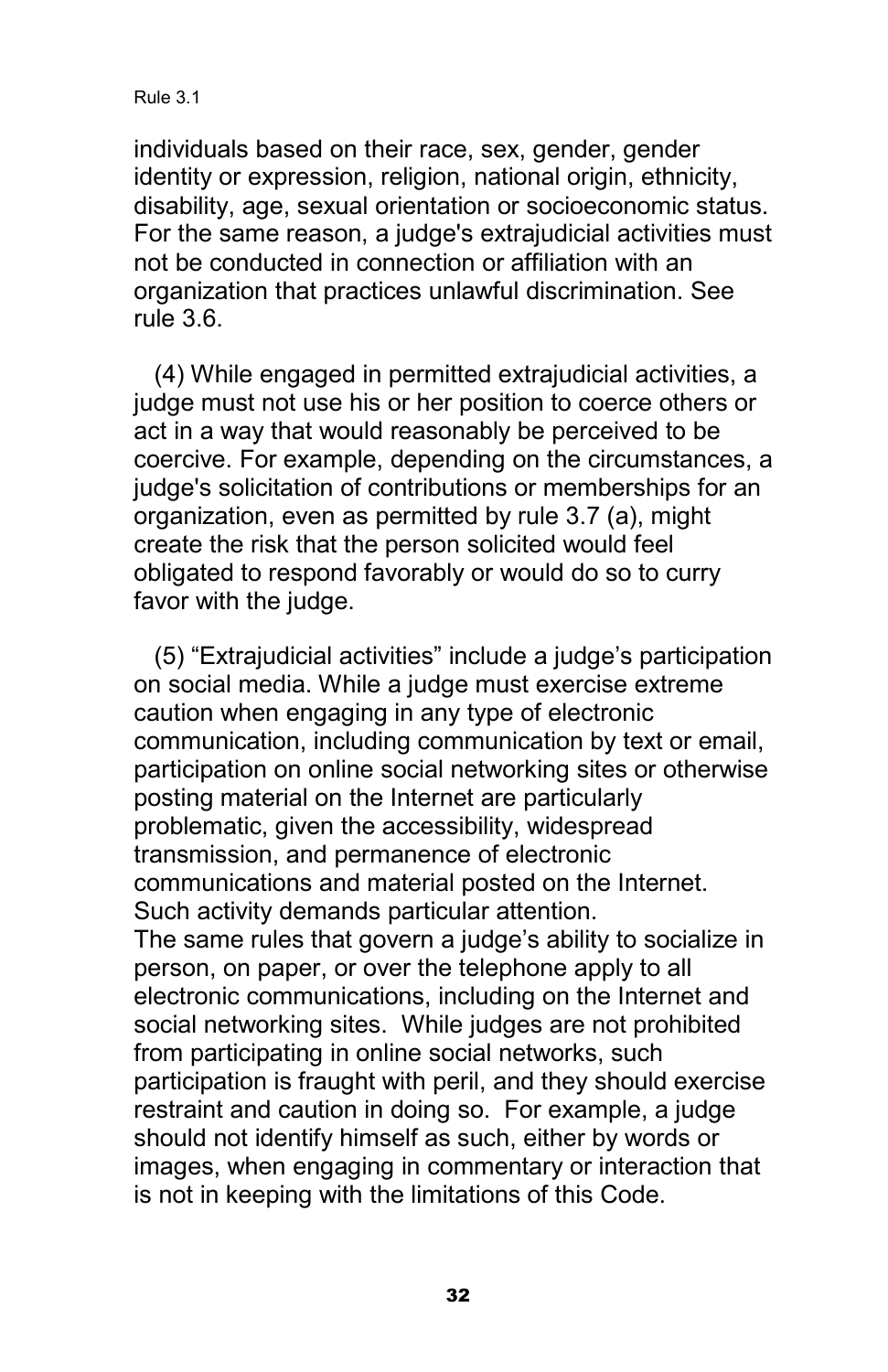#### **Rule 3.2 Appearances before governmental bodies and consultation with government officials**

A judge shall not appear voluntarily at a public hearing before, or otherwise consult with, an executive or a legislative body or official, except:

(a) in connection with matters concerning the law, the legal system or the administration of justice;

(b) in connection with matters about which the judge acquired knowledge or expertise in the course of the judge's judicial duties;

(c) when the judge is acting in a matter involving the judge's legal or economic interests or when the judge is acting in a fiduciary capacity; or

(d) when the judge is acting in a representative capacity, provided such judge does not use the prestige of the judge's office.

COMMENT: (1) Judges possess special expertise in matters of law, the legal system, and the administration of justice and may properly share that expertise with governmental bodies and executive or legislative branch officials.

(2) In appearing before governmental bodies or consulting with government officials, judges must be mindful that they remain subject to other provisions of this Code, such as rule 1.3, prohibiting judges from using the prestige of office to advance their own or others' interests; rule 2.10, governing public comment on pending and impending matters and rule 3.1 (c), prohibiting judges from engaging in extrajudicial activities that would appear to a reasonable person to undermine the judge's independence, integrity or impartiality.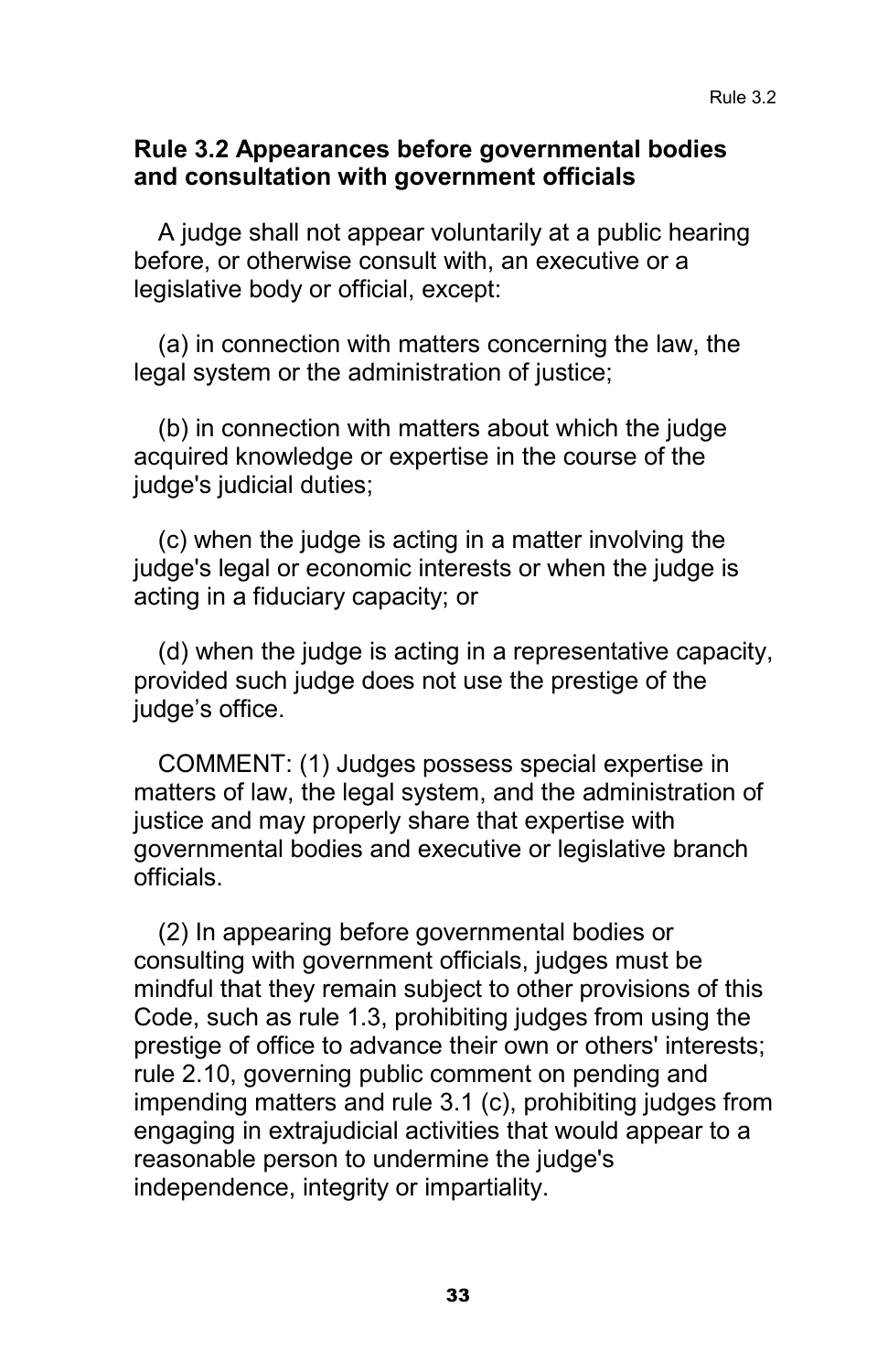(3) In general, it would be an unnecessary and unfair burden to prohibit judges from appearing before governmental bodies or consulting with government officials on matters that are likely to affect them as private citizens, such as zoning proposals affecting their real property.

#### **Rule 3.3 Testifying as a character witness**

A judge shall not testify as a character witness in a judicial, administrative or other adjudicatory proceeding or otherwise vouch for the character of a person in a legal proceeding, except when duly summoned.

COMMENT: A judge who, without being duly summoned, testifies as a character witness abuses the prestige of judicial office to advance the interests of another. See rule 1.3. Except in unusual circumstances where the demands of justice require, a judge should discourage a party from requiring the judge to testify as a character witness.

#### **Rule 3.4 Appointments to governmental positions**

A judge may accept appointment to a governmental committee, board, commission or other governmental position that concerns the law, the legal system, the administration of justice or any other matter of public policy, provided that the appointment does not involve the judge in partisan political activity or conflict with the duties of the judge's office.

COMMENT: (1) Rule 3.4 implicitly acknowledges the value of judges accepting appointments to entities that concern the law, the legal system, the administration of justice or other matters of public policy. Even in such instances, however, a judge should assess the appropriateness of accepting an appointment, paying particular attention to the subject matter of the appointment and the availability and allocation of judicial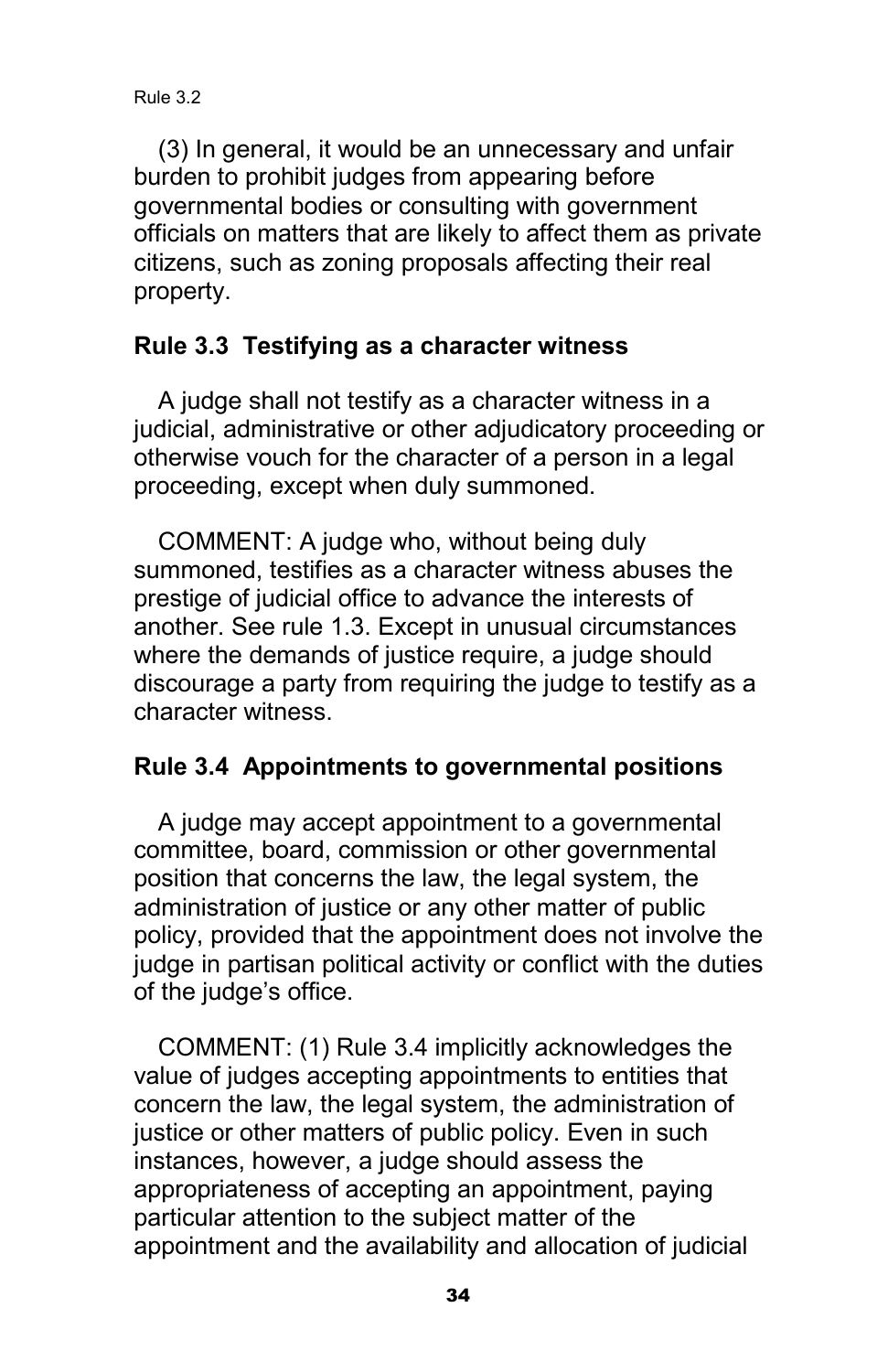resources, including the judge's time commitments, and giving due regard to the requirements of the independence and impartiality of the judiciary.

(2)A judge may represent his or her country, state or locality on ceremonial occasions or in connection with historical, educational or cultural activities. Such representation does not constitute acceptance of a government position.

(3)This rule does not permit a judge to accept an appointment to fill a vacancy in an elective office.

#### **Rule 3.5 Use of information**

A judge shall not use information acquired in a judicial capacity for any purpose unrelated to the judge's judicial duties.

COMMENT: In the course of performing judicial duties, a judge may acquire information of commercial or other value. The judge must not use such information for personal gain or for any purpose unrelated to his or her judicial duties.

#### **Rule 3.6 Affiliation with discriminatory organizations**

(a) A judge shall not hold membership in any organization that practices unlawful discrimination on the basis of race, sex, gender, gender identity or expression, religion, national origin, ethnicity, disability or sexual orientation. When a judge learns that an organization to which the judge belongs engages in unlawful discrimination, the judge must resign immediately from the organization.

(b) A judge shall not use the benefits or facilities of an organization if the judge knows or should know that the organization practices unlawful discrimination on one or more of the bases identified in subsection (a). A judge's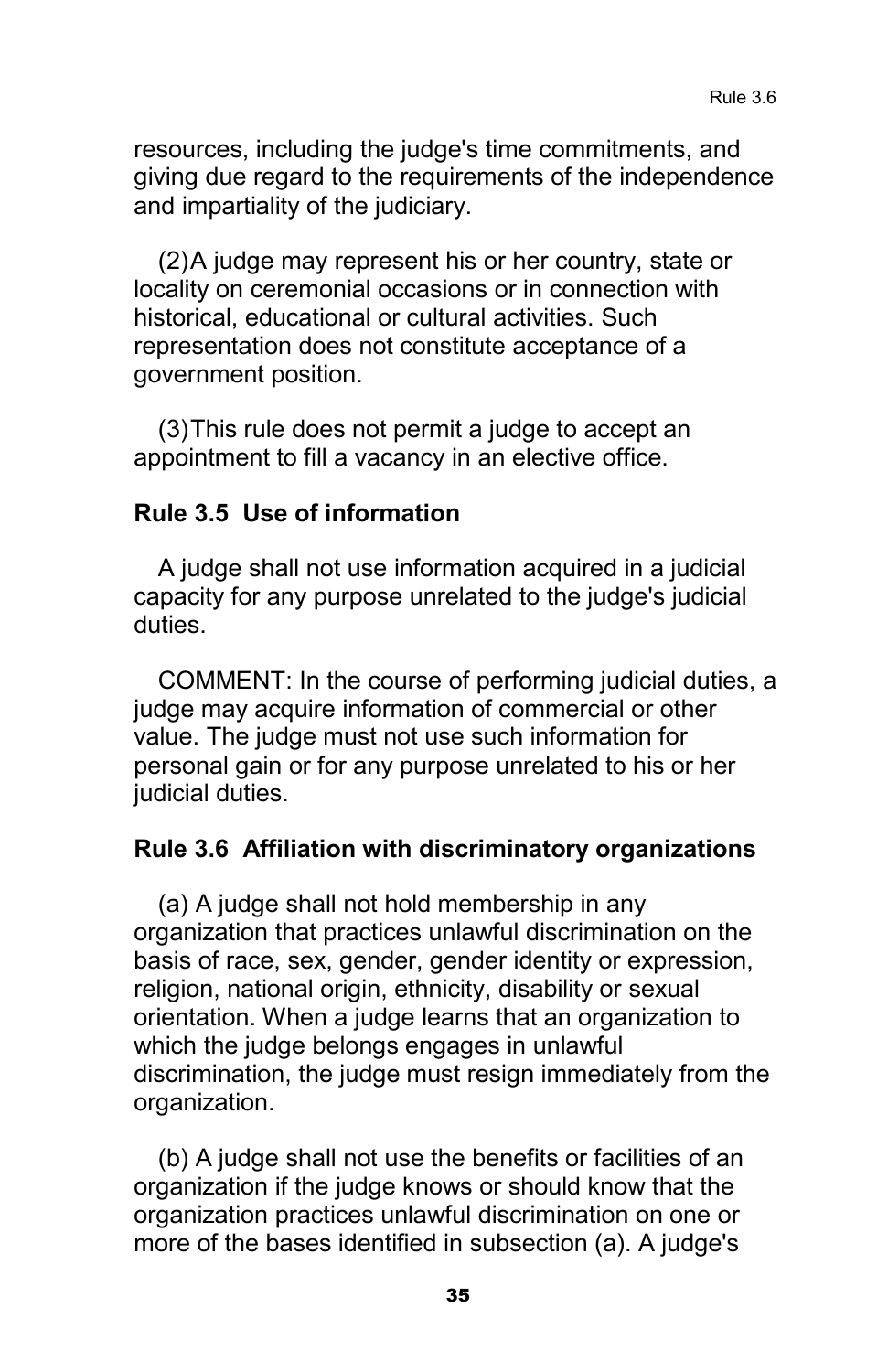Rule 3.6

attendance at an event in a facility of an organization that the judge is not permitted to join is not a violation of this rule when the judge's attendance is an isolated event that could not reasonably be perceived as an endorsement of the organization's practices.

#### **Rule 3.7 Participation in educational, religious, charitable, social or civic organizations and activities**

(a) Subject to the requirements of rule 3.1, a judge may participate in activities sponsored by organizations or governmental entities concerned with the law, the legal system or the administration of justice, and those sponsored by or on behalf of educational, religious, charitable, social or civic organizations not conducted for profit, including, but not limited to, the following activities:

(1) assisting such an organization or entity in planning related to fund-raising and participating in the management and investment of the organization's or entity's funds;

(2) soliciting contributions for such an organization or entity, but only from members of the judge's family;

(3) soliciting membership for such an organization or entity, even though the membership dues or fees generated may be used to support the objectives of the organization or entity, but only if the organization or entity is concerned with the law, the legal system or the administration of justice;

(4) appearing or speaking at, receiving an award or other recognition at, being featured on the program of and permitting his or her title to be used in connection with an event of such an organization or entity, but if the event serves a fund-raising purpose, the judge may participate only if the event concerns the law, the legal system or the administration of justice;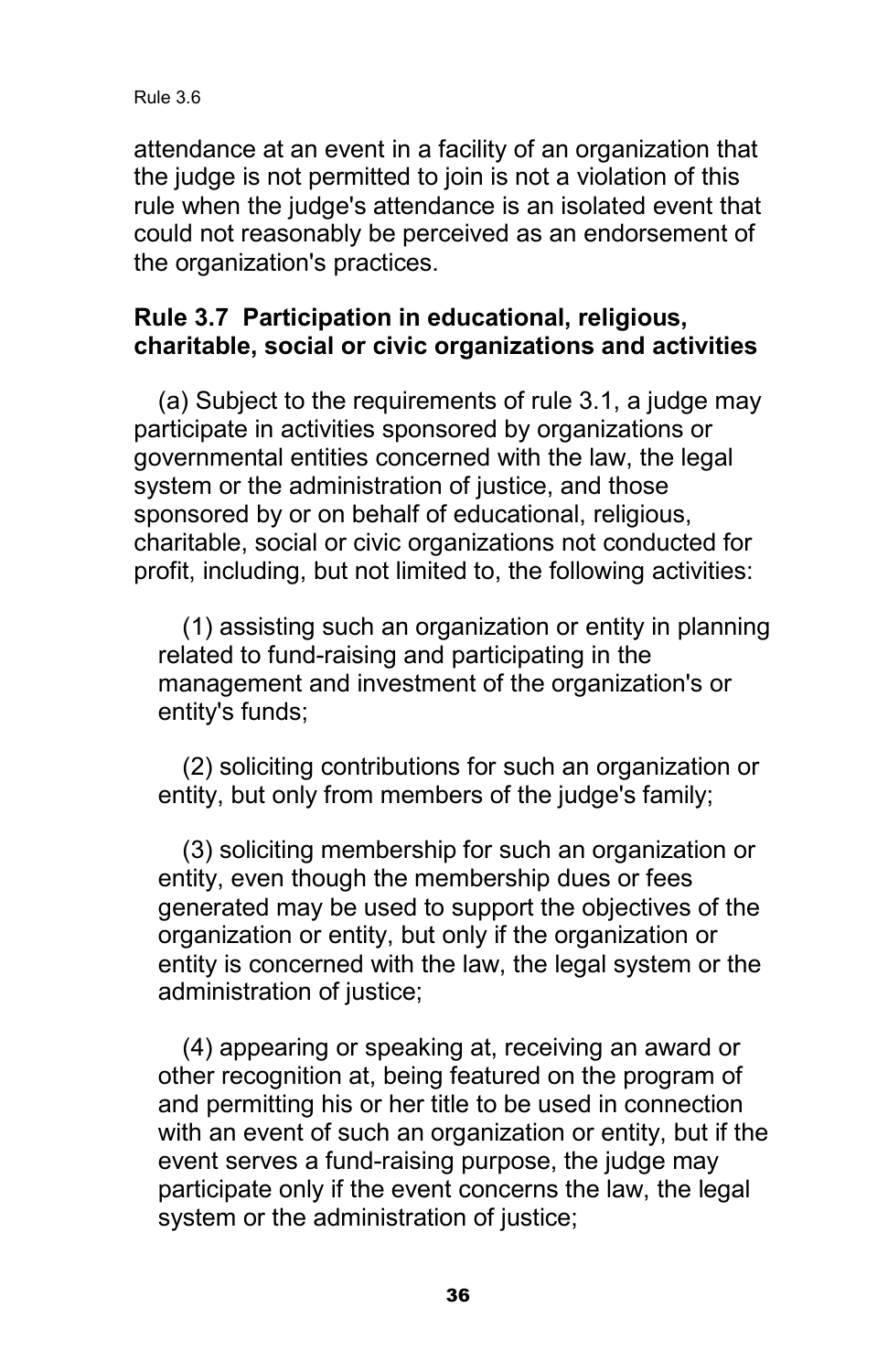(5) making recommendations to such a public or private fund-granting organization or entity in connection with its programs and activities, but only if the organization or entity is concerned with the law, the legal system or the administration of justice; and

(6) serving as an officer, director, trustee or nonlegal advisor of such an organization or entity, unless it is likely that the organization or entity:

(A) will be engaged in proceedings that would ordinarily come before the judge; or

(B) will frequently be engaged in adversary proceedings in other Probate Courts.

(b) A judge may encourage lawyers to provide pro bono publico legal services.

COMMENT: (1) The activities permitted by subsection (a) generally include those sponsored by or undertaken on behalf of public or private not-for-profit educational institutions and other not-for-profit organizations, including law related, charitable and other organizations.

(2) Even for law related organizations, a judge should consider whether the membership and purposes of the organization, or the nature of the judge's participation in or association with the organization, would conflict with the judge's obligation to refrain from activities that reflect adversely on a judge's independence, integrity and impartiality.

(3) Mere attendance at an event, whether or not the event serves a fund-raising purpose, does not constitute a violation of subsection (a) (4). It is also generally permissible for a judge to serve as an usher or a food server or preparer, or to perform similar functions, at fundraising events sponsored by educational, religious,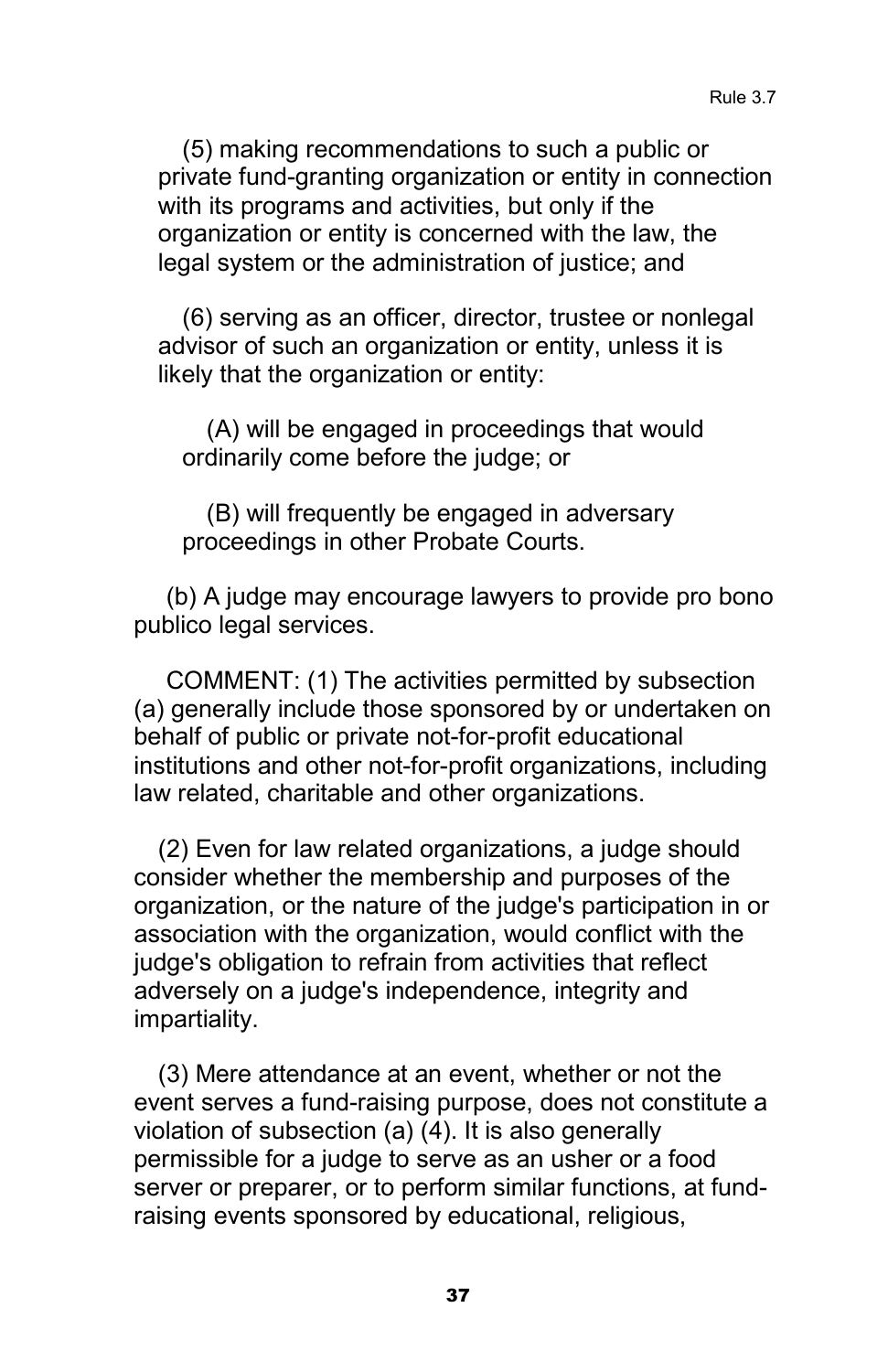charitable, fraternal or civic organizations. Such activities are not solicitation and do not present an element of coercion or abuse the prestige of judicial office.

(4) A judge should not knowingly allow use of the judge's title or other identification of the judges' position on letterhead used for fund-raising or membership solicitation.

(5) In addition to appointing lawyers to serve as counsel for indigent parties in individual cases, a judge may promote broader access to justice by encouraging lawyers to participate in pro bono publico legal services if, in doing so, the judge does not employ coercion or abuse the prestige of judicial office. Such encouragement may take many forms, including providing lists of available programs, training lawyers to do pro bono publico legal work and participating in events recognizing lawyers who have done pro bono publico work.

#### **Rule 3.8 Appointments to fiduciary positions**

(a) A judge shall not accept appointment to serve in a fiduciary position in any Probate Court, provided, however, that a judge may serve as a fiduciary with respect to the judge's spouse or domestic partner, child, parent, grandparent, brother, sister, aunt, uncle, niece or nephew, stepchild, stepparent, stepgrandparent, stepbrother or stepsister.

(b) A judge acting in a fiduciary capacity shall be subject to the same restrictions on engaging in financial activities that apply to a judge personally.

(c) If a person who is serving in a fiduciary position becomes a judge, he or she must comply with this rule as soon as reasonably practicable, but in no event later than one year after the date on which the judge is elected.

COMMENT: A judge should recognize that other restrictions imposed by this Code may conflict with a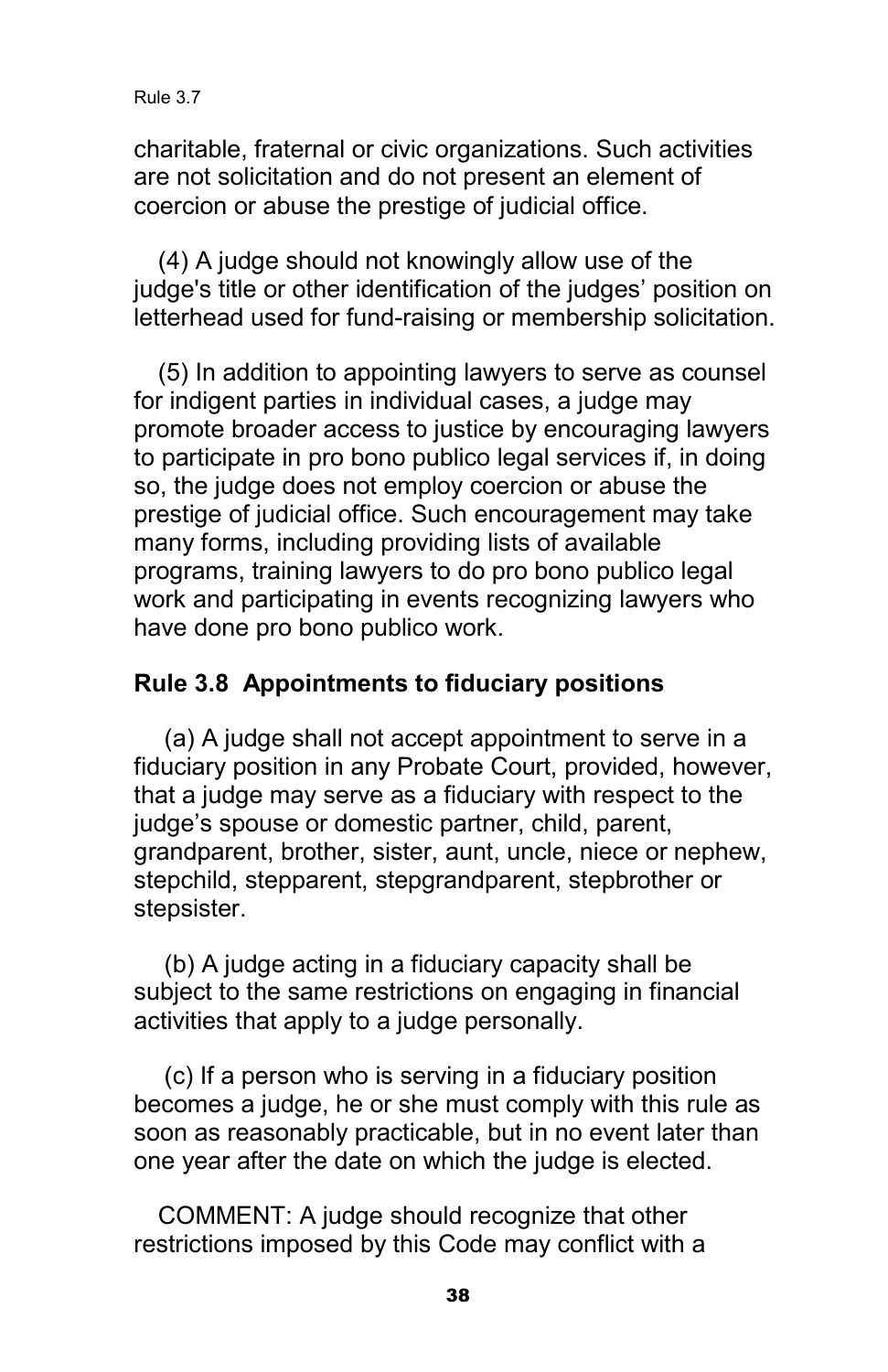judge's obligations as a fiduciary; in such circumstances, a judge should resign as fiduciary.

#### **Rule 3.9 Reserved for future use**

#### **Rule 3.10 Practice of law**

No judge shall appear as an attorney in the court to which he or she was elected, notwithstanding the fact that another judge has been cited in to hear the matter.

Editor's Comment: See also C.G.S. sections 45a-25 and 45a-26, which address certain extrajudicial activities of the judge and the activities of a judge's partners and associates.

#### **Rule 3.11 Professional, financial and business activities**

(a) A judge shall refrain from professional, financial and business activities that tend to reflect adversely on the judge's impartiality, interfere with the proper performance of the judge's judicial duties or exploit the judge's judicial position.

(b) Subject to rules 3.8 and 3.10, a judge is permitted to engage in the practice of law.

(c) A judge may, subject to the requirements of this Code, hold and manage investments of the judge and members of the judge's family, including real estate, and engage in other remunerative activity, including the operation of a business or profession.

(d) A judge shall manage the judge's investments and other financial interests to minimize the number of cases in which the judge is disqualified.

(e) A judge shall not purchase any property, real or personal, from any estate over which the judge's own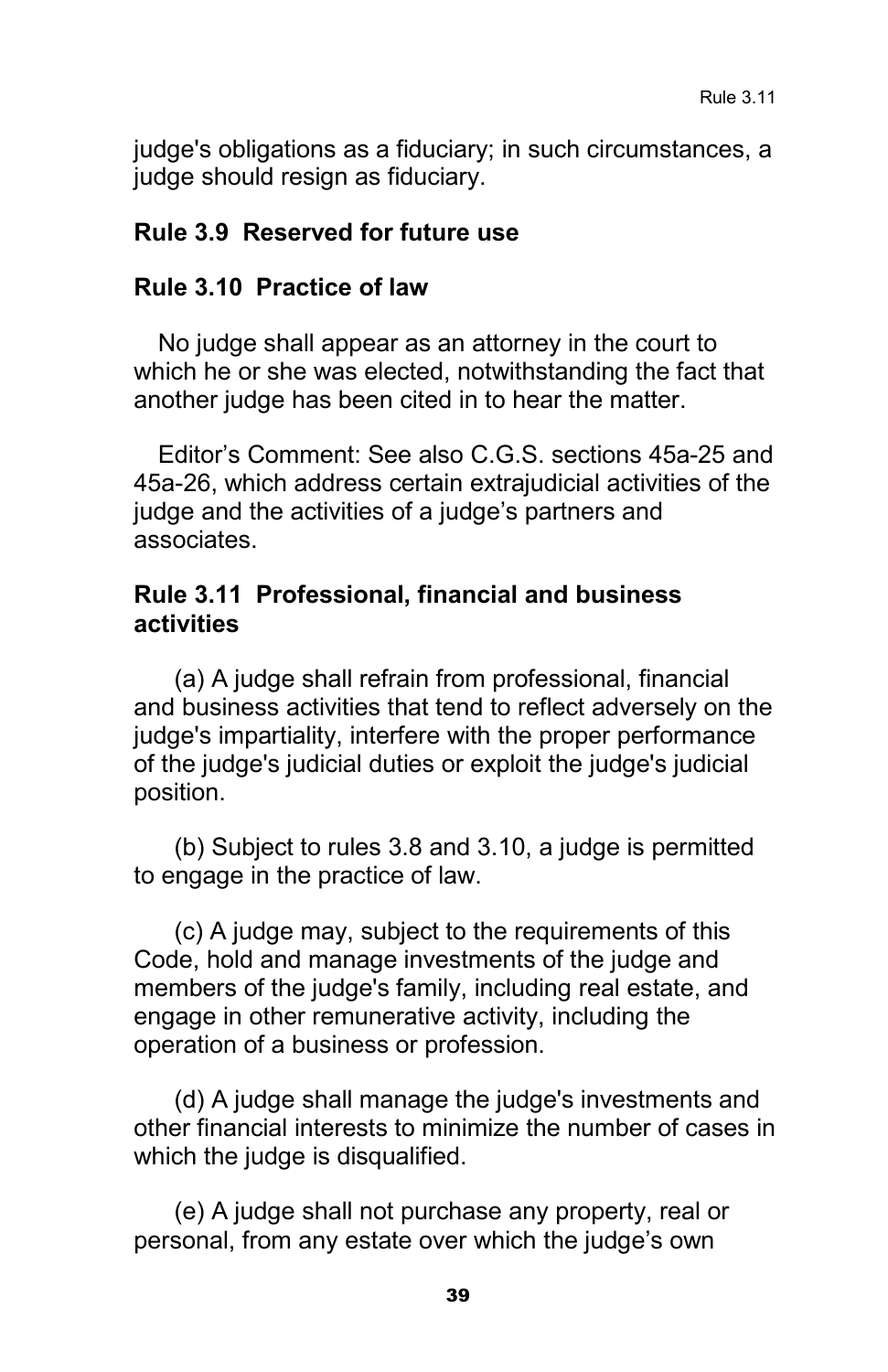court is presently exercising jurisdiction, even if another judge has been cited in to hear matters related to the estate. Notwithstanding the foregoing, a judge may, following the judge's disqualification from the matter, purchase property from such an estate under the following circumstances:

> (1) the estate is that of the judge's spouse, child, parent, grandparent, brother or sister; or

(2) the judge possessed the right to purchase the property under the terms of a contract or option that was legally enforceable prior to the establishment of the estate.

COMMENT: (1) A judge is generally permitted to engage in, and be compensated for, professional, financial and business activities for themselves or for members of their families. Participation in these activities, like participation in other extrajudicial activities, is subject to the requirements of this Code. For example, it would be improper for a judge to use his or her official title in professional or business advertising, or to conduct his or her professional, business or financial affairs in such a way that disqualification is frequently required. See rules 1.3 and 2.11.

(2) As soon as reasonably possible, but in no event later than one year after the date on which the judge is elected, the judge must divest himself or herself of investments and other financial interests that might require frequent disqualification or otherwise violate this rule.

(3) A judge shall discourage members of the judge's family from engaging in professional, financial and business activities that would reasonably appear to exploit the judge's judicial position.

(4) The narrow exceptions that are permitted under subsection (e) are designed to avoid hardship to a judge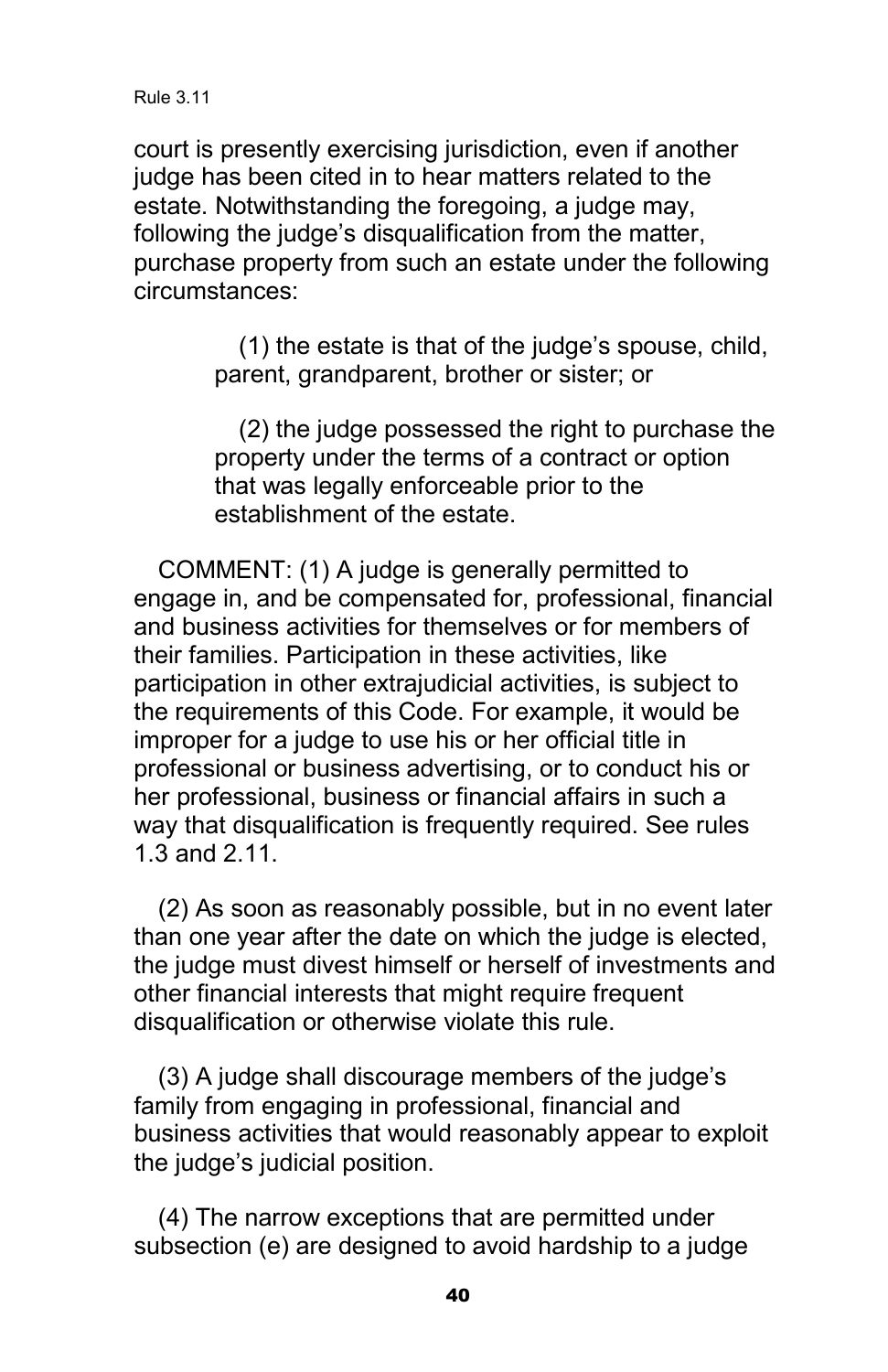when the matter involves the judge's own family or when the judge has entered into a contract to purchase a property before the event triggering the establishment of an estate arose. A judge should not become a party to any such contract if it appears at the time of entering into the contract that any other party to the transaction is likely to be involved in a matter in the judge's court within the near future.

(5) A judge is permitted to accept honoraria, stipends, fees, wages, salaries, royalties or other compensation for speaking, teaching, writing and other extrajudicial activities, provided the compensation is reasonable and commensurate with the task performed.

(6) Judicial duties must take precedence over all other activities. See rule 2.1.

Editor's note: See C.G.S. section 45a-68 regarding the duty to report income and honoraria.

#### **Rule 3.12 Reserved for future use**

#### **Rule 3.13 Acceptance and reporting of gifts, loans, bequests, benefits or other things of value**

(a) A judge shall not accept any gifts, loans, bequests, benefits or other things of value if acceptance is prohibited by law or would appear to a reasonable person to undermine the judge's independence, integrity or impartiality.

(b) Unless otherwise prohibited by law, or by subsection (a), a judge may accept the following without publicly reporting such acceptance:

(1) items with little intrinsic value, such as plaques, certificates, trophies and greeting cards;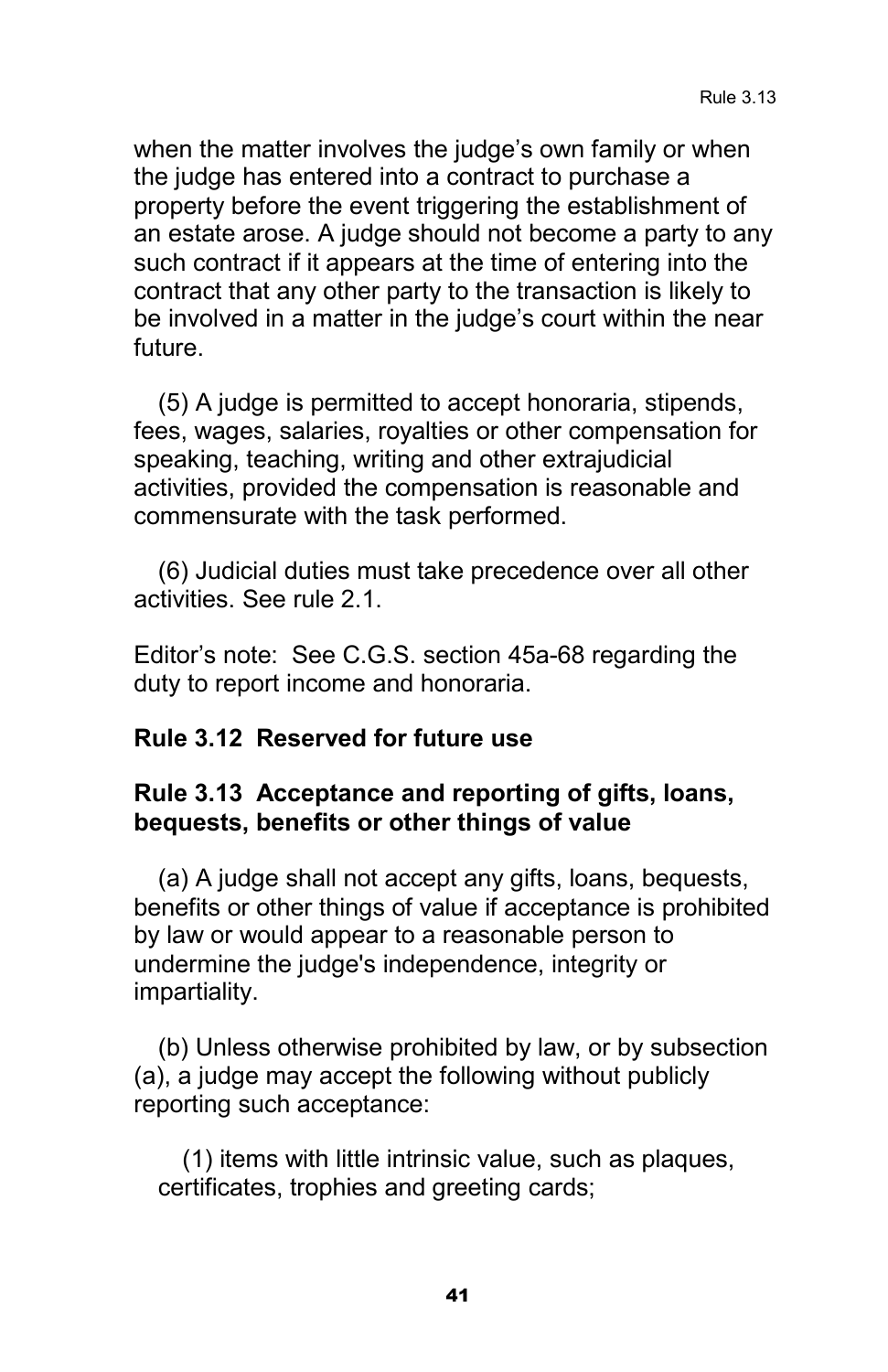(2) gifts, loans, bequests, benefits or other things of value from friends, relatives or other persons, including lawyers, whose appearance or interest in a proceeding pending or impending before the judge would in any event require disqualification of the judge under rule 2.11;

(3) ordinary social hospitality;

(4) commercial or financial opportunities and benefits, including special pricing and discounts and loans from lending institutions in their regular course of business, if the same opportunities and benefits or loans are made available on the same terms to similarly situated persons who are not judges;

(5) rewards and prizes given to competitors or participants in random drawings, contests or other events that are open to persons who are not judges;

(6) scholarships, fellowships and similar benefits or awards, if they are available to similarly situated persons who are not judges, based on the same terms and criteria;

(7) books, magazines, journals, audiovisual materials and other resource materials supplied by publishers on a complimentary basis for official use; or

(8) gifts, awards or benefits associated with the business, profession or other separate activity of a spouse, a domestic partner or other family member of a judge residing in the judge's household but that incidentally benefit the judge.

(c) Unless otherwise prohibited by law or by subsection (a), a judge may accept the following items and must report such acceptance to the extent required by rule 3.15:

(1) gifts incident to a public testimonial; or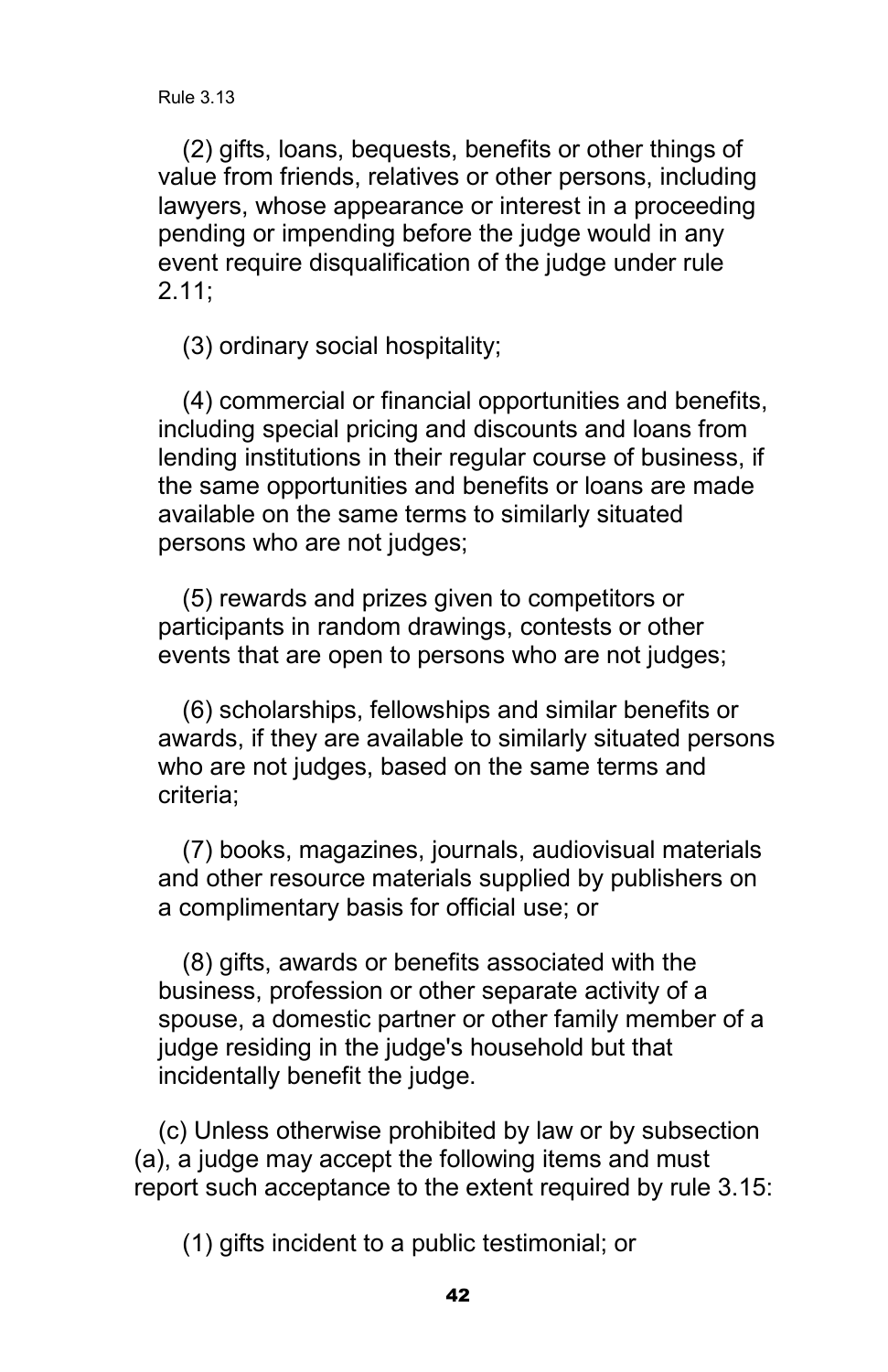(2) invitations to the judge and the judge's spouse, domestic partner or guest to attend without charge:

(A) an event associated with a bar related function or other activity relating to the law, the legal system or the administration of justice; or

(B) an event associated with any of the judge's educational, religious, charitable, fraternal or civic activities permitted by this Code, if the same invitation is offered to nonjudges who are engaged in similar ways in the activity as is the judge.

COMMENT: (1) Whenever a judge accepts a gift or other thing of value without paying fair market value, there is a risk that the benefit might be viewed as intended to influence the judge's decision in a case. Rule 3.13 imposes restrictions on the acceptance of such benefits, according to the magnitude of the risk. Subsection (b) identifies circumstances in which the risk that the acceptance would appear to undermine the judge's independence, integrity or impartiality is low and explicitly provides that such items need not be publicly reported. As the value of the benefit or the likelihood that the source of the benefit will appear before the judge increases, the judge is either prohibited under subsection (a) from accepting the gift or required under subsection (c) to publicly report it.

(2) Gift giving between friends and relatives is a common occurrence and ordinarily does not create an appearance of impropriety or cause reasonable persons to believe that the judge's independence, integrity or impartiality has been compromised. In addition, when the appearance of friends or relatives in a case would require the judge's disqualification under rule 2.11, there would be no opportunity for a gift to influence the judge's decision making. Subsection (b) (2) places no restrictions on the ability of a judge to accept gifts or other things of value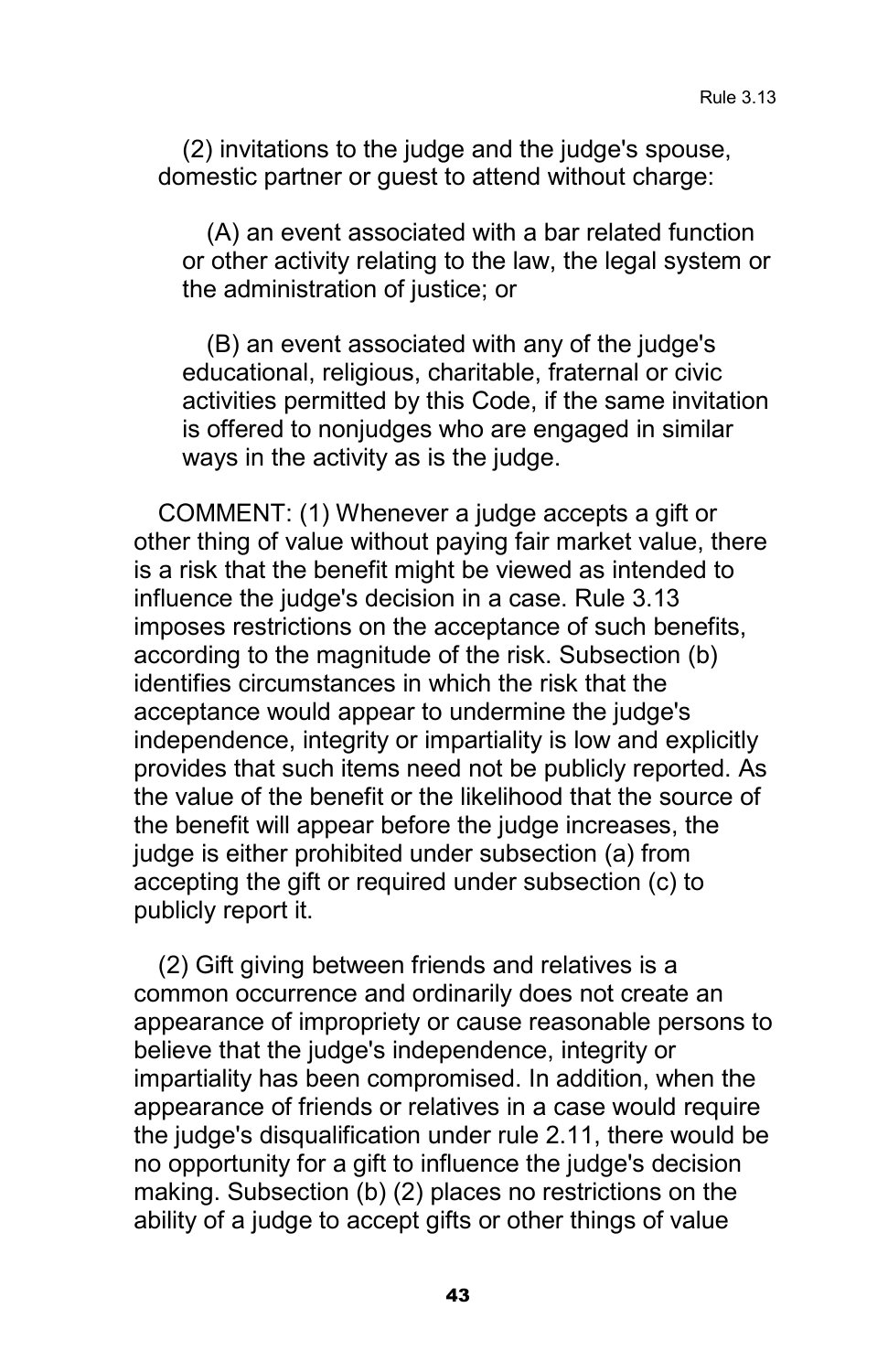from friends or relatives under these circumstances and does not require public reporting.

(3) Businesses and financial institutions frequently make available special pricing, discounts and other benefits either in connection with a temporary promotion or for preferred customers, based on longevity of the relationship, volume of business transacted and other factors. A judge may freely accept such benefits if they are available to the general public or if the judge qualifies for the special price or discount according to the same criteria as are applied to persons who are not judges. As an example, loans provided at generally prevailing interest rates are not gifts, but a judge could not accept a loan from a financial institution at below-market interest rates unless the same rate was being made available to the general public for a certain period of time or only to borrowers with specified qualifications that the judge also possesses.

(4) Rule 3.13 applies only to acceptance of gifts or other things of value by a judge. Nonetheless, if a gift or other benefit is given to the judge's spouse, domestic partner or member of the judge's family residing in the judge's household, it may be viewed as an attempt to evade rule 3.13 and influence the judge indirectly. Where the gift or benefit is being made primarily to such other persons, and the judge is merely an incidental beneficiary, this concern is reduced. A judge should, however, remind family and household members of the restrictions imposed on judges and urge them to take these restrictions into account when making decisions about accepting such gifts or benefits.

(5) Rule 3.13 does not apply to contributions to a judge's campaign for judicial office, a matter governed by canon 4.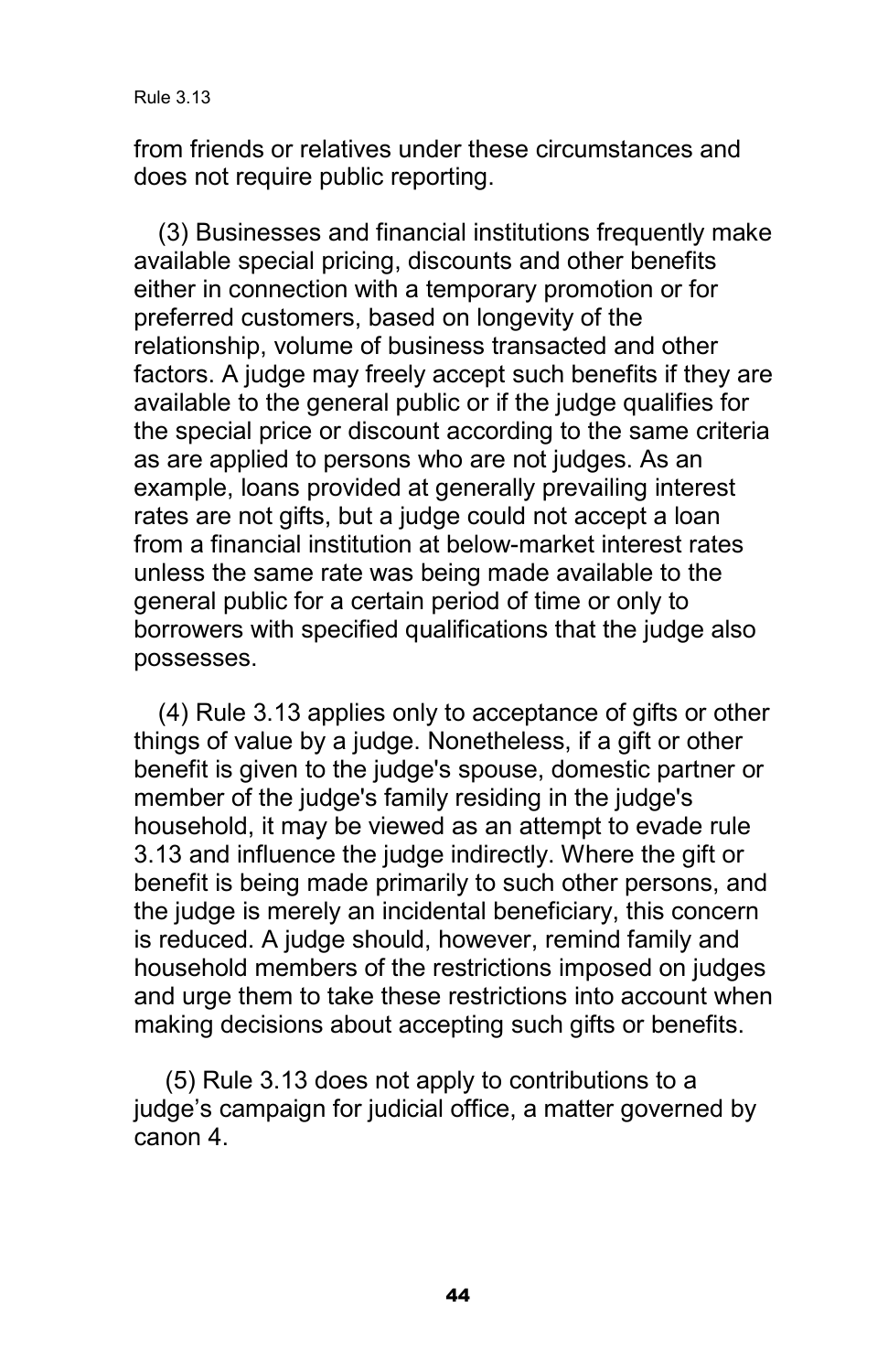#### **Rule 3.14 Reimbursement of expenses and waivers of fees or charges**

(a) Unless otherwise prohibited by rules 3.1 and 3.13 (a) or other law, a judge may accept reimbursement of necessary and reasonable expenses for travel, food, lodging or other incidental expenses, or a waiver or partial waiver of fees or charges for registration, tuition and similar items, if the expenses or charges are associated with the judge's participation in activities relating to the law, the legal system or the administration of justice as permitted by this Code.

(b) Reimbursement of expenses for necessary travel, food, lodging or other incidental expenses shall be limited to the actual costs reasonably incurred by the judge or a reasonable allowance therefor.

(c) A judge who accepts reimbursement of expenses or waivers or partial waivers of fees or charges on behalf of the judge shall publicly report such acceptance as required by rule 3.15.

COMMENT: (1) Educational, civic, religious, fraternal and charitable organizations often sponsor meetings, seminars, symposia, dinners, awards ceremonies and similar events. Judges are encouraged to attend educational programs, as both teachers and participants, in law related disciplines, in furtherance of their duty to remain competent in the law. Participation in a variety of other extrajudicial activity is also permitted and encouraged by this Code.

(2) Not infrequently, sponsoring organizations invite certain judges to attend seminars or other events on a feewaived or partial-fee-waived basis and sometimes include reimbursement for necessary travel, food, lodging or other incidental expenses. A judge's decision whether to accept reimbursement of expenses or a waiver or partial waiver of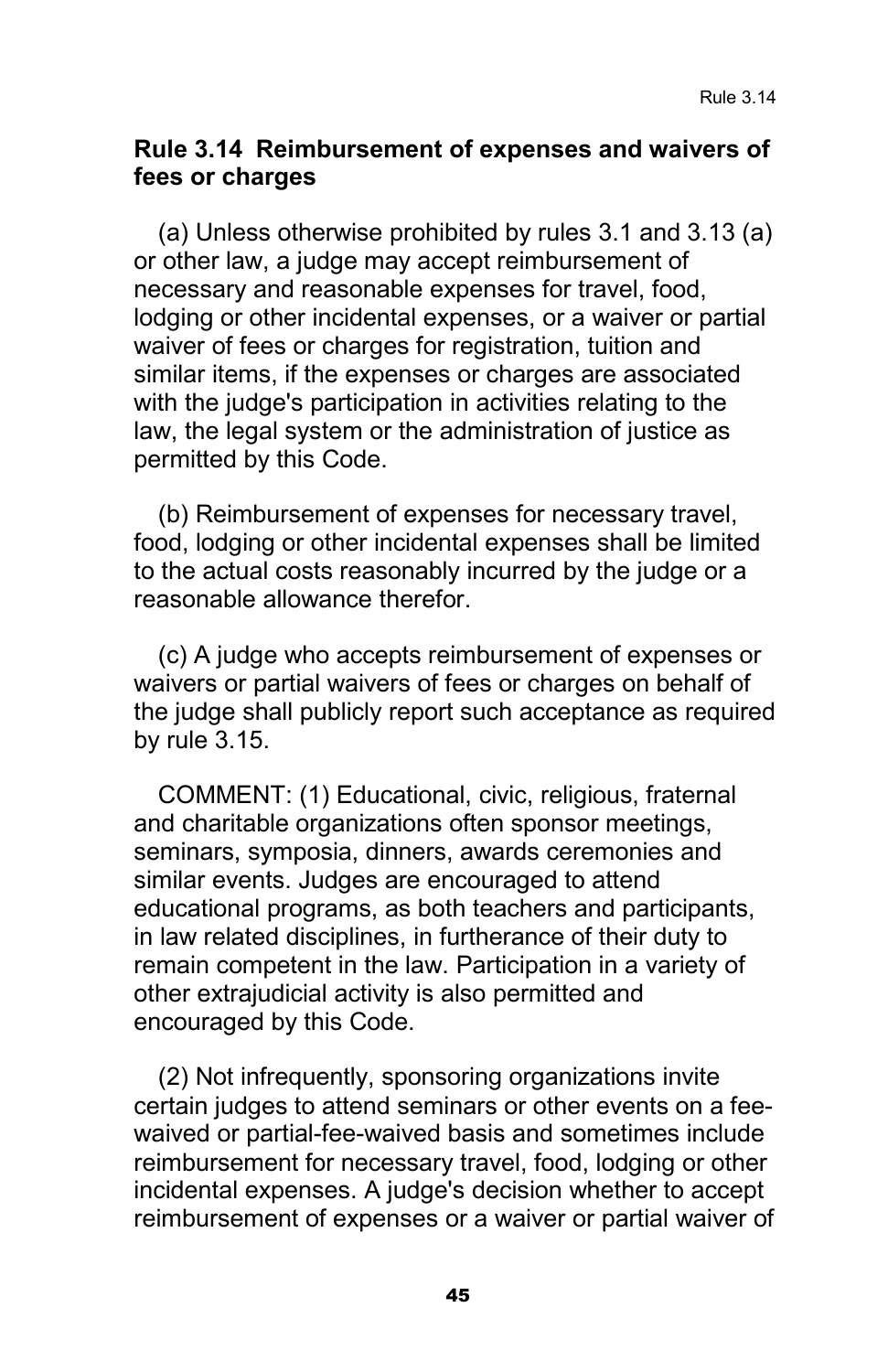#### Rule 3.14

fees or charges in connection with these or other extrajudicial activities must be based on an assessment of all the circumstances. Per diem allowances shall be reasonably related to the actual costs incurred. The judge must undertake a reasonable inquiry to obtain the information necessary to make an informed judgment about whether acceptance would be consistent with the requirements of this Code.

(3) A judge must assure himself or herself that acceptance of reimbursement or fee waivers would not appear to a reasonable person to undermine the judge's independence, integrity or impartiality. The factors that a judge should consider when deciding whether to accept reimbursement or a fee waiver for attendance at a particular activity include:

(A) whether the sponsor is an accredited educational institution or bar association rather than a trade association or a for-profit entity;

(B) whether the funding comes largely from numerous contributors rather than from a single entity and is earmarked for programs with specific content;

(C) whether the content is related or unrelated to the subject matter of litigation pending or impending before the judge or to matters that are likely to come before the judge;

(D) whether the activity is primarily educational rather than recreational and whether the costs of the event are reasonable and comparable to those associated with similar events sponsored by the judiciary, bar associations or similar groups;

(E) whether information concerning the activity and its funding sources is available upon inquiry; and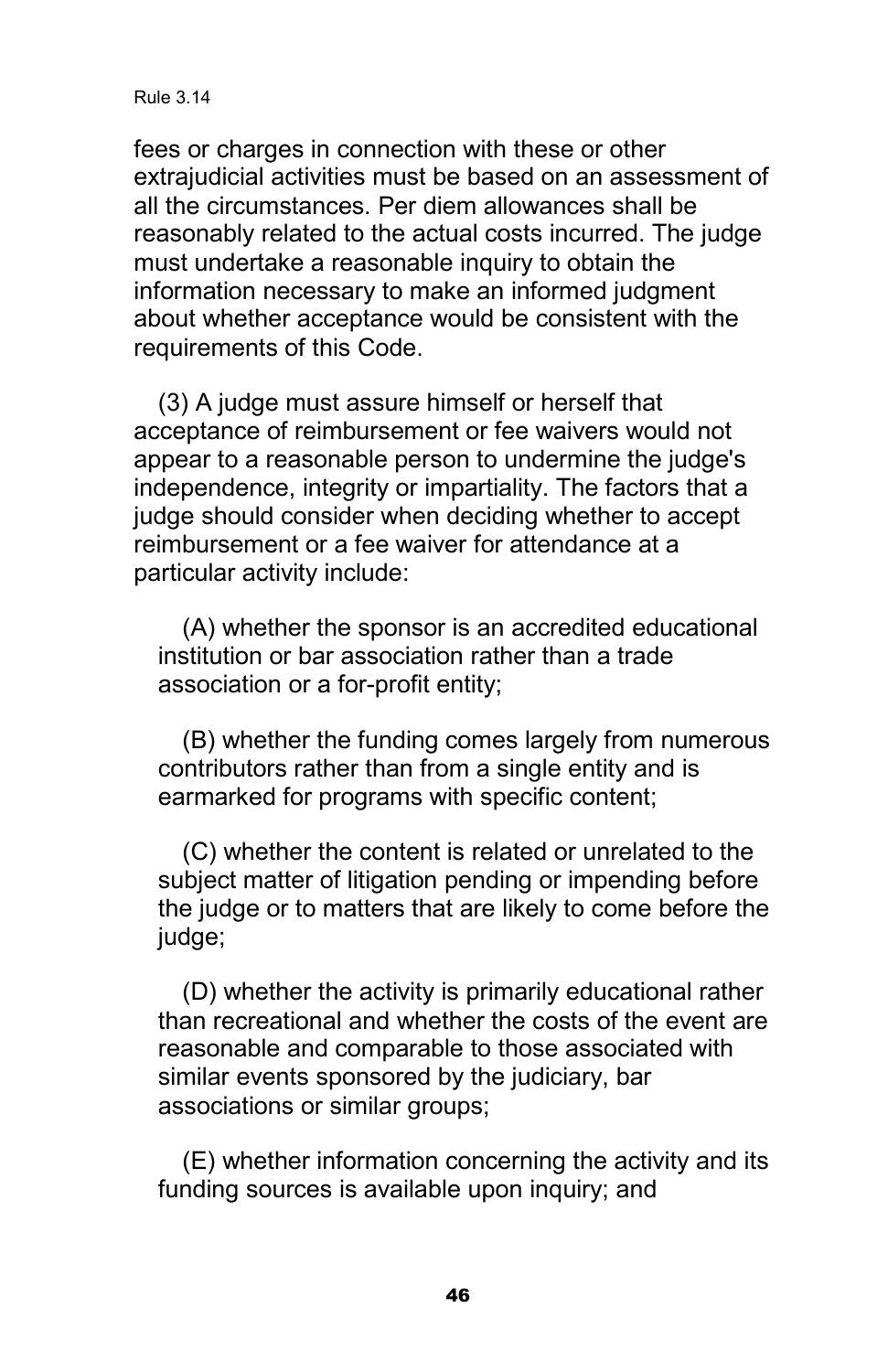(F) whether the sponsor or source of funding is generally associated with particular parties or interests currently appearing or likely to appear in the judge's court, thus possibly requiring disqualification of the judge under rule 2.11.

#### **Rule 3.15 Reporting requirements**

(a) A judge shall publicly report the amount or value of:

(1) gifts and other things of value as permitted by rule 3.13 (c), unless the value of such items, alone or in the aggregate with other items received from the same source in the same calendar year, does not exceed \$250; and

(2) reimbursement of expenses and waiver of fees or charges permitted by rule 3.14 (a), unless the amount of reimbursement or waiver, alone or in the aggregate with other reimbursements or waivers received from the same source in the same calendar year, does not exceed \$250.

(b) When public reporting is required by subsection (a), a judge shall report the date, place and nature of the activity for which the judge received any compensation; the description of any gift, loan, bequest, benefit or other thing of value accepted and the source of reimbursement of expenses or waiver or partial waiver of fees or charges.

(c) The public report required by subsection (a) shall be made at least annually, except that for reimbursement of expenses and waiver or partial waiver of fees or charges, the report shall be made within thirty days following the conclusion of the event or program.

(d) Reports made in compliance with this rule shall be filed as public documents with the Council on Probate Judicial Conduct.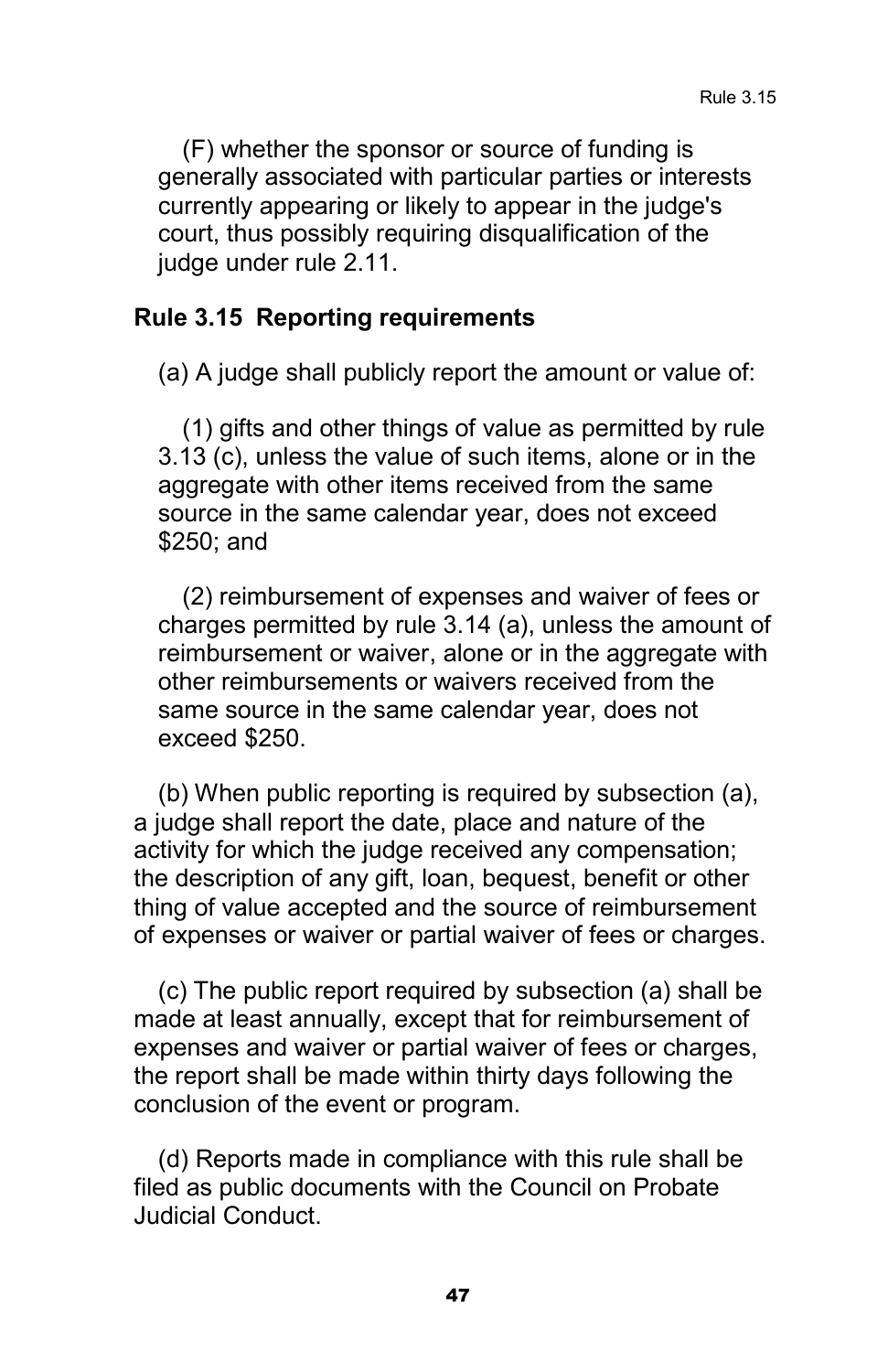**Canon 4 – A judge or judicial candidate shall not engage in political or campaign activity that is inconsistent with the independence, integrity or impartiality of the judiciary.**

#### **Rule 4.1 Political and campaign activities of judges and judicial candidates in general**

(a) Unless prohibited by law, a judge or judicial candidate may:

(1) participate in or be a member of a political party, local committee of a political party or other political organization;

(2) identify himself or herself as a member of a political party;

(3) contribute to a political organization or political party or committee for a candidate or judicial candidate;

(4) attend or purchase tickets for dinners or other events sponsored by a political organization or a candidate or judicial candidate;

(5) attend a political convention, rally, fundraising function or other political gathering;

(6) participate in the nonpartisan activities of a civic, community, social, labor or professional organization; and

(7) sign a political petition as an individual.

(b) Except as permitted by law, or by rules 4.2, 4.3 and 4.4, a judge or a judicial candidate shall not:

(1) act as a leader in, or hold an office in, a political organization;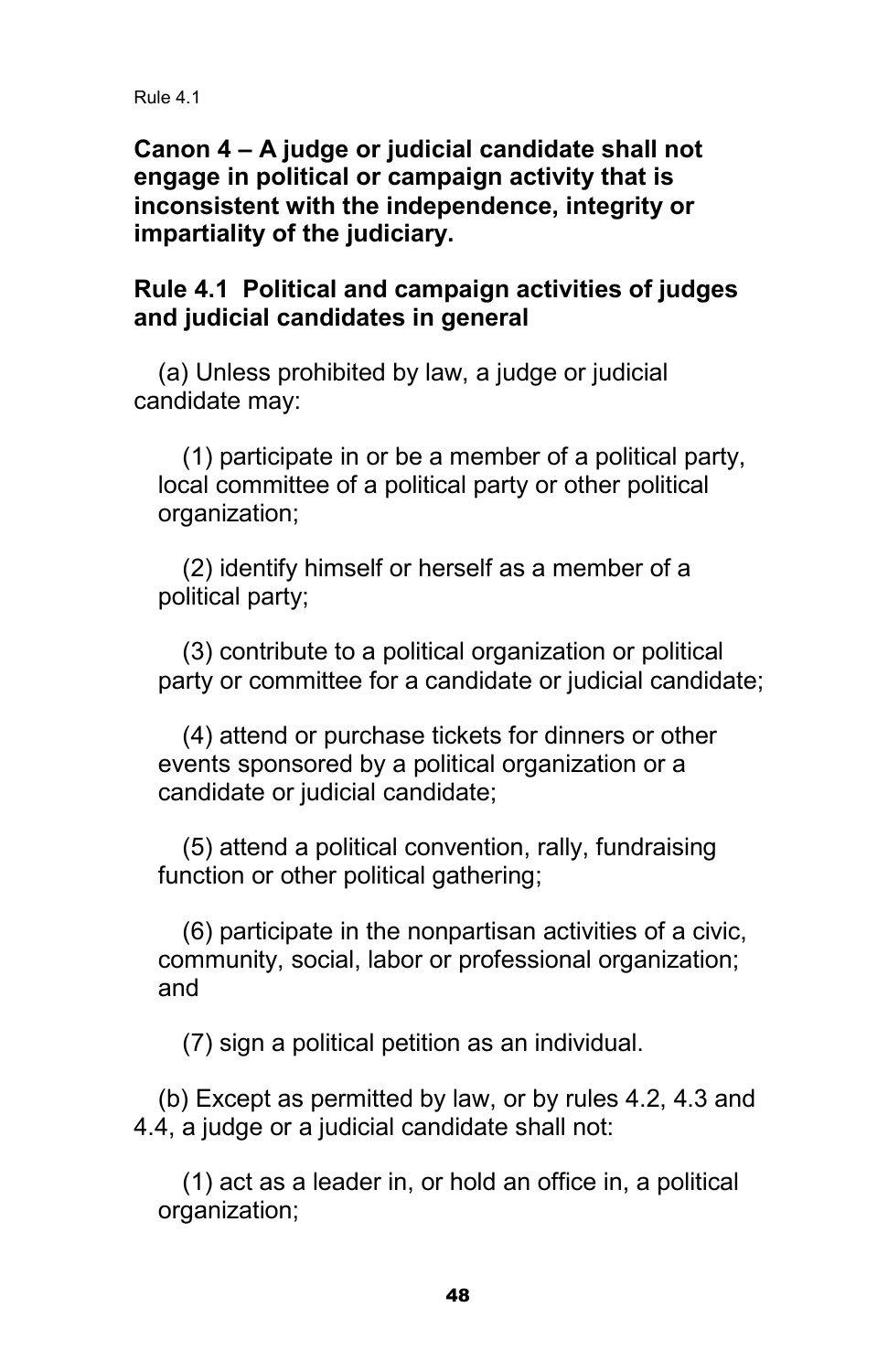(2) make speeches on behalf of a political organization, except that general comment in keeping with the dignity of the office of the judge regarding party affiliation and principles and reference to candidates of the judge's own political party shall not be considered speeches for a political organization;

(3) publicly endorse or oppose a candidate for any public office (except the judicial office for which a judge may be campaigning on his or her own behalf) or political party office in a speech, public advertisement, political advertisement, broadcast, campaign literature or similar material, except that general comment in keeping with the dignity of the office of judge regarding party affiliation and principles and reference to other members of the same ticket in a judge's or judicial candidate's own election campaign shall not be prohibited;

(4) display a political picture, sticker, badge or button supporting any candidate in an election;

(5) directly solicit, receive, collect, handle, disburse or account for assessments, contributions or other funds for a political purpose;

(6) organize or reorganize a political organization or an organization affiliated with a political organization;

(7) take any part in managing the political campaign of a candidate for public office or office in a political organization, other than the judge's or judicial candidate's own campaign for judicial office;

(8) personally solicit or accept campaign contributions for any candidate;

(9) knowingly, or with reckless disregard for the truth, make any false or misleading statement;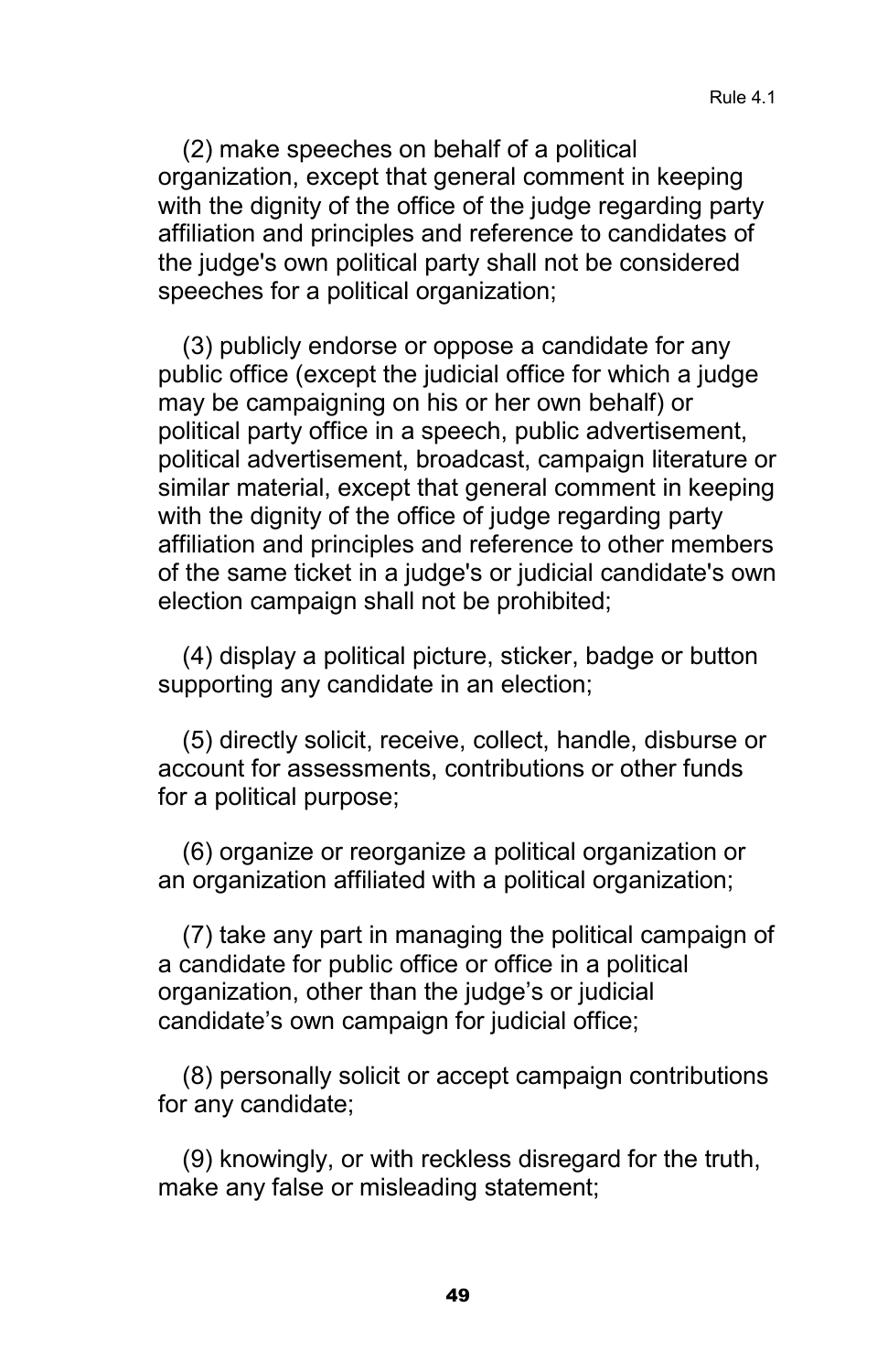(10) make any public statement that would reasonably be expected to affect the outcome or impair the fairness of a matter pending or impending in any court;

(11) in connection with cases, controversies or issues that are likely to come before the court, make pledges, promises or commitments that are inconsistent with the impartial performance of the adjudicative duties of judicial office;

(12) become a candidate for public office in any other election;

(13) act as election moderator, recorder, watcher, challenger or similar officer at the polls during an election;

(14) work as a driver transporting voters to the polls during an election;

(15) initiate or circulate a nomination petition, except his or her own; or

(16) place a sign or sticker supporting another candidate on his or her real or personal property, except that this prohibition shall not abridge the right of a coowner of such property to do so.

(c) A judge shall, immediately upon taking office as judge, resign from any other elected public office.

#### COMMENT:

#### GENERAL CONSIDERATIONS

(1) Even though subject to public election, a judge plays a role different from that of a legislator or executive branch official. Rather than making decisions based upon the expressed views or preferences of the electorate, a judge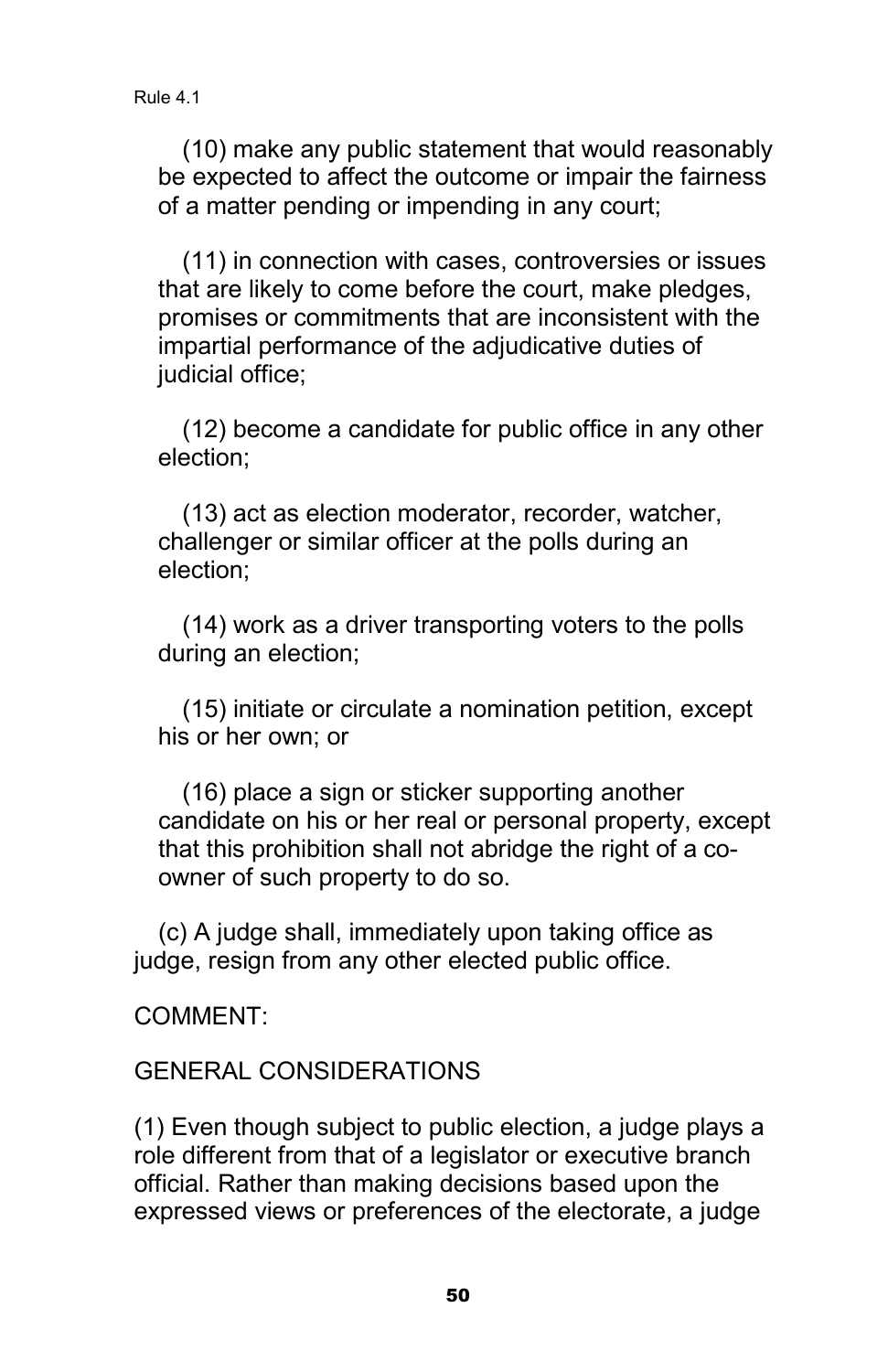makes decisions based upon the law and the facts of every case. Therefore, in furtherance of this interest, judges and judicial candidates must, to the greatest extent possible, be free and appear to be free from political influence and political pressure.

(2) When a person becomes a judicial candidate, canon 4 becomes applicable to his or her conduct.

(3) "Political and campaign activities" include a judge or judicial candidate's participation on social media. While a judge or judicial candidate must exercise extreme caution when engaging in any type of electronic communication, including communication by text or email, participation on online social networking sites or otherwise posting material on the Internet are particularly problematic, given the accessibility, widespread transmission, and permanence of electronic communications and material posted on the Internet. Such activity demands particular attention. The same rules that govern a judge or judicial candidate's ability to socialize in person, on paper, or over the telephone apply to all electronic communications, including on the Internet and social networking sites. While judges or judicial candidates are not prohibited from participating in online social networks, such participation is fraught with peril, and they should exercise restraint and caution in doing so. For example, judges or judicial candidates should not identify themselves as such, either by words or images, when engaging in commentary or interaction that is not in keeping with the limitations of this Code.

#### PARTICIPATION IN POLITICAL ACTIVITIES

(4) Public confidence in the independence and impartiality of the judiciary is eroded if judges or judicial candidates are perceived to be subject to political influence. Although judges and judicial candidates may register to vote as members of a political party, they are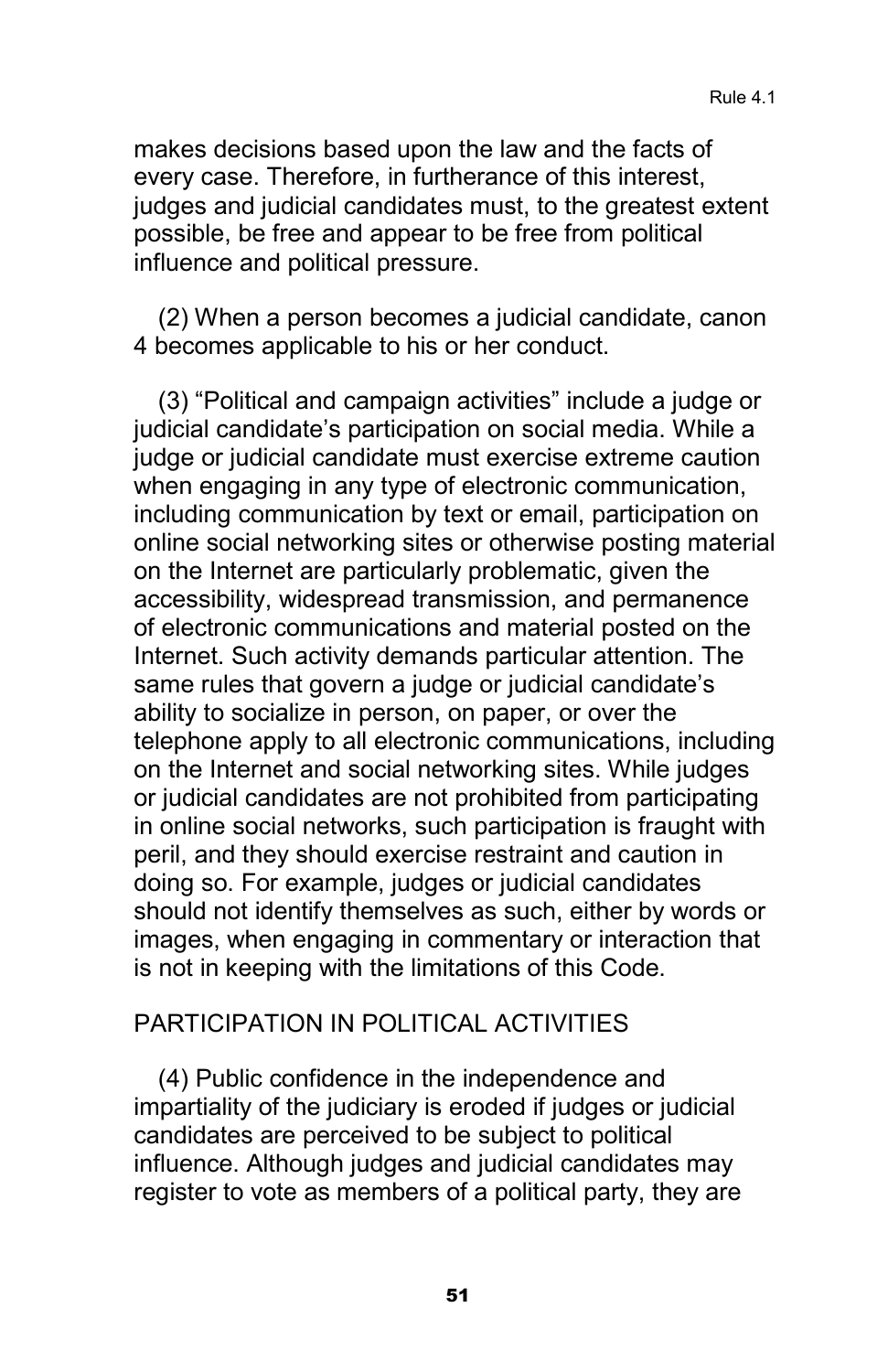prohibited by subsection (b) (1) from assuming leadership roles in political organizations.

(5) Although members of the families of judges and judicial candidates are free to engage in their own political activity, including running for public office, there is no "family exception" to the prohibition in subsection (b) (3) against a judge or candidate publicly endorsing candidates for public office. A judge or judicial candidate must not become involved in, or publicly associated with, a family member's political activity or campaign for public office. To avoid public misunderstanding, judges and judicial candidates should take, and should urge members of their families to take, reasonable steps to avoid any implication that they endorse any family member's candidacy or other political activity.

(6) Although a judicial candidate should not be able to control or limit the exercise of free speech by others, whether or not in a political campaign, a judicial candidate should inform co-owners of his or her property of the possible appearance of impropriety if they engage in political activities from which the judicial candidate is prohibited.

(7) Judges and judicial candidates retain the right to participate in the political process as voters in both primary and general elections. For purposes of this rule, participation in a caucus-type election procedure does not constitute public support for or endorsement of a political organization or candidate, and is not prohibited by subsection (b) (3).

(8) For the purpose of this rule, running for town committee membership is not considered to be acting as a leader in or holding office in a political organization or becoming a candidate for public office.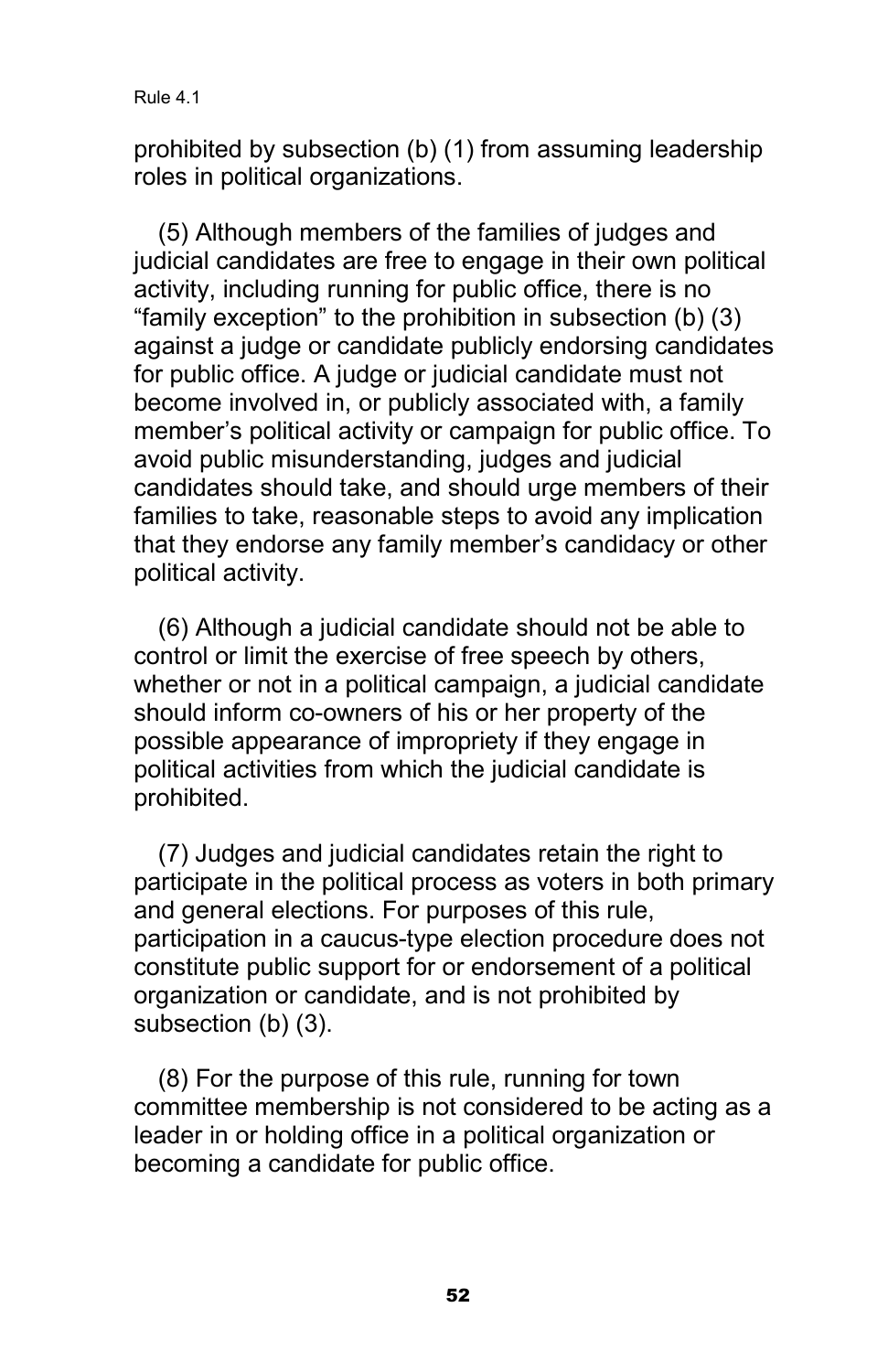(9) This rule prohibits a judge from being active in managing a political campaign of a candidate but would not prevent the judge from assisting the members of a political organization in a political campaign so long as such assistance is consistent with the dignity of the office of judge and the judge's name is not used in any manner that would indicate to the public that the judge is assisting or endorsing such candidate. "Managing a political campaign" means taking an active leadership role in the organization, planning or execution of another's political campaign, but it does not include giving occasional advice or attending occasional organizational meetings. Even if another person should be the effective manager of a political campaign, a judge should never allow the use of his or her name as the nominal or honorary manager of such a campaign.

(10) This rule prohibits direct solicitation but does not prevent a judge from assisting in fundraising activities, although the judge should never use the prestige of the judge's office for such fundraising. The judge may be a member of a finance committee that organizes financial drives so long as the judge's name is not used to solicit funds. Such activities as selling tickets to political dinners and the like are considered direct solicitation and are therefore prohibited.

#### STATEMENTS AND COMMENTS MADE DURING A CAMPAIGN FOR JUDICIAL OFFICE

(11) Judicial candidates must be scrupulously fair and accurate in all statements made by them and by their campaign committees. Subsection (b) (9) obligates candidates and their committees to refrain from making statements that are false or misleading or that omit facts necessary to make the communication considered as a whole not materially misleading.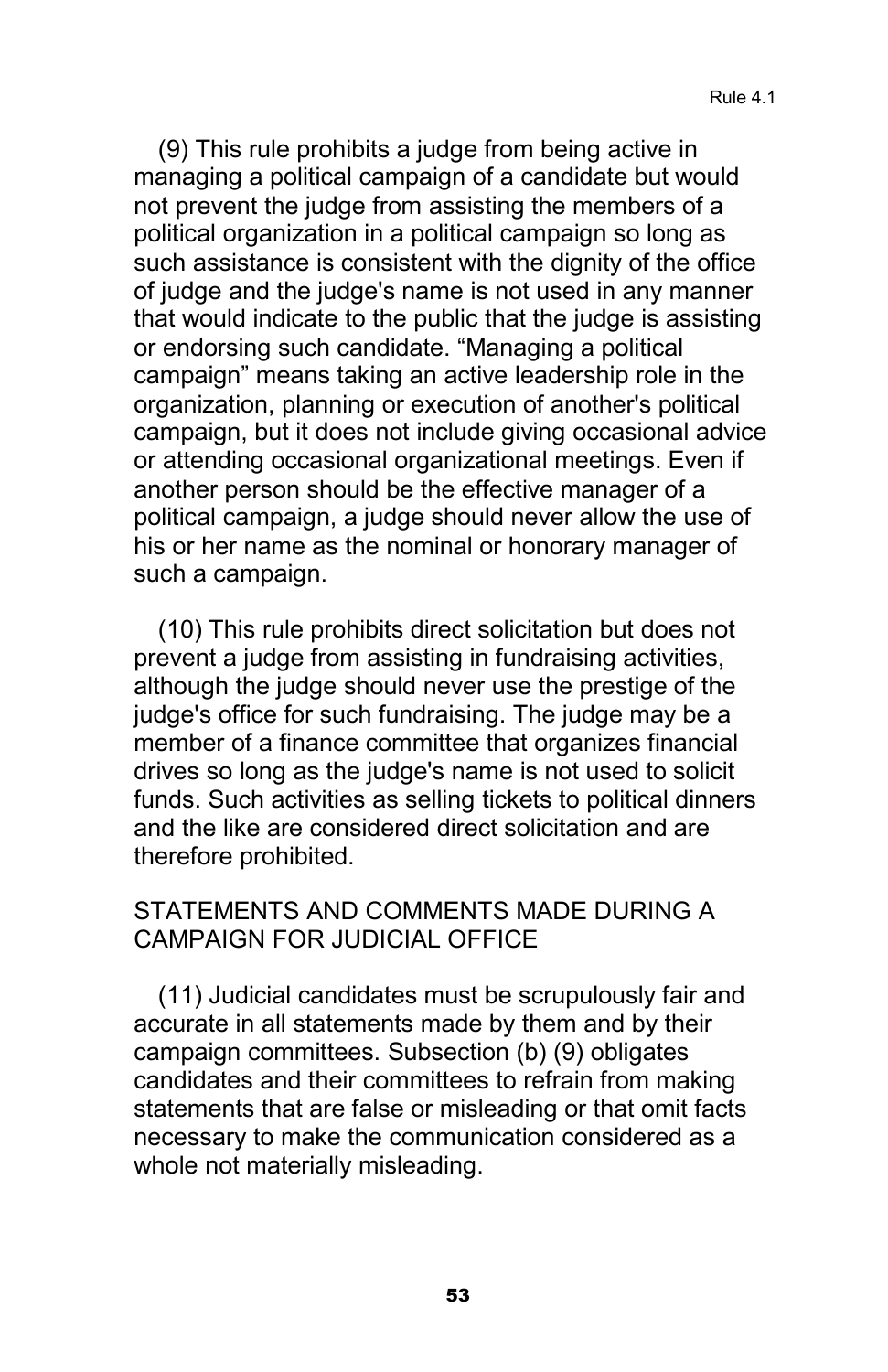Rule 4.1

(12) Judicial candidates are sometimes the subject of false, misleading or unfair allegations made by opposing candidates, third parties or the media. As long as the candidate does not violate subsections (b) (9), (b) (10) or (b) (11), the candidate may make a factually accurate public response.

(13) Subject to subsection (b) (10), a judicial candidate is permitted to respond directly to false, misleading or unfair allegations made against him or her during a campaign, although it is preferable for someone else to respond if the allegations relate to a pending case.

(14) Subsection (b) (10) prohibits judicial candidates from making public comments that might impair the fairness of pending or impending judicial proceedings. This provision does not restrict arguments or statements to a court or jury by a lawyer who is a judicial candidate. This provision also does not preclude rulings or statements by a judge as part of a proceeding before the judge.

PLEDGES, PROMISES OR COMMITMENTS INCONSISTENT WITH IMPARTIAL PERFORMANCE OF THE ADJUDICATIVE DUTIES OF JUDICIAL OFFICE

(15) Campaigns for judicial office must be conducted differently from campaigns for other offices. The narrowly drafted restrictions upon political and campaign activities of judicial candidates provided in canon 4 allow candidates to conduct campaigns that provide voters with sufficient information to permit them to distinguish between candidates and make informed electoral choices.

(16) Subsection (b) (11) makes applicable to both judges and judicial candidates the prohibition that applies to judges in rule 2.10 (b), relating to pledges, promises or commitments that are inconsistent with the impartial performance of the adjudicative duties of judicial office.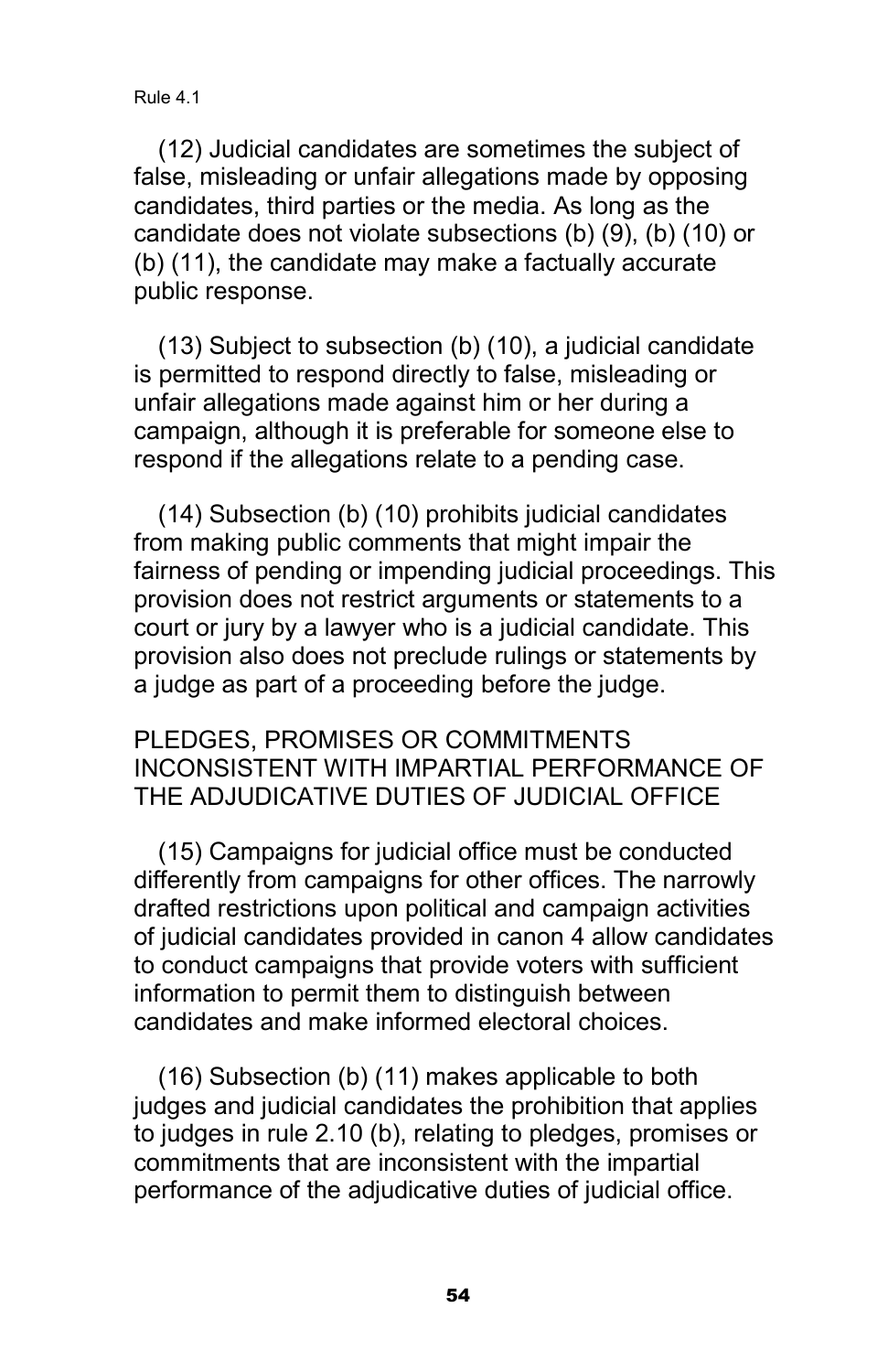(17) The making of a pledge, promise or commitment is not dependent upon, or limited to, the use of any specific words or phrases; instead, the totality of the statement must be examined to determine if a reasonable person would believe that the judge or judicial candidate has specifically undertaken to reach a particular result. Pledges, promises or commitments must be contrasted with statements or announcements of personal views on legal, political or other issues, which are not prohibited. When making such statements, a judge or judicial candidate should acknowledge the overarching judicial obligation to apply and uphold the law, without regard to his or her personal views.

(18) A judicial candidate may make campaign promises related to judicial organization, administration and court management, such as a promise to dispose of a backlog of cases, start court sessions on time or avoid favoritism in appointments and hiring. A judicial candidate may also pledge to take action outside the courtroom, such as advocating for more funds to improve the physical plant and amenities of the courthouse.

#### **Rule 4.2 Campaign activities of judges and judicial candidates while seeking election to judicial office**

(a) A judge or judicial candidate shall:

(1) act at all times in a manner consistent with the independence, integrity and impartiality of the judiciary;

(2) comply with all applicable election, election campaign and election campaign fundraising laws and regulations; and

(3) take reasonable measures to review the content of all campaign statements and materials produced by the judicial candidate or the judicial candidate's campaign committee, as authorized by rule 4.4, before their dissemination.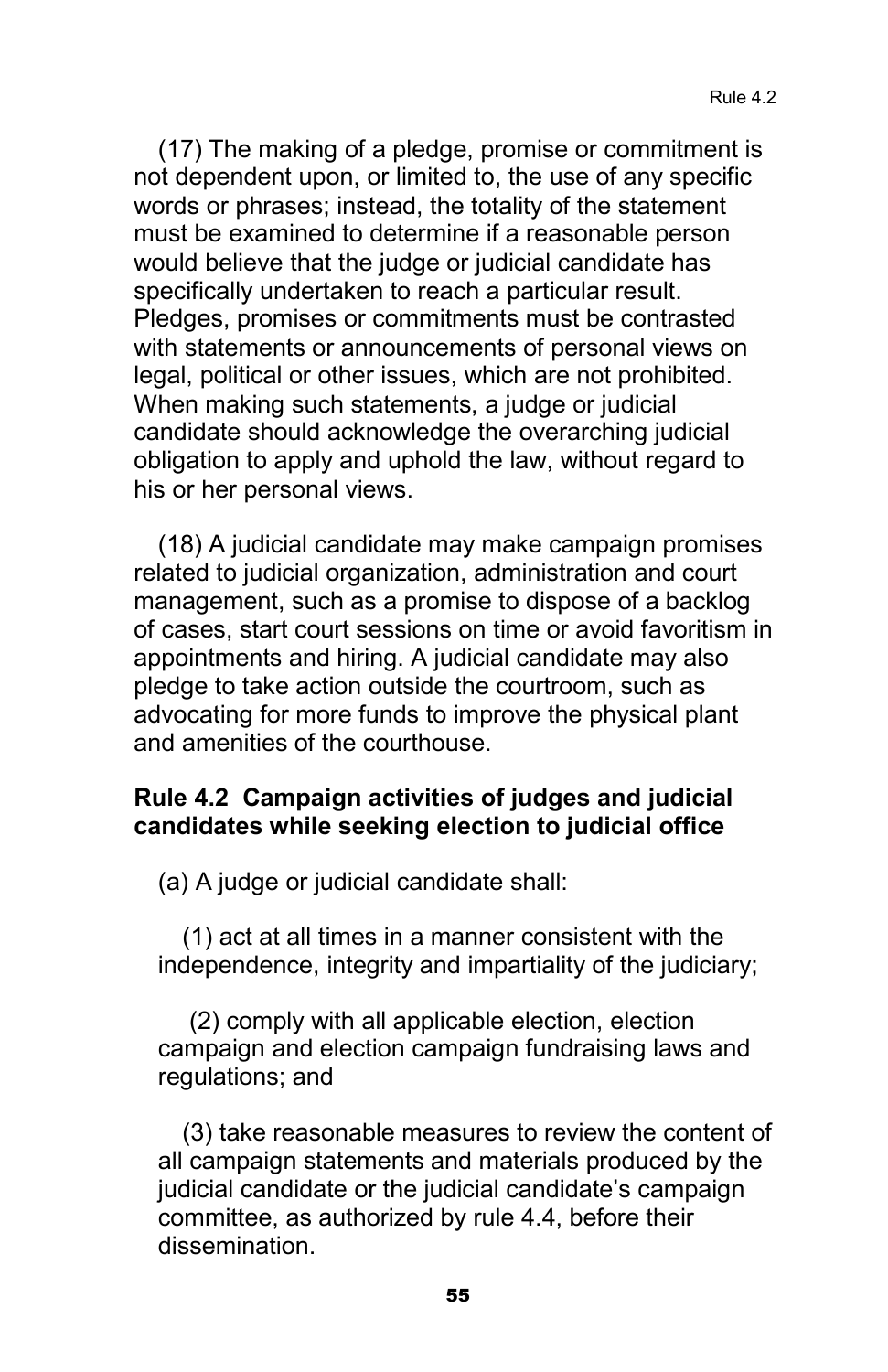(b) Unless prohibited by law, a judge or judicial candidate may, while seeking election to judicial office:

(1) identify himself or herself as a candidate of a political organization;

(2) seek, accept and use endorsements of a political organization;

(3) establish a campaign committee pursuant to the provisions of rule 4.4;

(4) speak on behalf of his or her candidacy through any medium, including, but not limited to advertisements, websites or other campaign literature;

(5) appear in photographs or displays with other candidates of his or her own political party; and

(6) display a political picture, sticker, badge or button supporting his or her own candidacy, except while performing any judicial function, and except that no such picture, sticker, badge or button shall be displayed in Probate Court facilities.

(c) A judge or judicial candidate shall not:

(1) personally solicit campaign contributions;

(2) accept campaign contributions other than through a campaign committee authorized by rule 4.4;

(3) use or permit the use of campaign contributions for the private benefit of the judge or others;

(4) use court staff, facilities or other court resources in a campaign for judicial office; or

(5) authorize or knowingly permit any other person to undertake on behalf of the judge or judicial candidate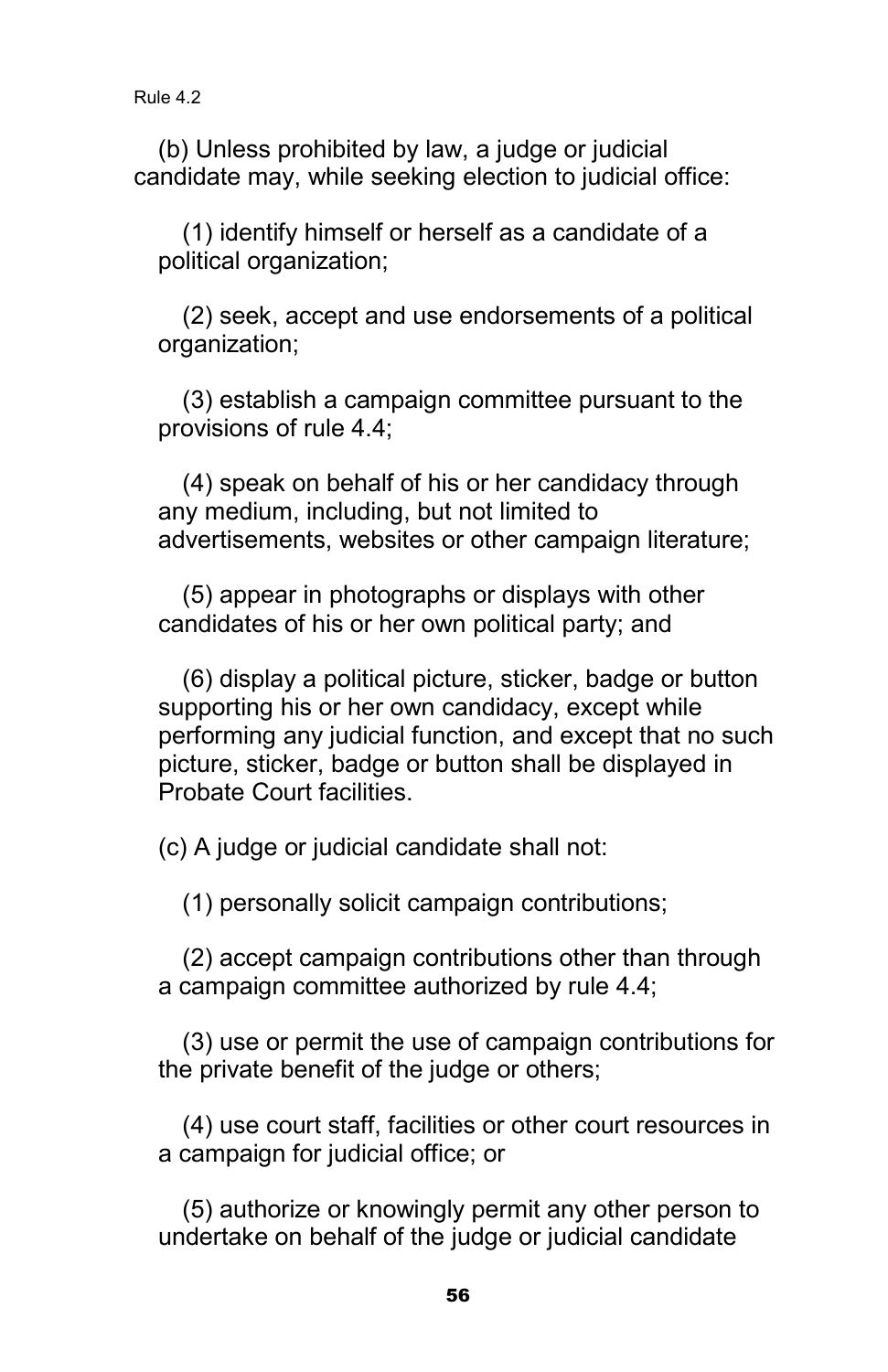any activities, other than those described in rule 4.4, that the judicial candidate is prohibited from doing by law or these rules.

COMMENT: (1) Subsection (b) permits judicial candidates to engage in some political and campaign activities otherwise prohibited by rule 4.1.

(2) Despite subsection (b), judicial candidates remain subject to many of the provisions of rule 4.1. For example, a candidate continues to be prohibited from soliciting funds for a political organization, knowingly making false or misleading statements during a campaign or making certain promises, pledges or commitments related to future adjudicative duties. See rule 4.1 (b), subsections (5), (9), and (11).

(3) A judicial candidate may be nominated by, affiliated with, or otherwise publicly identified or associated with a political organization, including a political party.

#### **Rule 4.3 Activities of probate judges seeking appointive judicial office**

A judge seeking appointment to judicial office may:

(a) communicate with the appointing or confirming authority, including any selection, screening or nominating commission or similar agency; and

(b) seek endorsements for the appointment from any person or organization other than a partisan political organization.

COMMENT: When seeking support or endorsement, or when communicating directly with an appointing or confirming authority, a judge who is a candidate for appointive judicial office must not make any pledges, promises or commitments that are inconsistent with the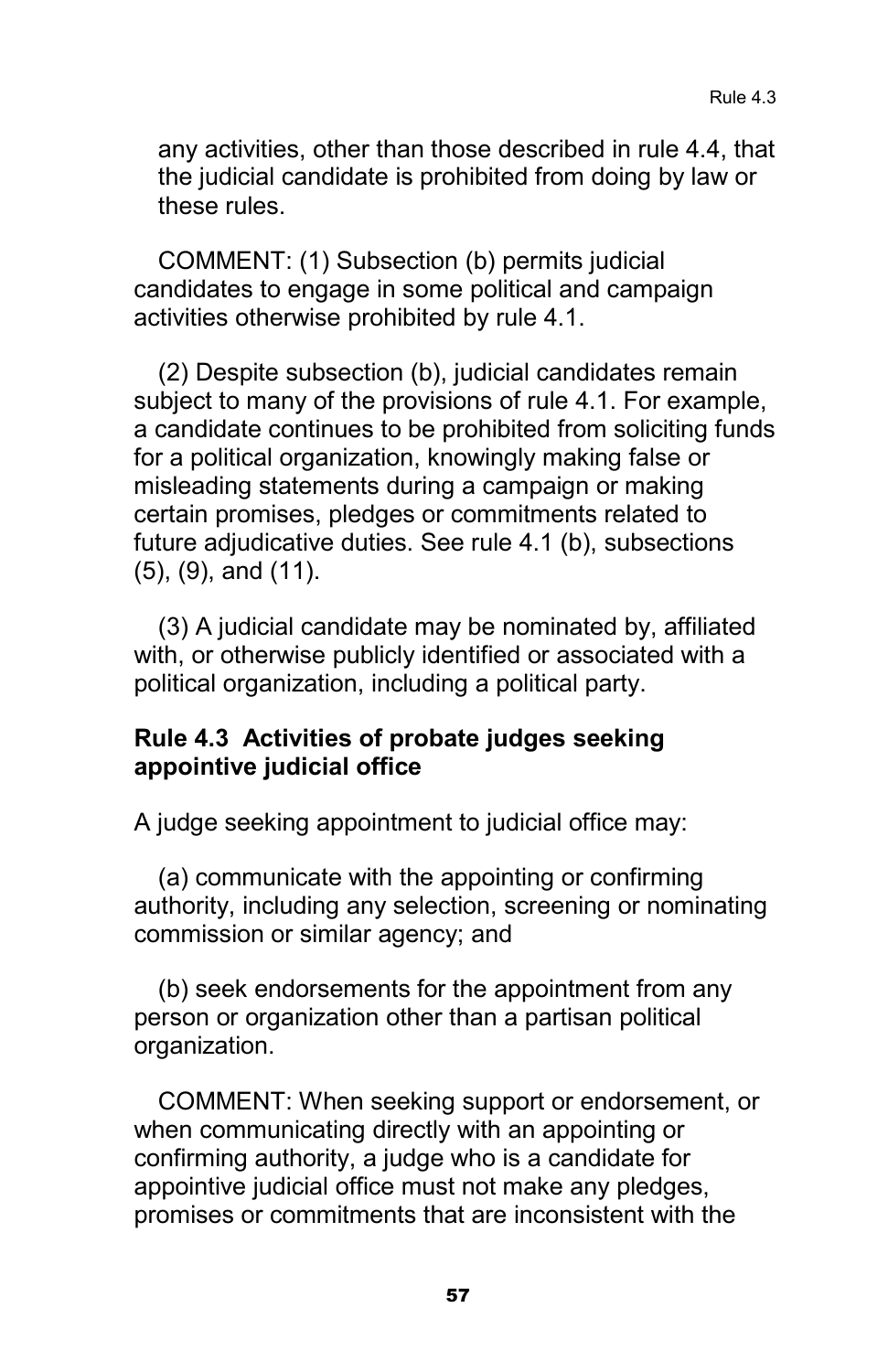impartial performance of the adjudicative duties of the office. See rule 4.1 (b) (11).

#### **Rule 4.4 Campaign committees**

A judicial candidate may establish a campaign committee to manage and conduct a campaign for the judicial candidate, subject to the provisions of this Code. The committee may conduct campaigns for the judicial candidate through media advertisements, brochures, mailings, judicial candidate forums and other means not prohibited by law. Such committee may solicit and accept reasonable campaign contributions as permitted by law and manage the expenditure of funds for the judicial candidate's campaign. A judicial candidate shall not use or permit the use of campaign contributions for the private benefit of the judicial candidate or others. A judicial candidate or a committee acting on his or her behalf may solicit public statements of support for the judicial candidate's candidacy. The judicial candidate is responsible for ensuring that his or her campaign committee complies with applicable provisions of this Code and other applicable law.

COMMENT: (1) Judicial candidates are prohibited from personally soliciting campaign contributions or personally accepting campaign contributions. See rule 4.1 (b) (8). This rule recognizes that judicial candidates must raise campaign funds to support their candidacies and permits judicial candidates to establish campaign committees to solicit and accept reasonable financial contributions or inkind contributions.

(2) Campaign committees may solicit and accept campaign contributions, manage the expenditure of campaign funds and generally conduct campaigns. Candidates are responsible for compliance with the requirements of election law and other applicable law, and for the activities of their campaign committees.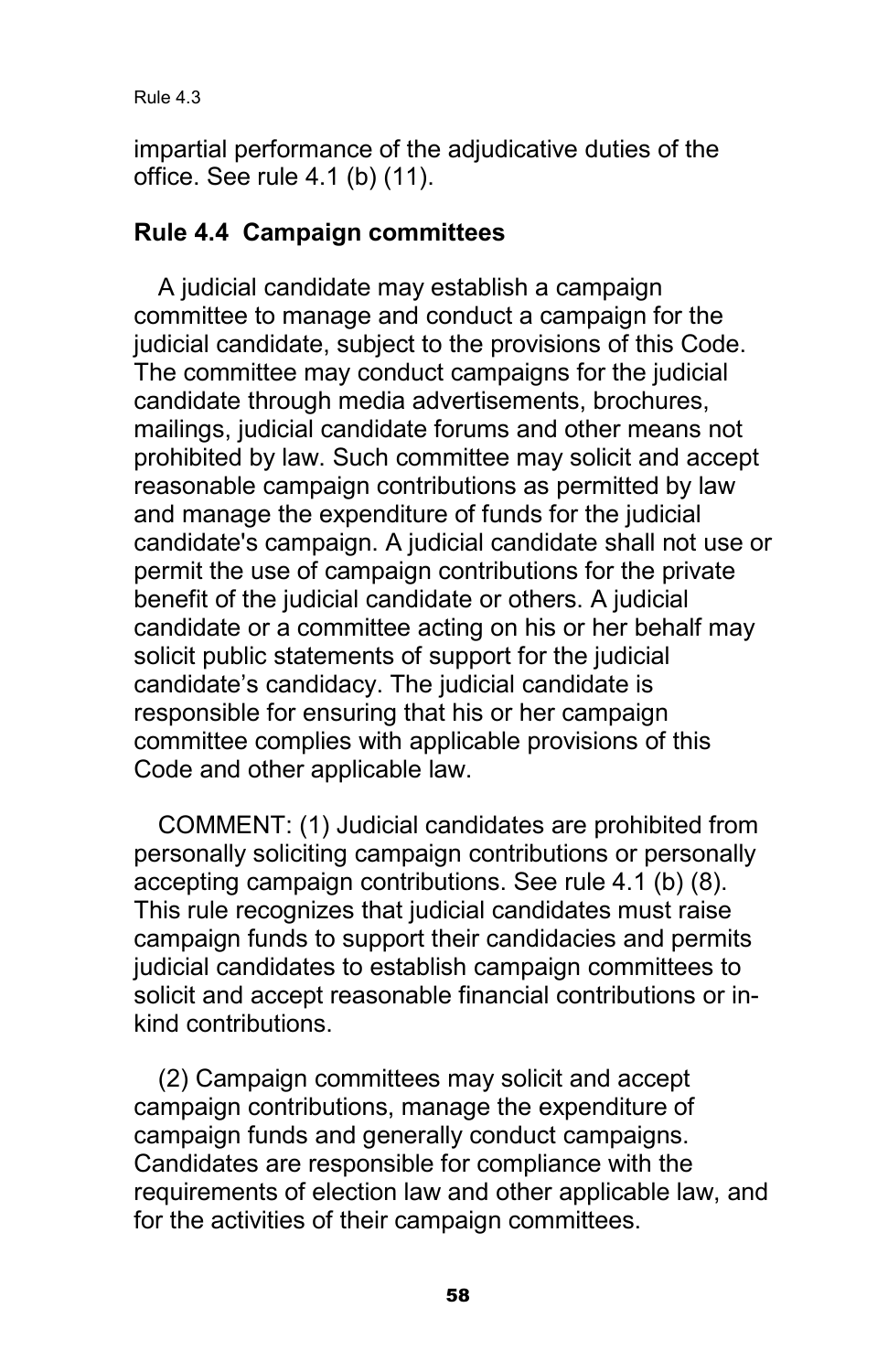(3) At the start of a campaign, the candidate must instruct the campaign committee to solicit or accept only such contributions as are reasonable in amount, appropriate under the circumstances and in conformity with applicable law. Although lawyers and others who might appear before a successful judicial candidate are permitted to make campaign contributions, the candidate should instruct his or her campaign committee to be especially cautious in connection with such contributions so they do not create grounds for disqualification if the candidate is elected to judicial office. See rule 2.11.

#### **Rule 4.5 Activities of judges who become candidates for nonjudicial office**

(a) Upon becoming a candidate for a nonjudicial elective office, a judge shall resign from judicial office.

(b) Upon becoming a candidate for a nonjudicial appointive office, a judge is not required to resign from judicial office, provided that the judge complies with the other provisions of this Code.

COMMENT: (1) In campaigns for nonjudicial elective public office, candidates may make pledges, promises or commitments related to positions they would take and ways they would act if elected to office. Although appropriate in nonjudicial campaigns, this manner of campaigning is inconsistent with the role of a judge, who must remain fair and impartial to all who come before him or her. The potential for misuse of the judicial office, and the political promises that the judge would be compelled to make in the course of campaigning for nonjudicial elective office, together dictate that a judge who wishes to run for such an office must resign upon becoming a candidate.

(2) The "resign to run" rule set forth in subsection (a) ensures that a judge cannot use the judicial office to promote his or her candidacy and prevents post-campaign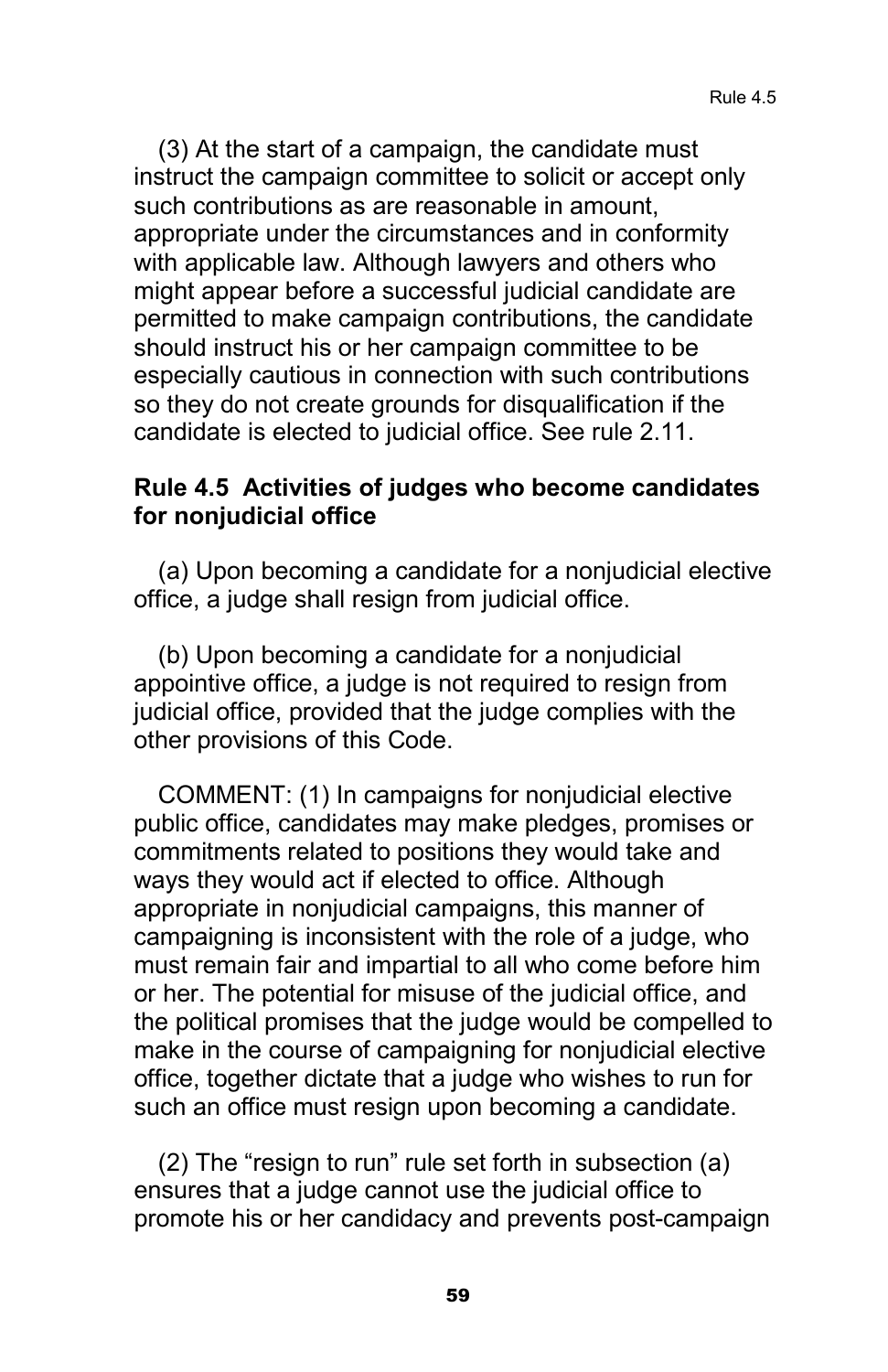retaliation by the judge against others who may have supported an opposing judicial candidate. When a judge is seeking appointive nonjudicial office, however, the dangers are not sufficient to warrant imposing the "resign to run" rule.